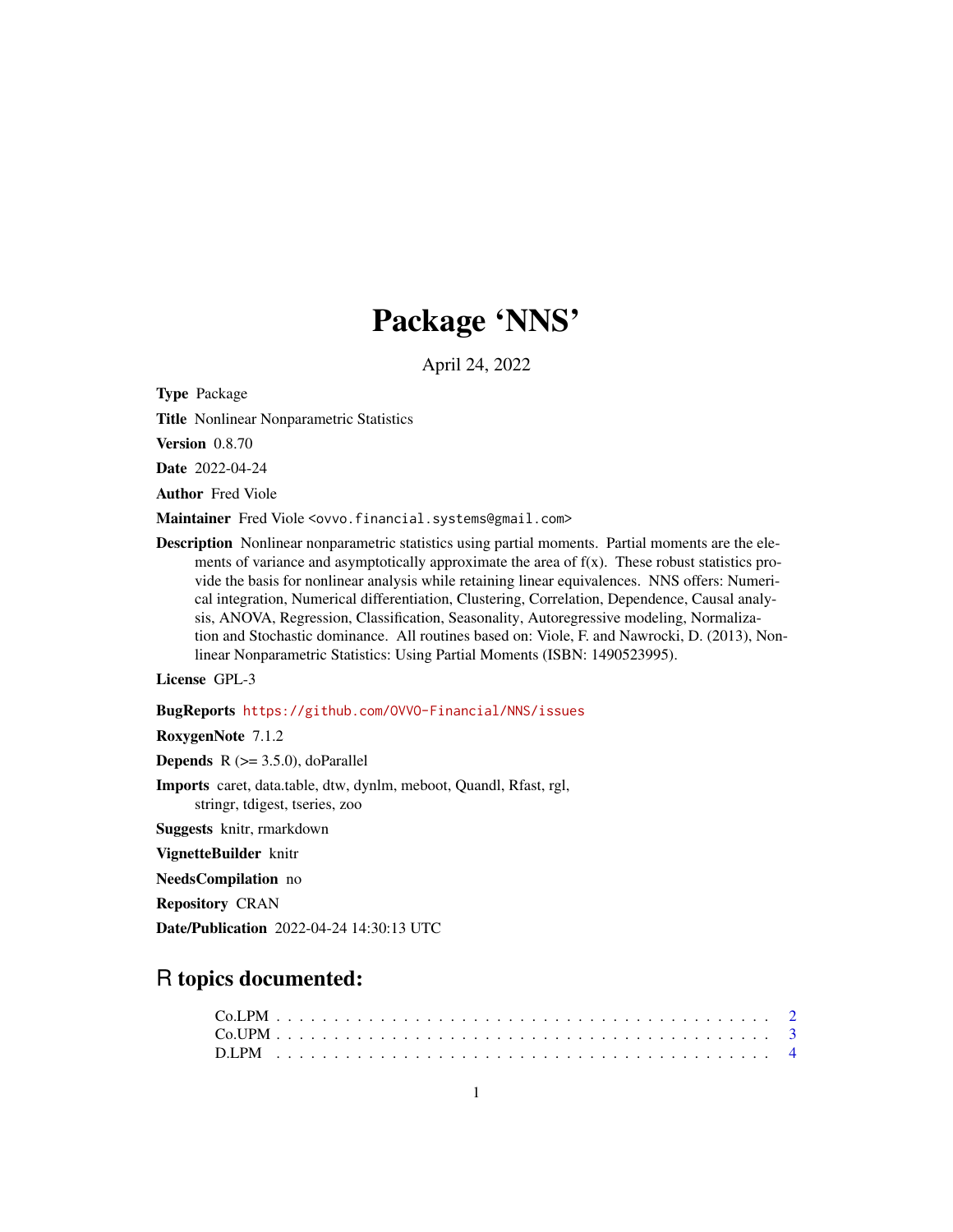<span id="page-1-0"></span>

| D.UPM                                                                                                             | 5  |
|-------------------------------------------------------------------------------------------------------------------|----|
| $dv$ . $dx$<br>$\ddot{\phantom{a}}$                                                                               | 6  |
|                                                                                                                   | 8  |
| $LPM$ .                                                                                                           | 10 |
| LPM.ratio                                                                                                         | 11 |
| LPM.VaR                                                                                                           | 12 |
| $NNS.ANOVA$                                                                                                       | 13 |
| NNS.ARMA                                                                                                          | 14 |
|                                                                                                                   | 17 |
|                                                                                                                   | 19 |
|                                                                                                                   | 22 |
|                                                                                                                   | 23 |
|                                                                                                                   | 24 |
|                                                                                                                   | 26 |
|                                                                                                                   | 27 |
| NNS.distance                                                                                                      | 28 |
| $NNS.FSD$                                                                                                         | 29 |
| NNS.FSD.uni                                                                                                       | 30 |
| NNS.meboot                                                                                                        | 31 |
|                                                                                                                   | 33 |
|                                                                                                                   | 34 |
| NNS.part                                                                                                          | 36 |
|                                                                                                                   | 38 |
|                                                                                                                   | 39 |
|                                                                                                                   | 43 |
| NNS.seas                                                                                                          | 44 |
|                                                                                                                   | 45 |
|                                                                                                                   | 46 |
|                                                                                                                   | 46 |
|                                                                                                                   | 50 |
| $NNS.TSD$<br>$\ddot{\phantom{a}}$                                                                                 | 51 |
| NNS.TSD.uni<br>$\overline{a}$                                                                                     | 52 |
| $NNS_VAR$                                                                                                         | 52 |
|                                                                                                                   | 55 |
| UPM.                                                                                                              | 57 |
|                                                                                                                   | 58 |
| $UPM.VaR$<br>$\mathbb{R}^2$<br>$\mathbf{1}$ $\mathbf{1}$ $\mathbf{1}$ $\mathbf{1}$ $\mathbf{1}$<br>$\mathbb{R}^2$ | 59 |
|                                                                                                                   |    |
|                                                                                                                   | 60 |

# **Index**

<span id="page-1-1"></span>Co.LPM

Co-Lower Partial Moment (Lower Left Quadrant 4)

# Description

This function generates a co-lower partial moment for between two equal length variables for any degree or target.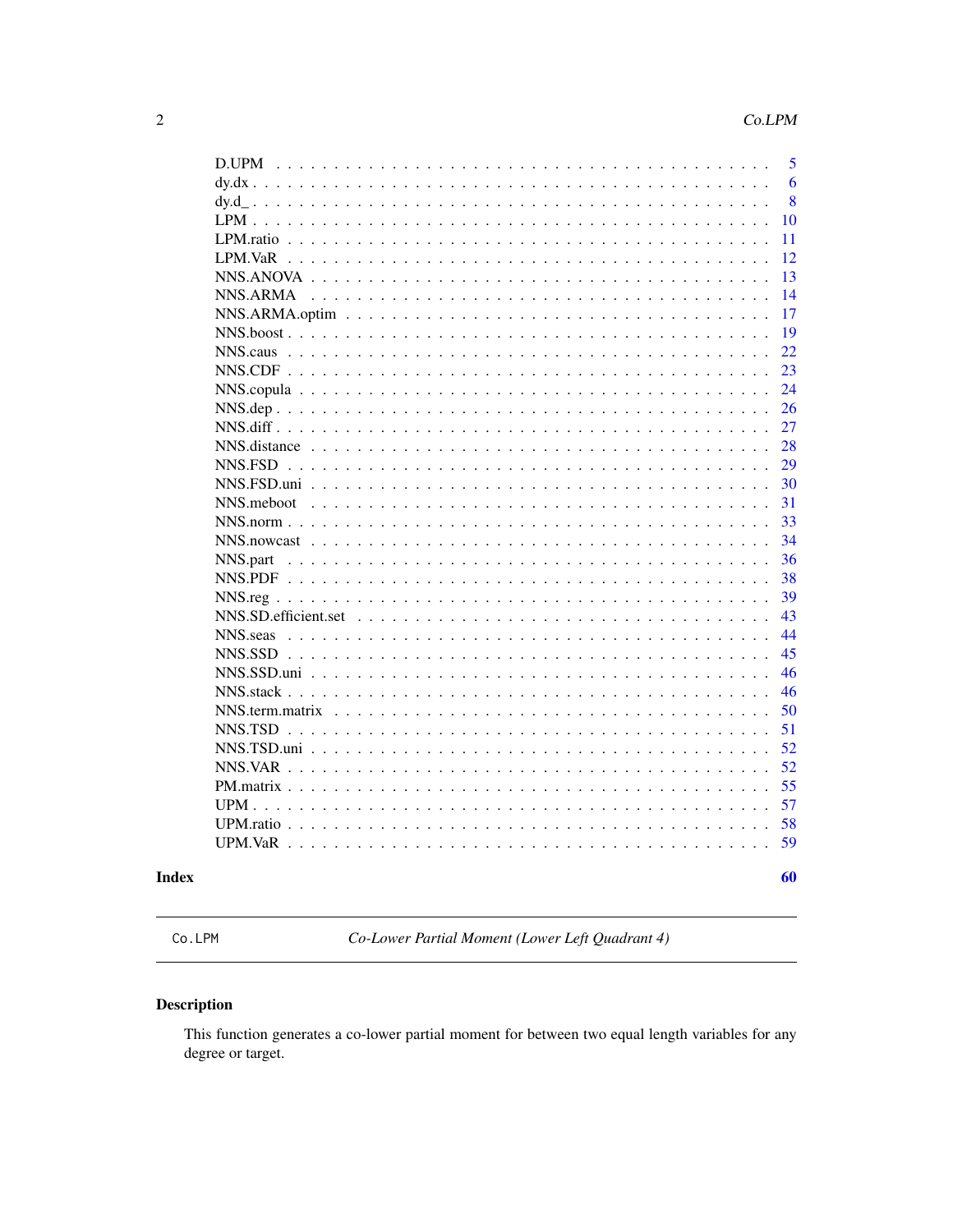#### <span id="page-2-0"></span> $Co.UPM$  3

# Usage

Co.LPM(degree.x, degree.y, x, y, target.x = mean(x), target.y = mean(y))

#### Arguments

| degree.x     | integer; Degree for variable X. (degree. $x = 0$ ) is frequency, (degree. $x = 1$ ) is<br>area.                           |
|--------------|---------------------------------------------------------------------------------------------------------------------------|
| degree.y     | integer; Degree for variable Y. (degree. $y = 0$ ) is frequency, (degree. $y = 1$ ) is<br>area.                           |
| $\mathsf{x}$ | a numeric vector.                                                                                                         |
| y            | a numeric vector of equal length to x.                                                                                    |
| target.x     | numeric; Typically the mean of Variable X for classical statistics equivalences,<br>but does not have to be. (Vectorized) |
| target.y     | numeric; Typically the mean of Variable Y for classical statistics equivalences,<br>but does not have to be. (Vectorized) |

# Value

Co-LPM of two variables

# Author(s)

Fred Viole, OVVO Financial Systems

#### References

Viole, F. and Nawrocki, D. (2013) "Nonlinear Nonparametric Statistics: Using Partial Moments" [https://www.amazon.com/dp/1490523995/ref=cm\\_sw\\_su\\_dp](https://www.amazon.com/dp/1490523995/ref=cm_sw_su_dp)

# Examples

```
set.seed(123)
x <- rnorm(100) ; y <- rnorm(100)
Co.LPM(0, 0, x, y, mean(x), mean(y))
```
<span id="page-2-1"></span>Co.UPM *Co-Upper Partial Moment (Upper Right Quadrant 1)*

#### Description

This function generates a co-upper partial moment between two equal length variables for any degree or target.

```
Co.UPM(degree.x, degree.y, x, y, target.x = mean(x), target.y = mean(y))
```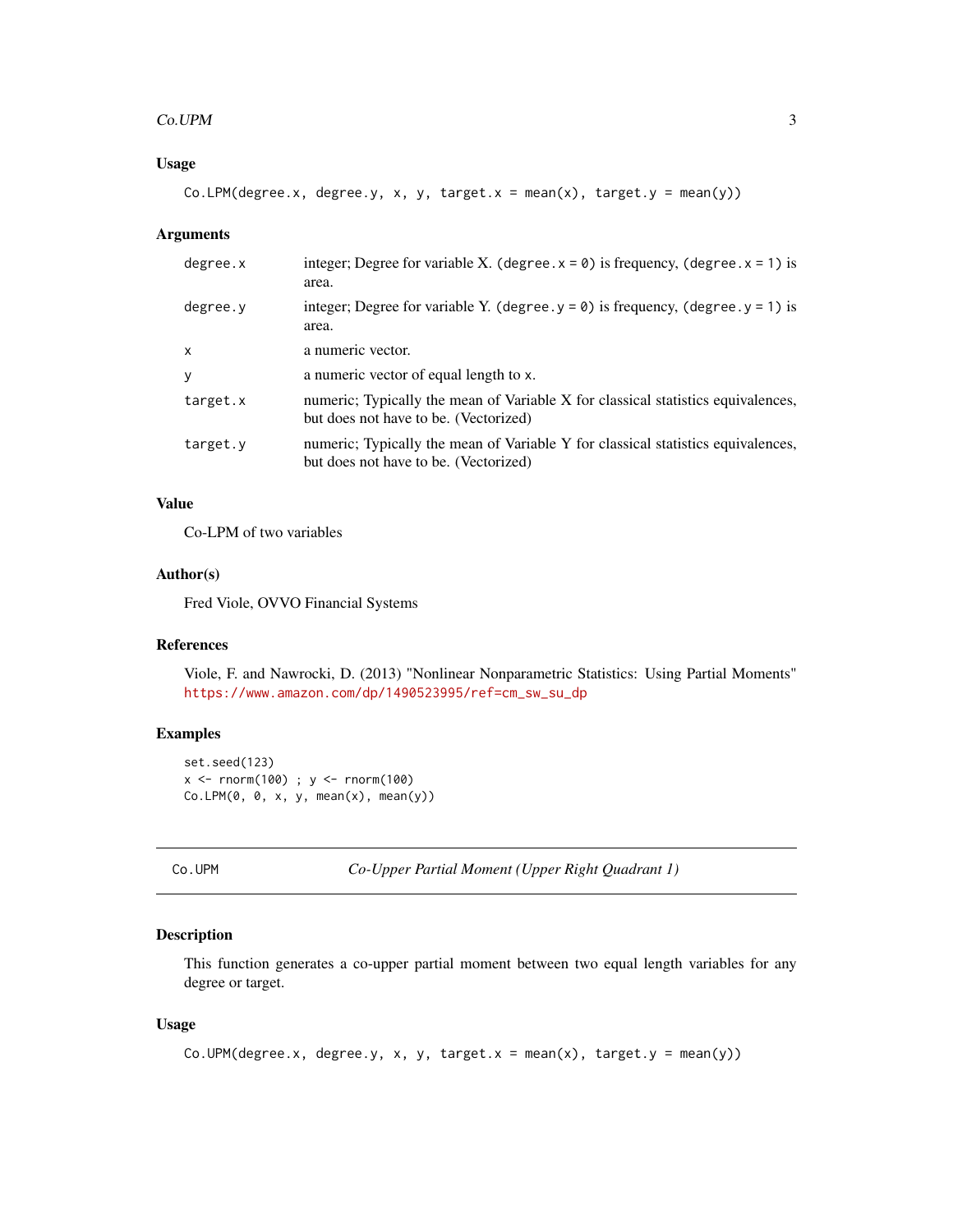# <span id="page-3-0"></span>Arguments

| degree.x | integer; Degree for variable X. (degree. $x = 0$ ) is frequency, (degree. $x = 1$ ) is<br>area.                           |
|----------|---------------------------------------------------------------------------------------------------------------------------|
| degree.y | integer; Degree for variable Y. (degree. $y = 0$ ) is frequency, (degree. $y = 1$ ) is<br>area.                           |
| X        | a numeric vector.                                                                                                         |
| У        | a numeric vector of equal length to x.                                                                                    |
| target.x | numeric; Typically the mean of Variable X for classical statistics equivalences,<br>but does not have to be. (Vectorized) |
| target.y | numeric; Typically the mean of Variable Y for classical statistics equivalences,<br>but does not have to be. (Vectorized) |

# Value

Co-UPM of two variables

# Author(s)

Fred Viole, OVVO Financial Systems

# References

Viole, F. and Nawrocki, D. (2013) "Nonlinear Nonparametric Statistics: Using Partial Moments" [https://www.amazon.com/dp/1490523995/ref=cm\\_sw\\_su\\_dp](https://www.amazon.com/dp/1490523995/ref=cm_sw_su_dp)

# Examples

```
set.seed(123)
x < - rnorm(100) ; y < - rnorm(100)
Co.UPM(\emptyset, \emptyset, x, y, mean(x), mean(y))
```
D.LPM *Divergent-Lower Partial Moment (Lower Right Quadrant 3)*

# Description

This function generates a divergent lower partial moment between two equal length variables for any degree or target.

```
D.LPM(degree.x, degree.y, x, y, target.x = mean(x), target.y = mean(y))
```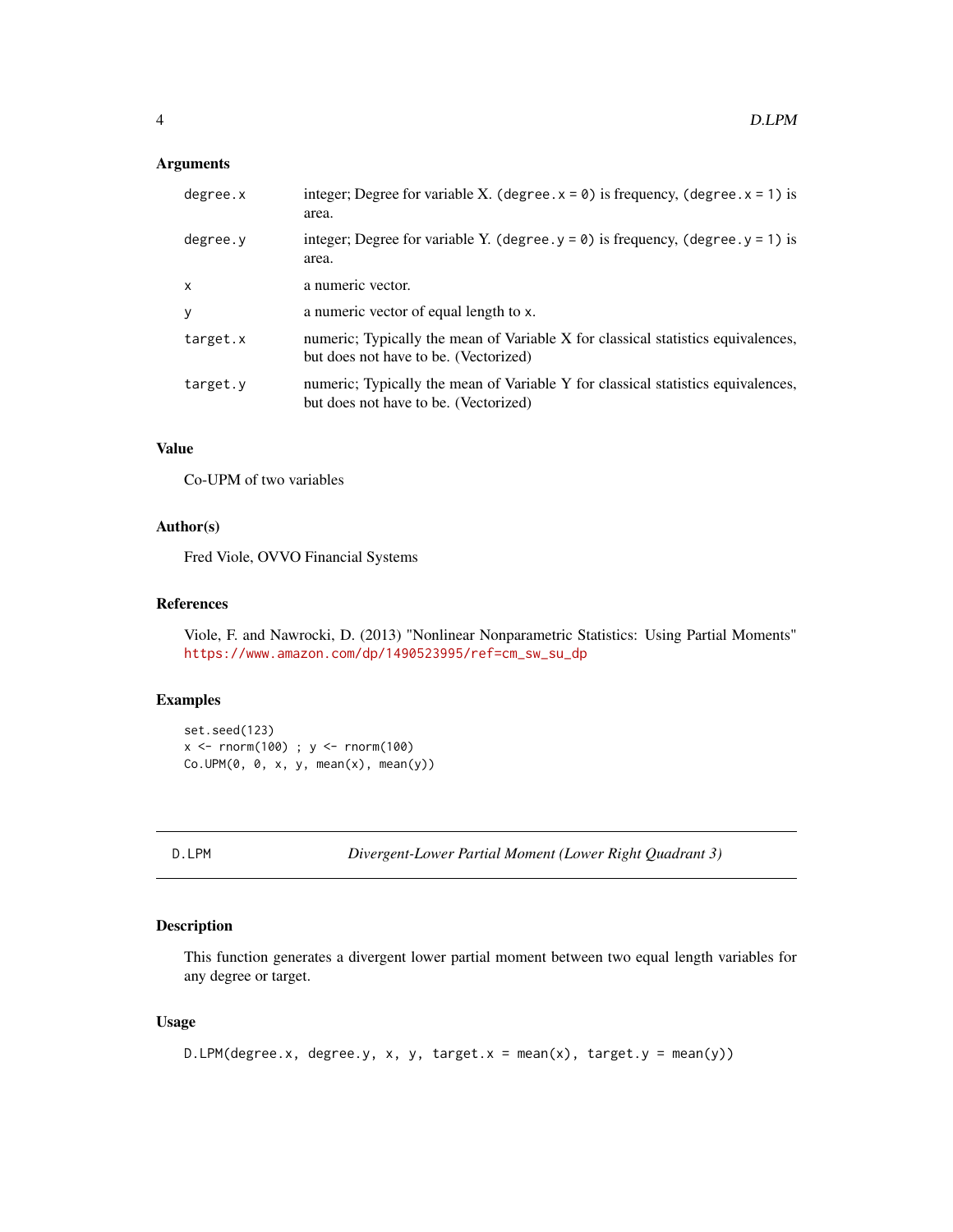#### <span id="page-4-0"></span>D.UPM 5

# Arguments

| degree.x | integer; Degree for variable X. (degree. $x = 0$ ) is frequency, (degree. $x = 1$ ) is<br>area.                           |
|----------|---------------------------------------------------------------------------------------------------------------------------|
| degree.y | integer; Degree for variable Y. (degree. $y = 0$ ) is frequency, (degree. $y = 1$ ) is<br>area.                           |
| X        | a numeric vector.                                                                                                         |
| y        | a numeric vector of equal length to x.                                                                                    |
| target.x | numeric; Typically the mean of Variable X for classical statistics equivalences,<br>but does not have to be. (Vectorized) |
| target.y | numeric; Typically the mean of Variable Y for classical statistics equivalences,<br>but does not have to be. (Vectorized) |

# Value

Divergent LPM of two variables

# Author(s)

Fred Viole, OVVO Financial Systems

# References

Viole, F. and Nawrocki, D. (2013) "Nonlinear Nonparametric Statistics: Using Partial Moments" [https://www.amazon.com/dp/1490523995/ref=cm\\_sw\\_su\\_dp](https://www.amazon.com/dp/1490523995/ref=cm_sw_su_dp)

# Examples

```
set.seed(123)
x < - rnorm(100) ; y < - rnorm(100)
D.LPM(0, 0, x, y, mean(x), mean(y))
```
D.UPM *Divergent-Upper Partial Moment (Upper Left Quadrant 2)*

# Description

This function generates a divergent upper partial moment between two equal length variables for any degree or target.

```
D.UPM(degree.x, degree.y, x, y, target.x = mean(x), target.y = mean(y))
```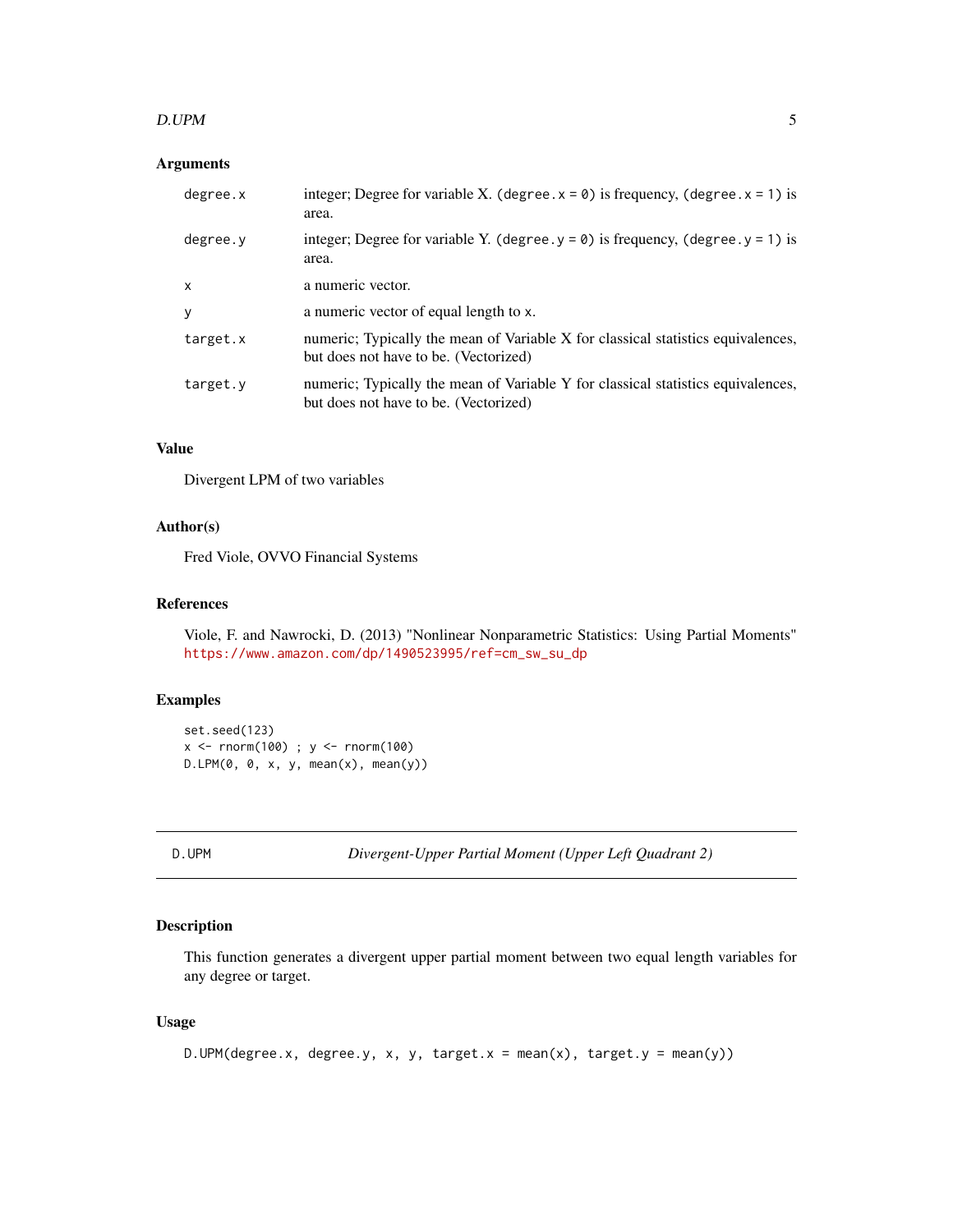# <span id="page-5-0"></span>Arguments

| degree.x | integer; Degree for variable X. (degree. $x = 0$ ) is frequency, (degree. $x = 1$ ) is<br>area.                           |
|----------|---------------------------------------------------------------------------------------------------------------------------|
| degree.y | integer; Degree for variable Y. (degree. $y = 0$ ) is frequency, (degree. $y = 1$ ) is<br>area.                           |
| X        | a numeric vector.                                                                                                         |
| у        | a numeric vector of equal length to x.                                                                                    |
| target.x | numeric; Typically the mean of Variable X for classical statistics equivalences,<br>but does not have to be. (Vectorized) |
| target.y | numeric; Typically the mean of Variable Y for classical statistics equivalences,<br>but does not have to be. (Vectorized) |

# Value

Divergent UPM of two variables

#### Author(s)

Fred Viole, OVVO Financial Systems

#### References

Viole, F. and Nawrocki, D. (2013) "Nonlinear Nonparametric Statistics: Using Partial Moments" [https://www.amazon.com/dp/1490523995/ref=cm\\_sw\\_su\\_dp](https://www.amazon.com/dp/1490523995/ref=cm_sw_su_dp)

# Examples

```
set.seed(123)
x <- rnorm(100) ; y <- rnorm(100)
D.UPM(\emptyset, \emptyset, x, y, mean(x), mean(y))
```
<span id="page-5-1"></span>

dy.dx *Partial Derivative dy/dx*

# Description

Returns the numerical partial derivative of y wrt x for a point of interest.

```
dy. dx(x, y, eval.point = median(x), deriv.method = "FD")
```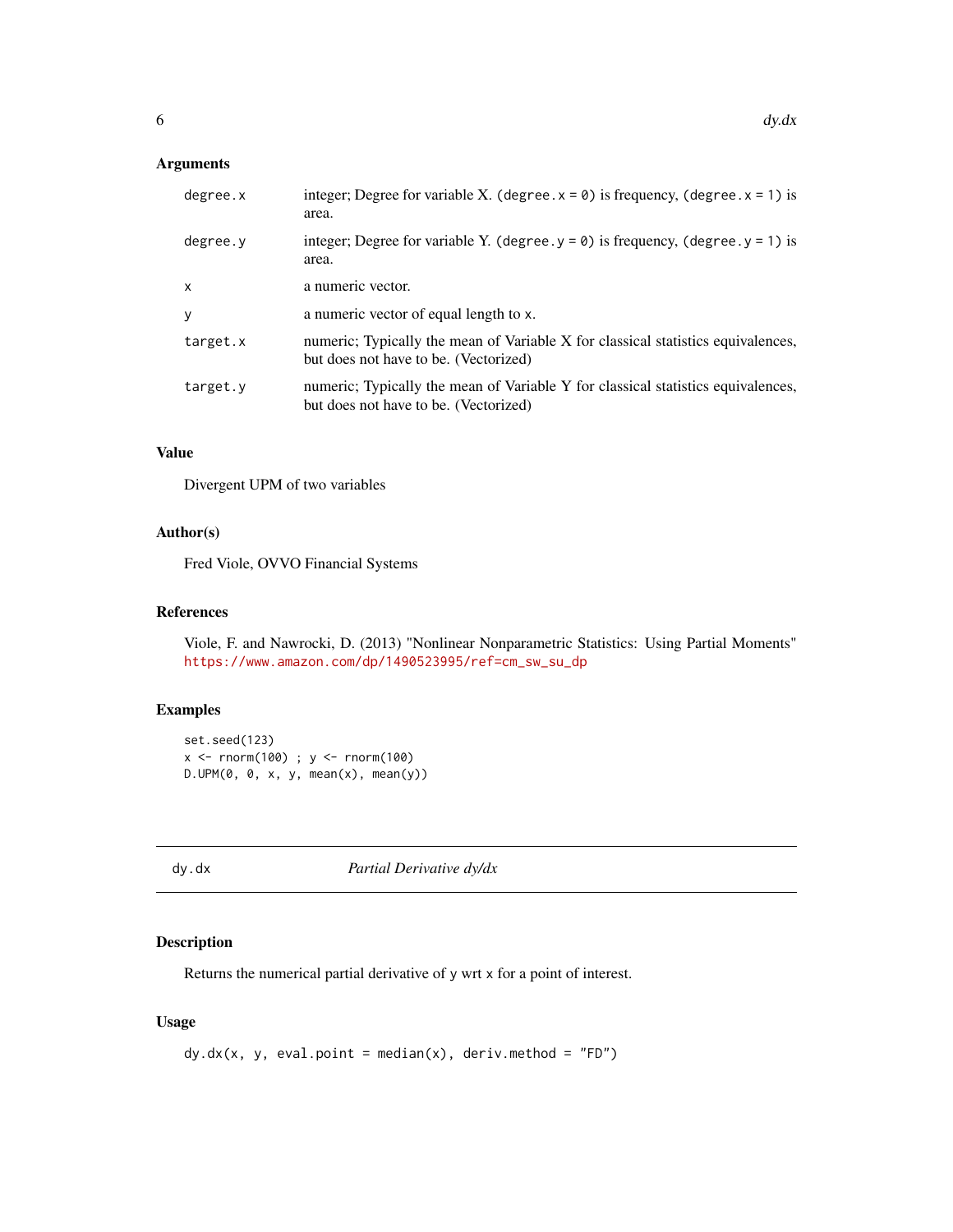#### <span id="page-6-0"></span> $dy. dx$  7

# Arguments

| X            | a numeric vector.                                                                                                                                                                                                                                                                     |
|--------------|---------------------------------------------------------------------------------------------------------------------------------------------------------------------------------------------------------------------------------------------------------------------------------------|
| y            | a numeric vector.                                                                                                                                                                                                                                                                     |
| eval.point   | numeric or ("overall"); x point to be evaluated. Defaults to (eval.point =<br>$median(x)$ ). Set to (eval.point = "overall") to find an overall partial deriva-<br>tive estimate (1st derivative only).                                                                               |
| deriv.method | method of derivative estimation, options: ("NNS", "FD"); Determines the par-<br>tial derivative from the coefficient of the NNS.reg output when (deriv.method<br>= "NNS") or generates a partial derivative using the finite difference method<br>$(deriv. method = "FD") (Default).$ |

# Value

Returns a list of both 1st and 2nd derivative:

- dy.dx(...)\$First the 1st derivative.
- dy.dx(...)\$Second the 2nd derivative.

# Note

If a vector of derivatives is required, ensure (deriv.method = "FD").

#### Author(s)

Fred Viole, OVVO Financial Systems

# References

Viole, F. and Nawrocki, D. (2013) "Nonlinear Nonparametric Statistics: Using Partial Moments" [https://www.amazon.com/dp/1490523995/ref=cm\\_sw\\_su\\_dp](https://www.amazon.com/dp/1490523995/ref=cm_sw_su_dp)

Vinod, H. and Viole, F. (2017) "Nonparametric Regression Using Clusters" [https://link.springe](https://link.springer.com/article/10.1007/s10614-017-9713-5)r. [com/article/10.1007/s10614-017-9713-5](https://link.springer.com/article/10.1007/s10614-017-9713-5)

```
## Not run:
x \leq -\text{seq}(0, 2 * \text{pi}, \text{pi} / 100); y \leq -\text{sin}(x)dy. dx(x, y, eval.point = 1.75)# Vector of derivatives
dy.dx(x, y, eval.point = c(1.75, 2.5), deriv.method = "FD")
## End(Not run)
```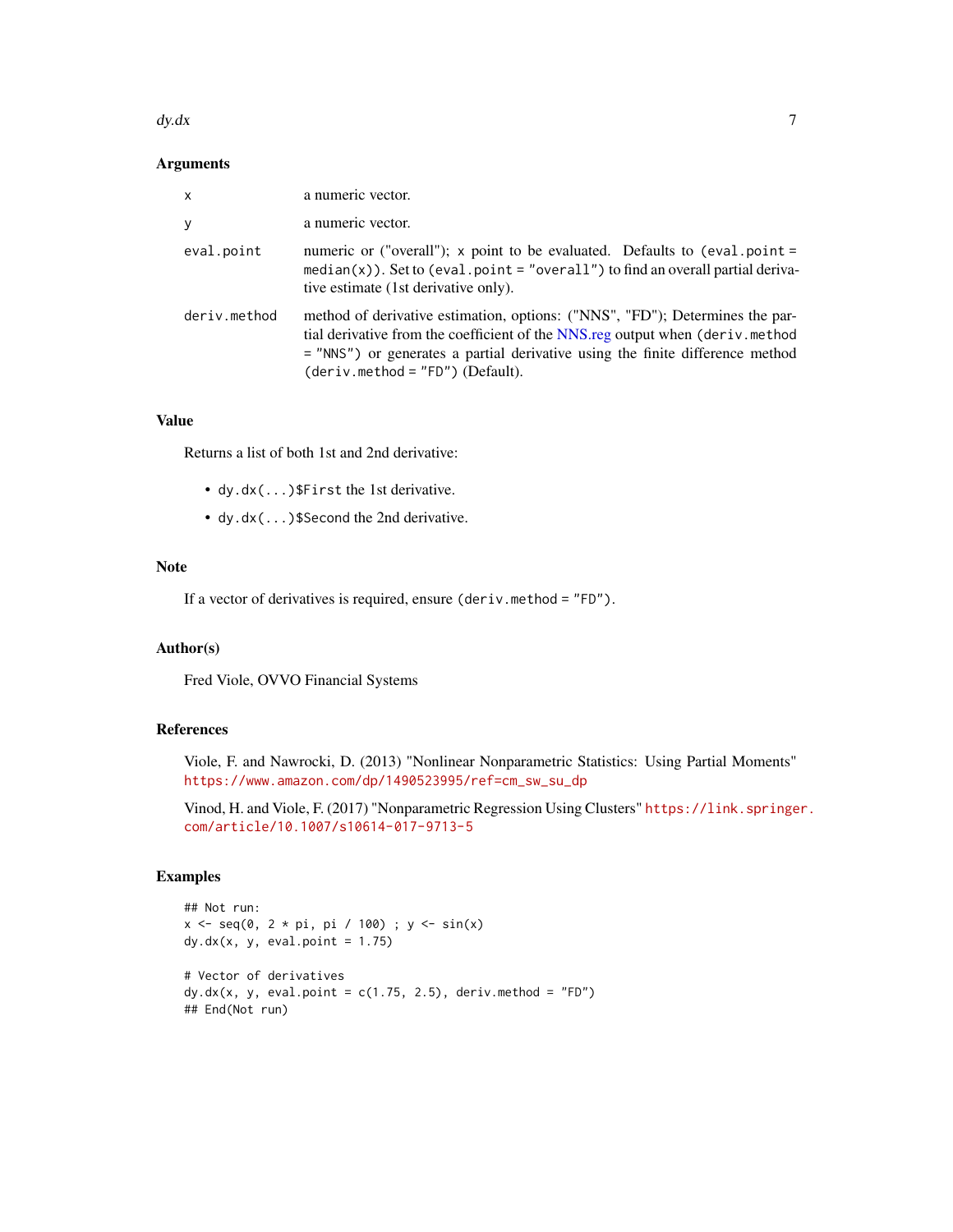<span id="page-7-0"></span>Returns the numerical partial derivative of y with respect to [wrt] any regressor for a point of interest. Finite difference method is used with [NNS.reg](#page-38-1) estimates as  $f(x + h)$  and  $f(x - h)$  values.

# Usage

 $dy.d_{-}(x, y, wrt, eval.points = "obs", mixed = FALSE, messages = TRUE)$ 

#### Arguments

| X           | a numeric matrix or data frame.                                                                                                                                                                    |
|-------------|----------------------------------------------------------------------------------------------------------------------------------------------------------------------------------------------------|
| У           | a numeric vector with compatible dimensions to x.                                                                                                                                                  |
| wrt         | integer; Selects the regressor to differentiate with respect to (vectorized).                                                                                                                      |
| eval.points | numeric or options: ("obs", "apd", "mean", "median", "last"); Regressor points<br>to be evaluated.                                                                                                 |
|             | • Numeric values must be in matrix or data.frame form to be evaluated for<br>each regressor, otherwise, a vector of points will evaluate only at the wrt<br>regressor. See examples for use cases. |
|             | • Set to (eval.points = "obs") (default) to find the average partial deriva-<br>tive at every observation of the variable with respect to for specific tuples of<br>given observations.            |
|             | • Set to (eval.points = "apd") to find the average partial derivative at ev-<br>ery observation of the variable with respect to over the entire distribution<br>of other regressors.               |
|             | • Set to (eval.points = "mean") to find the partial derivative at the mean<br>of value of every variable.                                                                                          |
|             | • Set to (eval.points = "median") to find the partial derivative at the me-<br>dian value of every variable.                                                                                       |
|             | • Set to (eval.points = "last") to find the partial derivative at the last ob-<br>servation of every value (relevant for time-series data).                                                        |
| mixed       | logical; FALSE (default) If mixed derivative is to be evaluated, set (mixed =<br>TRUE).                                                                                                            |
| messages    | logical; TRUE (default) Prints status messages.                                                                                                                                                    |

# Value

Returns column-wise matrix of wrt regressors:

- dy.d\_(...)[,wrt]\$First the 1st derivative
- dy.d\_(...)[,wrt]\$Second the 2nd derivative
- dy.d\_ $(...)$  [, wrt]\$Mixed the mixed derivative (for two independent variables only).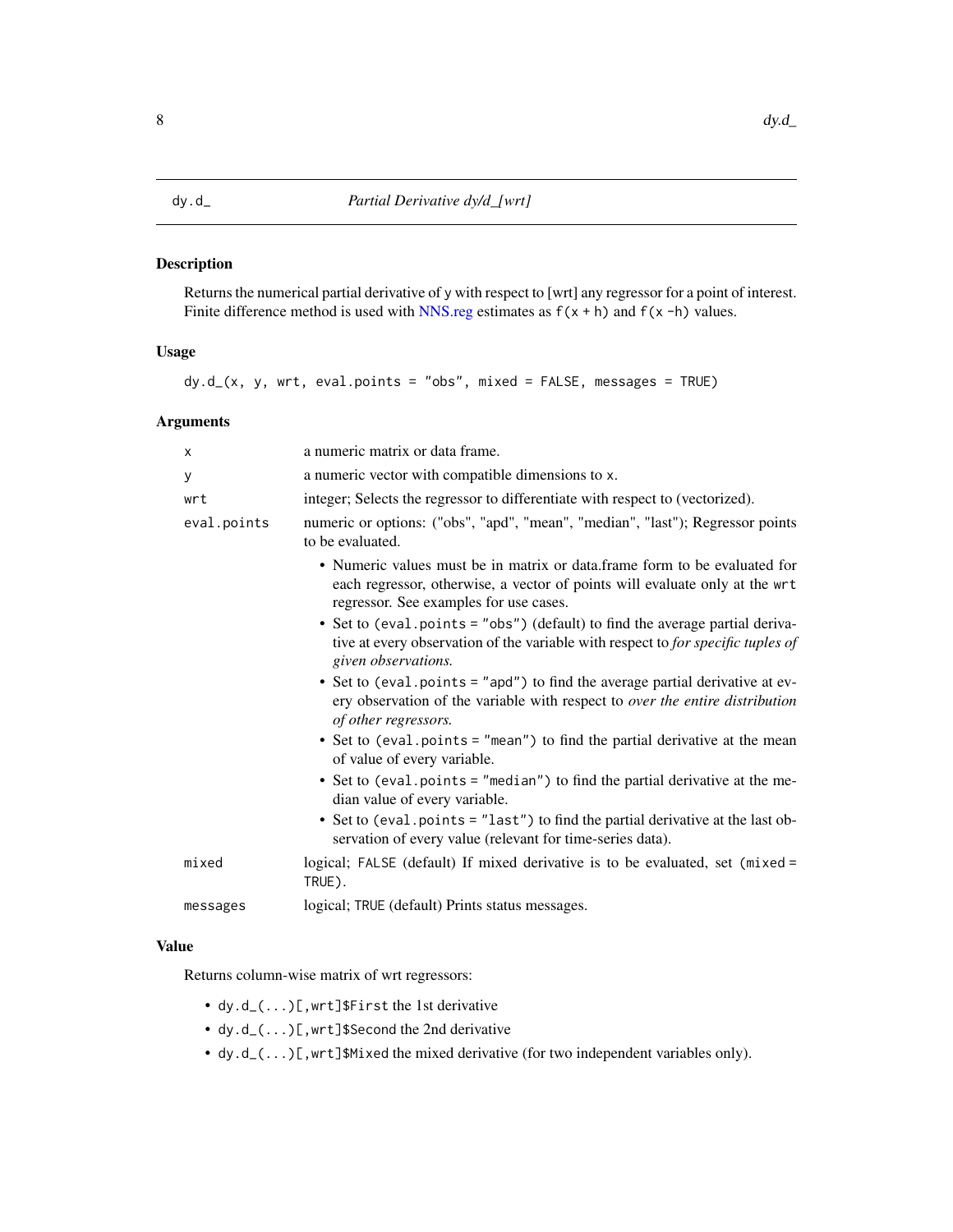$dy.d$   $dy = 9$ 

# Note

For binary regressors, it is suggested to use eval.points =  $seq(0,1,0.05)$  for a better resolution around the midpoint.

#### Author(s)

Fred Viole, OVVO Financial Systems

#### References

Viole, F. and Nawrocki, D. (2013) "Nonlinear Nonparametric Statistics: Using Partial Moments" [https://www.amazon.com/dp/1490523995/ref=cm\\_sw\\_su\\_dp](https://www.amazon.com/dp/1490523995/ref=cm_sw_su_dp)

Vinod, H. and Viole, F. (2020) "Comparing Old and New Partial Derivative Estimates from Nonlinear Nonparametric Regressions" <https://www.ssrn.com/abstract=3681104>

```
## Not run:
set.seed(123) ; x_1 <- runif(1000) ; x_2 <- runif(1000) ; y <- x_1 ^ 2 * x_2 ^ 2
B \le -\text{cbind}(x_1, x_2)## To find derivatives of y wrt 1st regressor for specific points of both regressors
dy.d_(B, y, wrt = c(1, 2), eval.points = t(c(.5, .5)))## To find average partial derivative of y wrt 1st regressor,
only supply 1 value in [eval.points], or a vector of [eval.points]:
dy.d_{-}(B, y, wrt = 1, eval.points = .5)dy.d_{-}(B, y, wrt = 1, eval.points = fivenum(B[, 1]))## To find average partial derivative of y wrt 1st regressor,
for every observation of 1st regressor:
apd \leq dy.d_(B, y, wrt = 1, eval.points = "apd")
plot(B[,1], apd[,1]$First)
## 95% Confidence Interval to test if 0 is within
### Lower CI
LPM.VaR(.025, 0, apd[,1]$First)
### Upper CI
UPM.VaR(.025, 0, apd[,1]$First)
## End(Not run)
```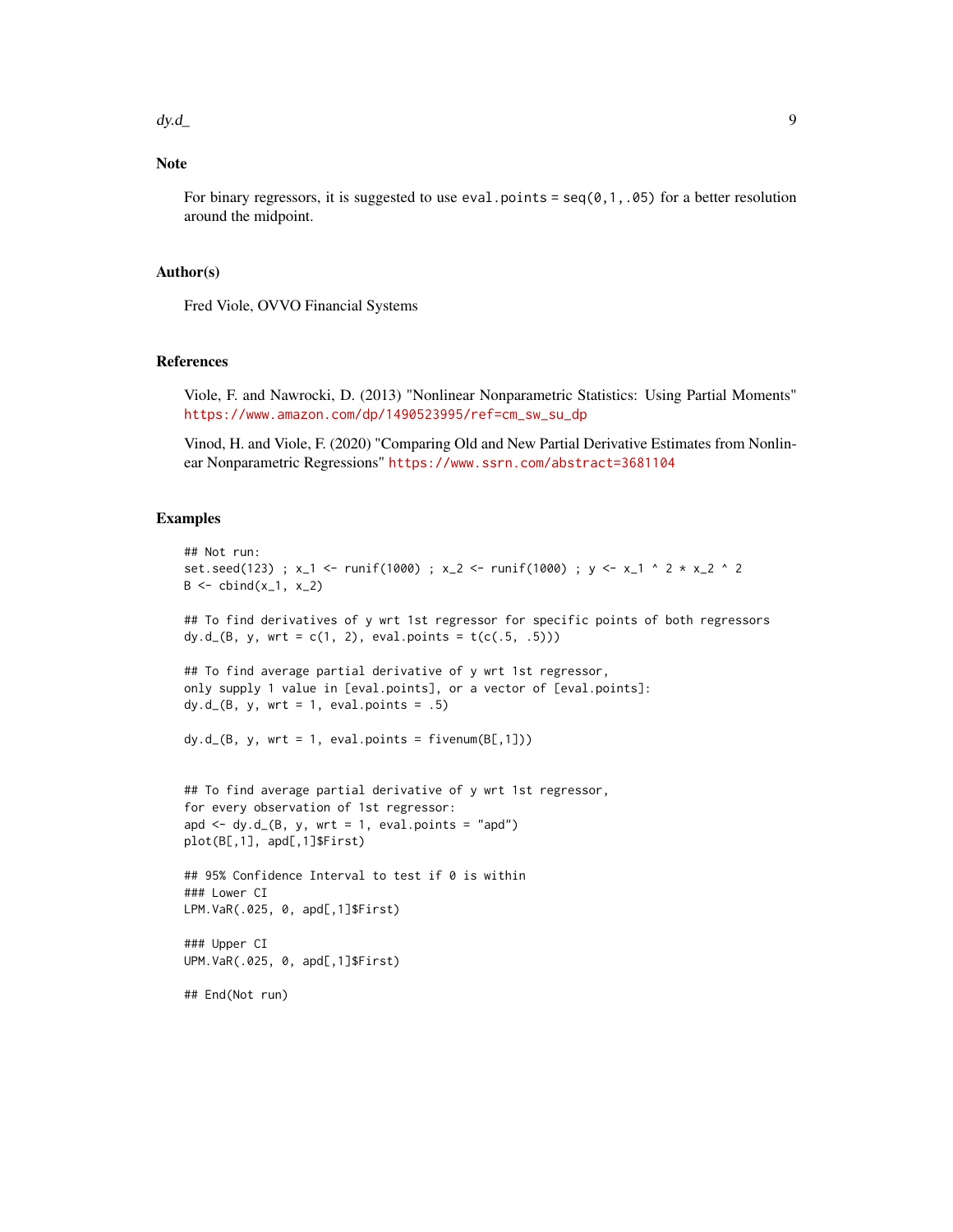<span id="page-9-0"></span>

This function generates a univariate lower partial moment for any degree or target.

#### Usage

LPM(degree, target, variable)

# Arguments

| degree   | integer; $(\text{degree} = 0)$ is frequency, $(\text{degree} = 1)$ is area. |
|----------|-----------------------------------------------------------------------------|
| target   | numeric; Typically set to mean, but does not have to be. (Vectorized)       |
| variable | a numeric vector.                                                           |

# Value

LPM of variable

# Author(s)

Fred Viole, OVVO Financial Systems

# References

Viole, F. and Nawrocki, D. (2013) "Nonlinear Nonparametric Statistics: Using Partial Moments" [https://www.amazon.com/dp/1490523995/ref=cm\\_sw\\_su\\_dp](https://www.amazon.com/dp/1490523995/ref=cm_sw_su_dp)

```
set.seed(123)
x <- rnorm(100)
LPM(\emptyset, mean(x), x)
```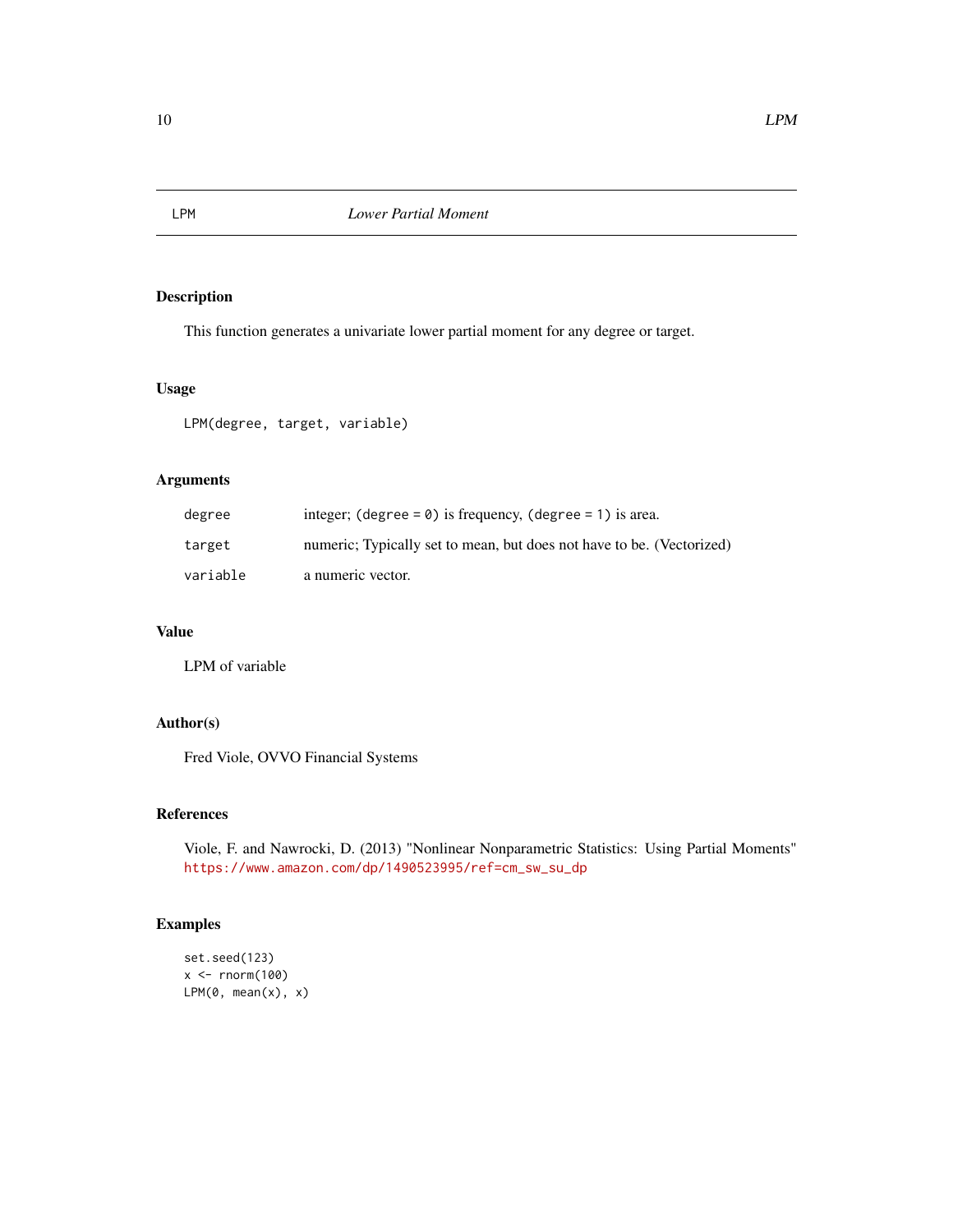<span id="page-10-1"></span><span id="page-10-0"></span>

This function generates a standardized univariate lower partial moment for any degree or target.

#### Usage

```
LPM.ratio(degree, target, variable)
```
# Arguments

| degree   | integer; (degree = $\theta$ ) is frequency, (degree = 1) is area.     |
|----------|-----------------------------------------------------------------------|
| target   | numeric; Typically set to mean, but does not have to be. (Vectorized) |
| variable | a numeric vector.                                                     |

# Value

Standardized LPM of variable

# Author(s)

Fred Viole, OVVO Financial Systems

# References

Viole, F. and Nawrocki, D. (2013) "Nonlinear Nonparametric Statistics: Using Partial Moments" [https://www.amazon.com/dp/1490523995/ref=cm\\_sw\\_su\\_dp](https://www.amazon.com/dp/1490523995/ref=cm_sw_su_dp)

Viole, F. (2017) "Continuous CDFs and ANOVA with NNS" [https://www.ssrn.com/abstract=](https://www.ssrn.com/abstract=3007373) [3007373](https://www.ssrn.com/abstract=3007373)

# Examples

```
set.seed(123)
x < - rnorm(100)
LPM.ratio(0, mean(x), x)## Not run:
## Empirical CDF (degree = 0)
lpm_cdf \leftarrow LPM.ratio(0, sort(x), x)plot(sort(x), lpm_cdf)
## Continuous CDF (degree = 1)
lpm_cdf_1 \leftarrow LPM.ratio(1, sort(x), x)plot(sort(x), lpm_cdf_1)
```
## Joint CDF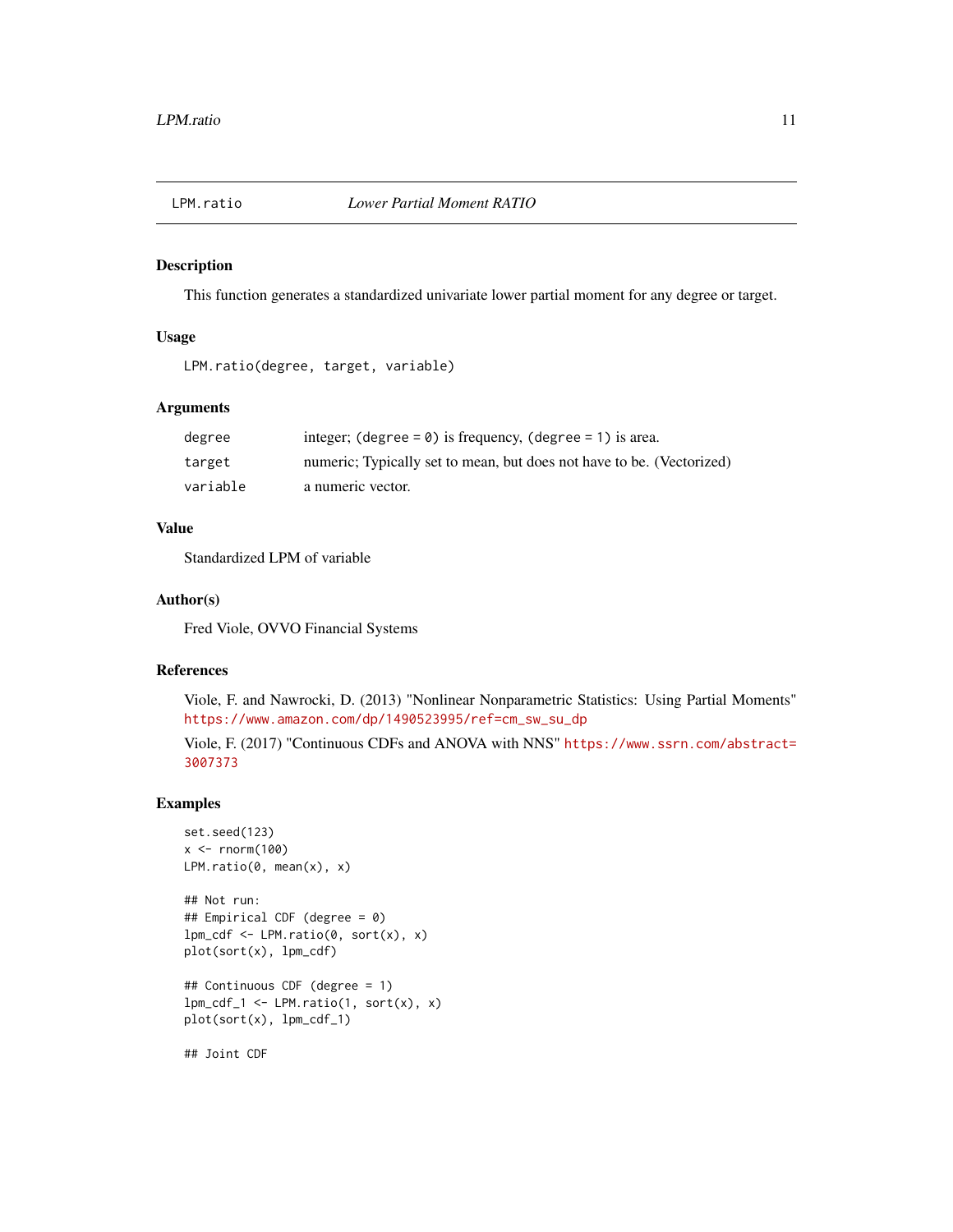```
x <- rnorm(5000) ; y <- rnorm(5000)
plot3d(x, y, Co.LPM(0, 0, sort(x), sort(y), x, y), col = "blue", xlab = "X", ylab = "Y",zlab = "Probability", box = FALSE)
## End(Not run)
```
LPM.VaR *LPM VaR*

#### Description

Generates a value at risk (VaR) quantile based on the Lower Partial Moment ratio.

#### Usage

LPM.VaR(percentile, degree, x)

#### Arguments

| percentile | numeric [0, 1]; The percentile for left-tail VaR (vectorized).                                          |
|------------|---------------------------------------------------------------------------------------------------------|
| degree     | integer; (degree = $\theta$ ) for discrete distributions, (degree = 1) for continuous<br>distributions. |
| x          | a numeric vector.                                                                                       |

## Value

Returns a numeric value representing the point at which "percentile" of the area of x is below.

#### Author(s)

Fred Viole, OVVO Financial Systems

#### References

Viole, F. and Nawrocki, D. (2013) "Nonlinear Nonparametric Statistics: Using Partial Moments" [https://www.amazon.com/dp/1490523995/ref=cm\\_sw\\_su\\_dp](https://www.amazon.com/dp/1490523995/ref=cm_sw_su_dp)

```
set.seed(123)
x < - rnorm(100)
## For 5th percentile, left-tail
LPM.VaR(0.05, 0, x)
```
<span id="page-11-0"></span>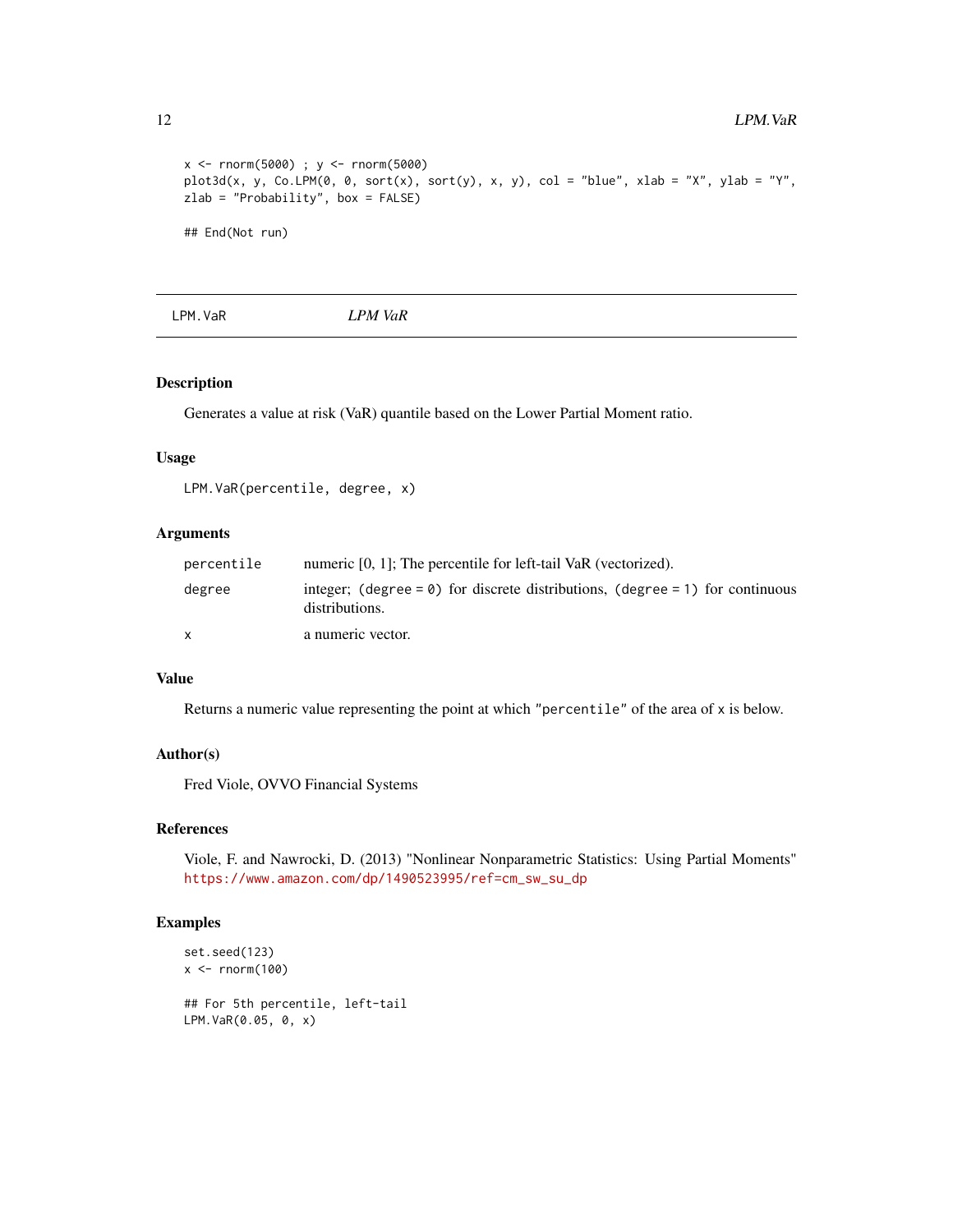<span id="page-12-0"></span>

Analysis of variance (ANOVA) based on lower partial moment CDFs for multiple variables. Returns a degree of certainty the difference in sample means is zero, not a p-value.

#### Usage

```
NNS.ANOVA(
  control,
  treatment,
  confidence.interval = 0.95,tails = "Both",
  pairwise = FALSE,
 plot = TRUE,
  robust = FALSE\mathcal{L}
```
# Arguments

| control             | a numeric vector, matrix or data frame.                                                                                                                                                              |
|---------------------|------------------------------------------------------------------------------------------------------------------------------------------------------------------------------------------------------|
| treatment           | NULL (default) a numeric vector, matrix or data frame.                                                                                                                                               |
| confidence.interval |                                                                                                                                                                                                      |
|                     | numeric $[0, 1]$ ; The confidence interval surrounding the control mean, defaults<br>to (confidence.interval = $0.95$ ).                                                                             |
| tails               | options: ("Left", "Right", "Both"). tails = "Both" (Default) Selects the tail of<br>the distribution to determine effect size.                                                                       |
| pairwise            | logical; FALSE (default) Returns pairwise certainty tests when set to pairwise<br>$=$ TRUE.                                                                                                          |
| plot                | logical; TRUE (default) Returns the boxplot of all variables along with grand<br>mean identification and confidence interval thereof.                                                                |
| robust              | logical; FALSE (default) Generates 100 independent random permutations to test<br>results, and returns / plots 95 percent confidence intervals along with robust<br>central tendency of all results. |

# Value

Returns the following:

- "Control Mean" control mean.
- "Treatment Mean" treatment mean.
- "Grand Mean" mean of means.
- "Control CDF" CDF of the control from the grand mean.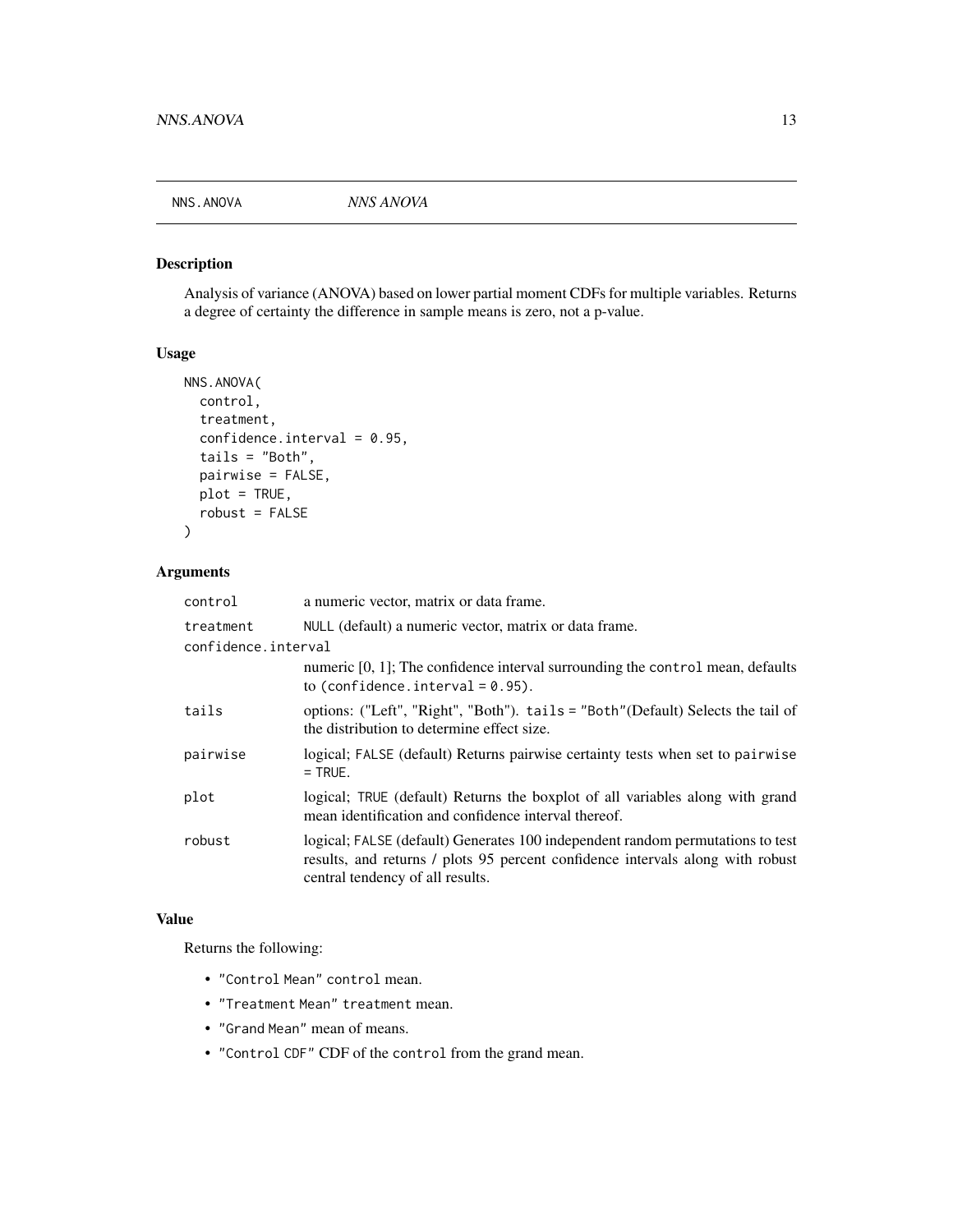- <span id="page-13-0"></span>• "Treatment CDF" CDF of the treatment from the grand mean.
- "Certainty" the certainty of the same population statistic.
- "Lower Bound Effect" and "Upper Bound Effect" the effect size of the treatment for the specified confidence interval.
- "Robust Certainty Estimate" and "95 CI" are the robust certainty estimate and its 95 percent confidence interval after permutations if robust = TRUE.

#### Author(s)

Fred Viole, OVVO Financial Systems

#### References

Viole, F. and Nawrocki, D. (2013) "Nonlinear Nonparametric Statistics: Using Partial Moments" [https://www.amazon.com/dp/1490523995/ref=cm\\_sw\\_su\\_dp](https://www.amazon.com/dp/1490523995/ref=cm_sw_su_dp)

Viole, F. (2017) "Continuous CDFs and ANOVA with NNS" [https://www.ssrn.com/abstract=](https://www.ssrn.com/abstract=3007373) [3007373](https://www.ssrn.com/abstract=3007373)

#### Examples

```
### Binary analysis and effect size
set.seed(123)
x \le - rnorm(100) ; y \le - rnorm(100)
NNS.ANOVA(control = x, treatment = y)### Two variable analysis with no control variable
A \leftarrow \text{cbind}(x, y)NNS.ANOVA(A)
### Multiple variable analysis with no control variable
set.seed(123)
x < - rnorm(100) ; y < - rnorm(100) ; z < - rnorm(100)
A \leftarrow \text{cbind}(x, y, z)NNS.ANOVA(A)
```
<span id="page-13-1"></span>NNS.ARMA *NNS ARMA*

#### Description

Autoregressive model incorporating nonlinear regressions of component series.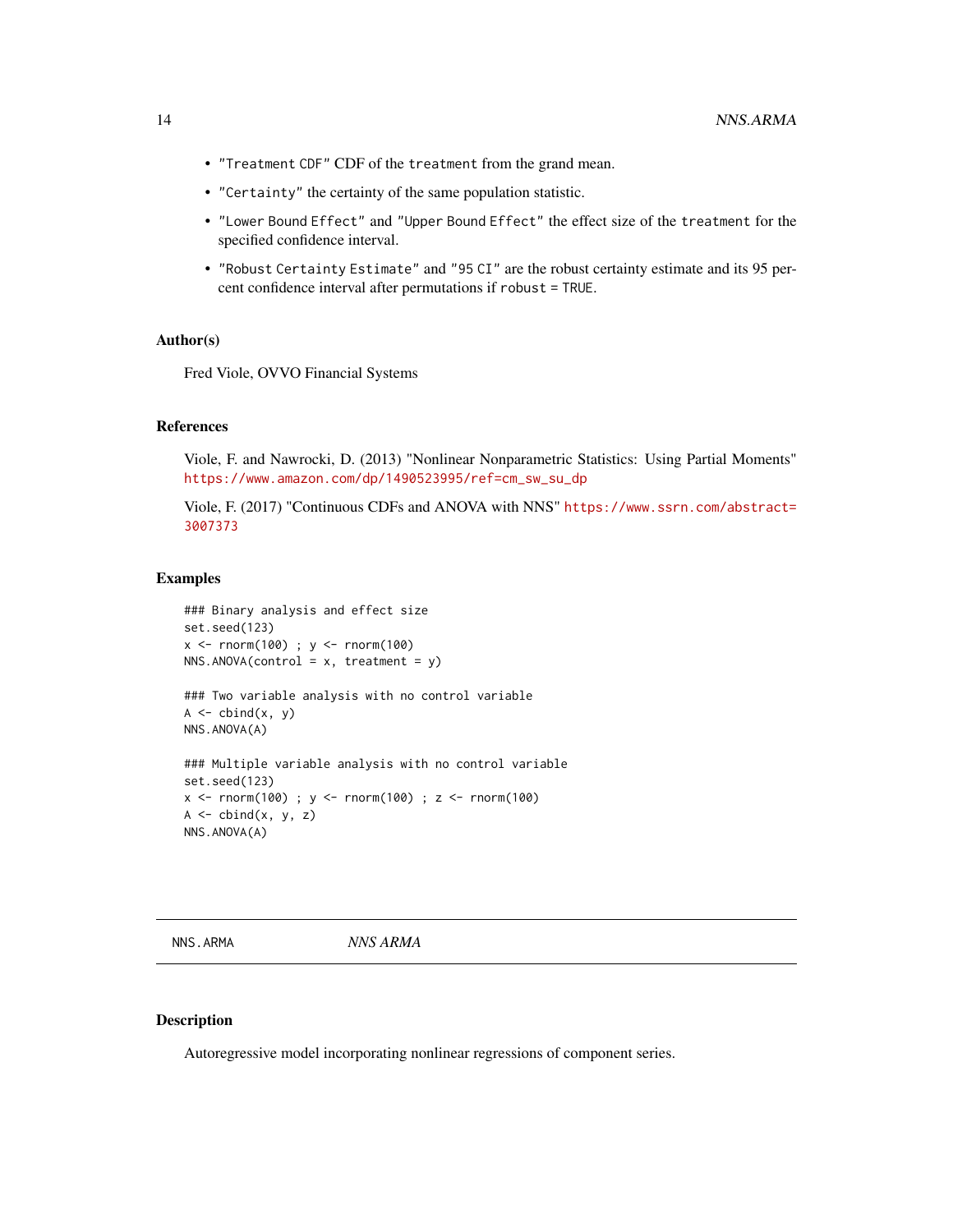# <span id="page-14-0"></span>NNS.ARMA 15

# Usage

```
NNS.ARMA(
  variable,
 h = 1,training.set = NULL,
  seasonal.factor = TRUE,
 weights = NULL,
 best.periods = 1,
 modulo = NULL,
 mod.only = TRUE,
 negative.values = FALSE,
 method = "nonlin",dynamic = FALSE,
  shrink = FALSE,
 plot = TRUE,
  seasonal.plot = TRUE,
 conf.intervals = NULL,
 ncores = NULL
\mathcal{L}
```
# Arguments

| variable        | a numeric vector.                                                                                                                                                                                                                                                                                                                                                                                                |
|-----------------|------------------------------------------------------------------------------------------------------------------------------------------------------------------------------------------------------------------------------------------------------------------------------------------------------------------------------------------------------------------------------------------------------------------|
| h               | integer; 1 (default) Number of periods to forecast.                                                                                                                                                                                                                                                                                                                                                              |
| training.set    | numeric; NULL (default) Sets the number of variable observations                                                                                                                                                                                                                                                                                                                                                 |
|                 | (variable[1 : training.set]) to monitor performance of forecast over in-<br>sample range.                                                                                                                                                                                                                                                                                                                        |
| seasonal.factor |                                                                                                                                                                                                                                                                                                                                                                                                                  |
|                 | logical or integer(s); TRUE (default) Automatically selects the best seasonal lag<br>from the seasonality test. To use weighted average of all seasonal lags set to<br>(seasonal.factor = FALSE). Otherwise, directly input known frequency inte-<br>ger lag to use, i.e. (seasonal.factor = 12) for monthly data. Multiple fre-<br>quency integers can also be used, i.e. (seasonal. $factor = c(12, 24, 36)$ ) |
| weights         | numeric or "equal"; NULL (default) sets the weights of the seasonal. factor<br>vector when specified as integers. If (weights = NULL) each seasonal. factor<br>is weighted on its NNS seas result and number of observations it contains, else<br>an "equal" weight is used.                                                                                                                                     |
| best.periods    | integer; [2] (default) used in conjunction with (seasonal factor = FALSE),<br>uses the best.periods number of detected seasonal lags instead of ALL lags<br>when (seasonal.factor = FALSE, best.periods = NULL).                                                                                                                                                                                                 |
| modulo          | $integer(s)$ ; NULL (default) Used to find the nearest multiple $(s)$ in the reported<br>seasonal period.                                                                                                                                                                                                                                                                                                        |
| mod.only        | logical; TRUE (default) Limits the number of seasonal periods returned to the<br>specified modulo.                                                                                                                                                                                                                                                                                                               |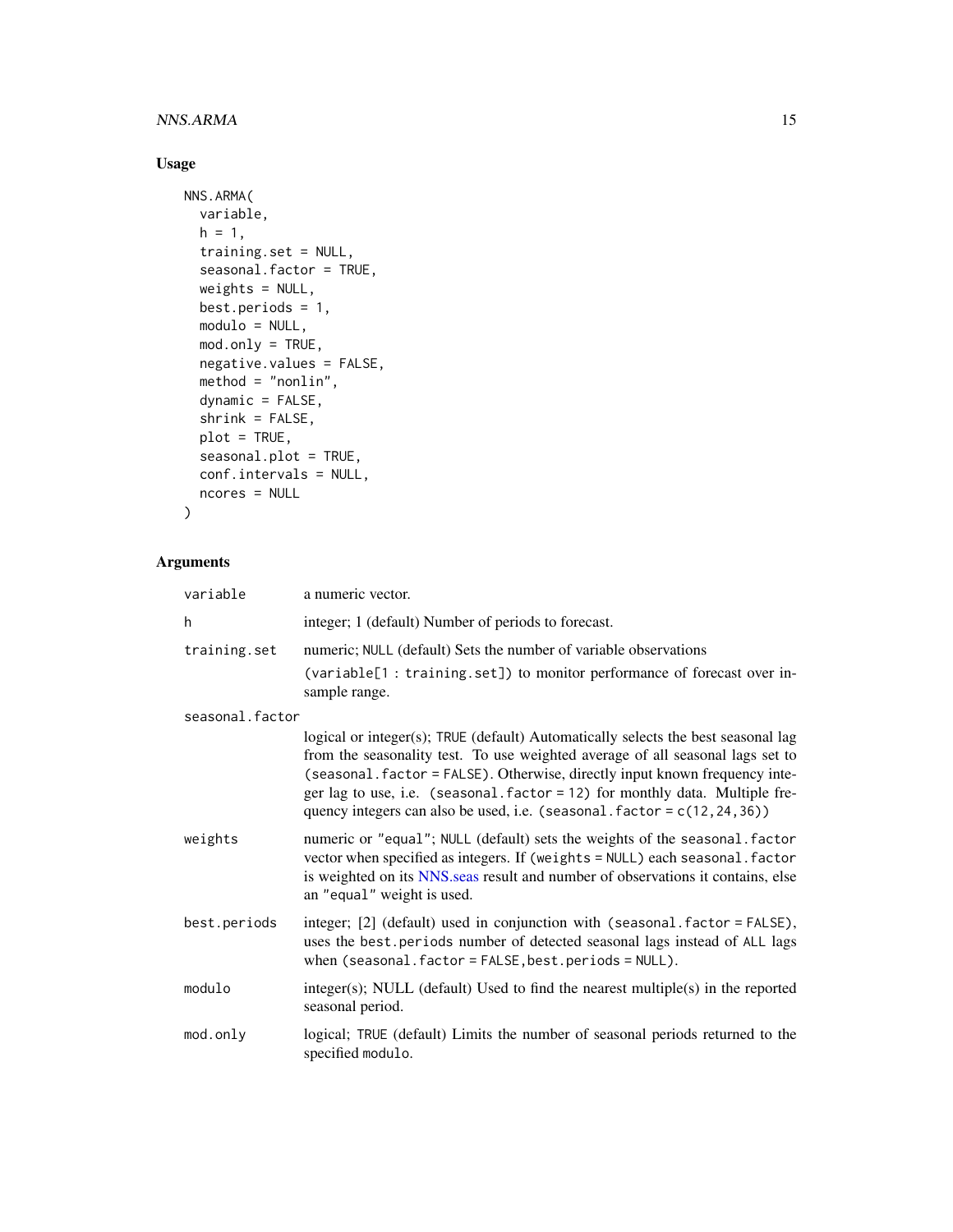<span id="page-15-0"></span>

| negative.values |                                                                                                                                                                                                                                                                                                                                                                                                 |
|-----------------|-------------------------------------------------------------------------------------------------------------------------------------------------------------------------------------------------------------------------------------------------------------------------------------------------------------------------------------------------------------------------------------------------|
|                 | logical; FALSE (default) If the variable can be negative, set to (negative.values<br>= TRUE). If there are negative values within the variable, negative. values will<br>automatically be detected.                                                                                                                                                                                             |
| method          | options: ("lin", "nonlin", "both", "means"); "nonlin" (default) To select the<br>regression type of the component series, select (method = "both") where both<br>linear and nonlinear estimates are generated. To use a nonlinear regression, set<br>to (method = "nonlin"); to use a linear regression set to (method = "lin").<br>Means for each subset are returned with (method = "means"). |
| dynamic         | logical; FALSE (default) To update the seasonal factor with each forecast point,<br>set to (dynamic = TRUE). The default is (dynamic = FALSE) to retain the origi-<br>nal seasonal factor from the inputted variable for all ensuing h.                                                                                                                                                         |
| shrink          | logical; FALSE (default) Ensembles forecasts with method = "means".                                                                                                                                                                                                                                                                                                                             |
| plot            | logical; TRUE (default) Returns the plot of all periods exhibiting seasonality and<br>the variable level reference in upper panel. Lower panel returns original data<br>and forecast.                                                                                                                                                                                                           |
| seasonal.plot   | logical; TRUE (default) Adds the seasonality plot above the forecast. Will be set<br>to FALSE if no seasonality is detected or seasonal. factor is set to an integer<br>value.                                                                                                                                                                                                                  |
|                 | conf.intervals numeric [0, 1]; NULL (default) Plots and returns the associated confidence inter-<br>vals for the final estimate. Constructed using the maximum entropy bootstrap<br>meboot on the final estimates.                                                                                                                                                                              |
| ncores          | integer; value specifying the number of cores to be used in the parallelized pro-<br>cedure. If NULL (default), the number of cores to be used is equal to half the<br>number of cores of the machine - 1.                                                                                                                                                                                      |
|                 |                                                                                                                                                                                                                                                                                                                                                                                                 |

# Value

Returns a vector of forecasts of length (h) if no conf. intervals specified. Else, returns a [data.table](#page-0-0) with the forecasts as well as lower and upper confidence intervals per forecast point.

#### Note

For monthly data series, increased accuracy may be realized from forcing seasonal factors to multiples of 12. For example, if the best periods reported are: {37, 47, 71, 73} use (seasonal.factor  $= c(36, 48, 72)$ .

(seasonal.factor = FALSE) can be a very computationally expensive exercise due to the number of seasonal periods detected.

If error encountered when (seasonal.factor = TRUE):

"NaNs produced Error in seq.default(length(variable)+1,1,-lag[i]) : wrong sign in 'by' argument"

use the combination of (seasonal.factor = FALSE, best.periods = 1).

# Author(s)

Fred Viole, OVVO Financial Systems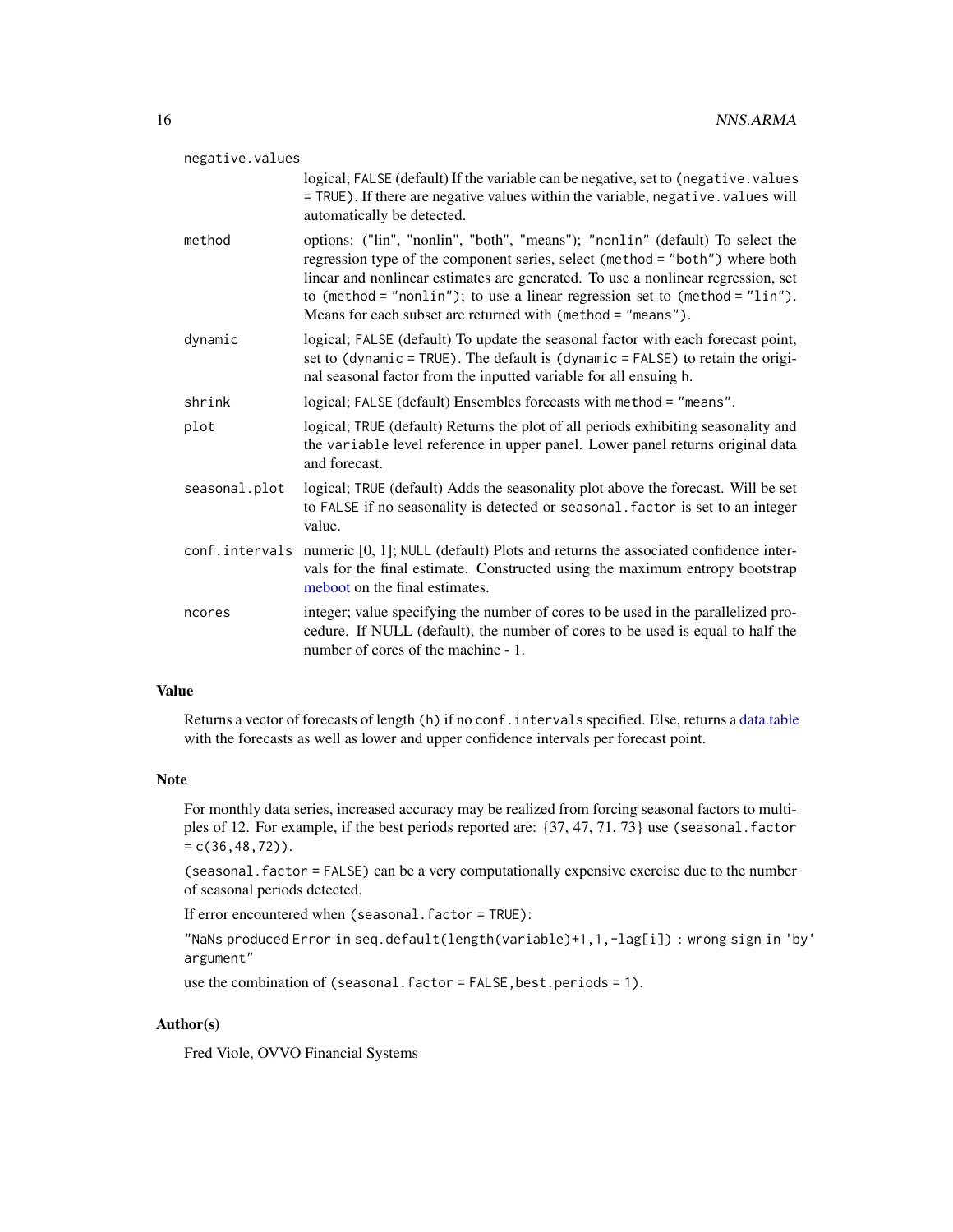#### <span id="page-16-0"></span>References

Viole, F. and Nawrocki, D. (2013) "Nonlinear Nonparametric Statistics: Using Partial Moments" [https://www.amazon.com/dp/1490523995/ref=cm\\_sw\\_su\\_dp](https://www.amazon.com/dp/1490523995/ref=cm_sw_su_dp)

Viole, F. (2019) "Forecasting Using NNS" <https://www.ssrn.com/abstract=3382300>

#### Examples

```
## Nonlinear NNS.ARMA using AirPassengers monthly data and 12 period lag
## Not run:
NNS.ARMA(AirPassengers, h = 45, training.set = 100, seasonal.factor = 12, method = "nonlin")
## Linear NNS.ARMA using AirPassengers monthly data and 12, 24, and 36 period lags
NNS.ARMA(AirPassengers, h = 45, training.set = 120, seasonal.factor = c(12, 24, 36), method = "lin")
## Nonlinear NNS.ARMA using AirPassengers monthly data and 2 best periods lag
NNS.ARMA(AirPassengers, h = 45, training.set = 120, seasonal.factor = FALSE, best.periods = 2)
## End(Not run)
```
<span id="page-16-1"></span>NNS.ARMA.optim *NNS ARMA Optimizer*

#### **Description**

Wrapper function for optimizing any combination of a given seasonal. factor vector in [NNS.ARMA.](#page-13-1) Minimum sum of squared errors (forecast-actual) is used to determine optimum across all [NNS.ARMA](#page-13-1) methods.

```
NNS.ARMA.optim(
  variable,
  h = NULL,training.set = NULL,
  seasonal.factor,
  negative.values = FALSE,
 obj.fn = expression(cor(predicted, actual, method = "spearman")/sum((predicted -
    actual(2)),
  objective = "max".
  linear.approximation = TRUE,
  lin.only = FALSE,
 print.trace = TRUE,
  ncores = NULL
)
```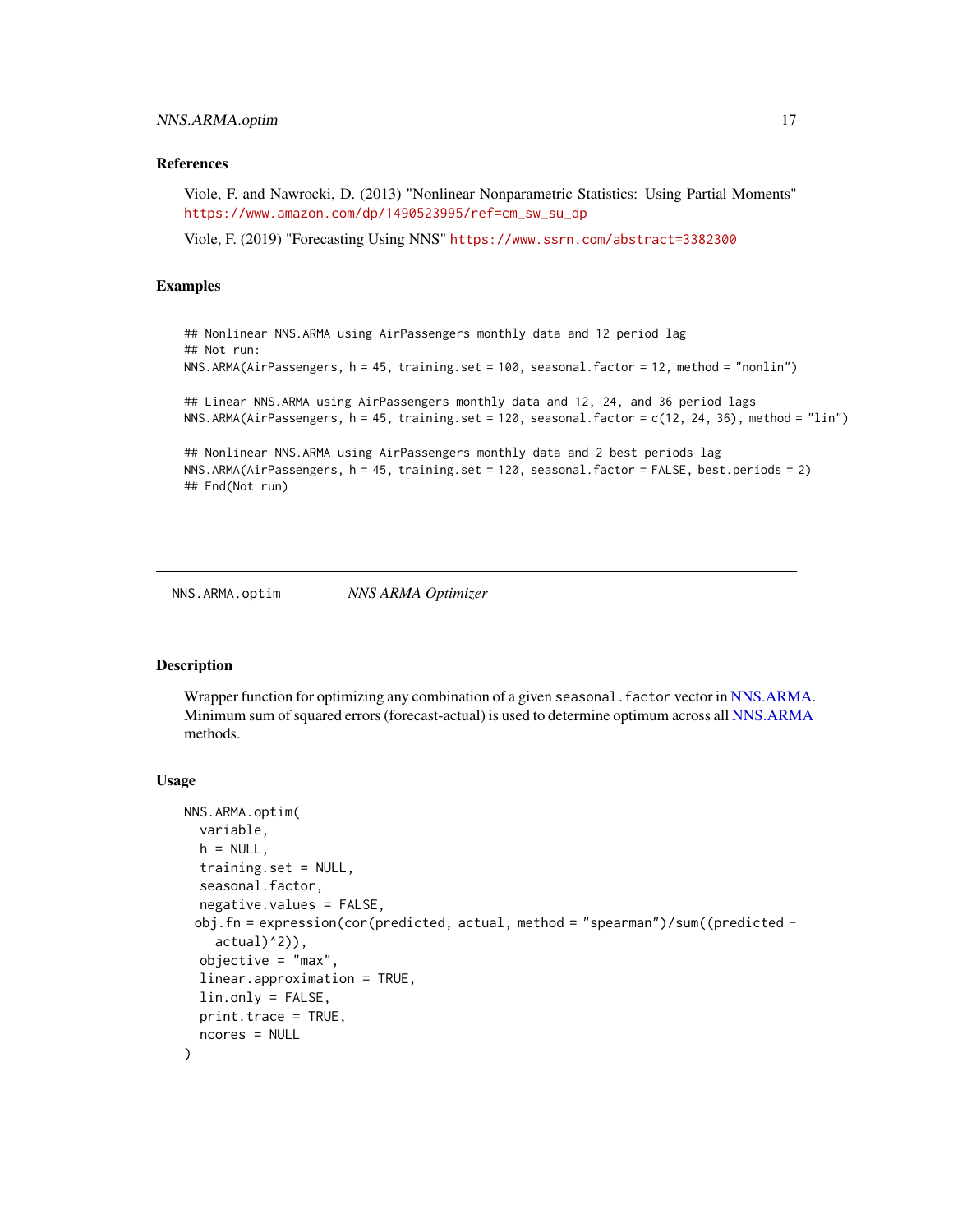# <span id="page-17-0"></span>Arguments

| variable             | a numeric vector.                                                                                                                                                                                                                                                           |
|----------------------|-----------------------------------------------------------------------------------------------------------------------------------------------------------------------------------------------------------------------------------------------------------------------------|
| h                    | integer; NULL (default) Number of periods to forecast out of sample. If NULL, h<br>= length(variable) -training.set.                                                                                                                                                        |
| training.set         | integer; NULL (default) Sets the number of variable observations as the training<br>set. See Note below for recommended uses.                                                                                                                                               |
| seasonal.factor      |                                                                                                                                                                                                                                                                             |
|                      | integers; Multiple frequency integers considered for NNS.ARMA model, i.e.<br>$(seasonal.factor = c(12, 24, 36))$                                                                                                                                                            |
| negative.values      |                                                                                                                                                                                                                                                                             |
|                      | logical; FALSE (default) If the variable can be negative, set to (negative. values<br>= TRUE). It will automatically select (negative.values = TRUE) if the mini-<br>mum value of the variable is negative.                                                                 |
| obj.fn               | expression; expression(cor(predicted, actual, method = "spearman") / sum((predicted<br>-actual)^2)) (default) Rank correlation / sum of squared errors is the default<br>objective function. Any expression() using the specific terms predicted and<br>actual can be used. |
| objective            | options: ("min", "max") "max" (default) Select whether to minimize or maxi-<br>mize the objective function obj. fn.                                                                                                                                                         |
| linear.approximation |                                                                                                                                                                                                                                                                             |
|                      | logical; TRUE (default) Uses the best linear output from NNS. reg to generate a<br>nonlinear and mixture regression for comparison. FALSE is a more exhaustive<br>search over the objective space.                                                                          |
| lin.only             | logical; FALSE (default) Restricts the optimization to linear methods only.                                                                                                                                                                                                 |
| print.trace          | logical; TRUE (defualt) Prints current iteration information. Suggested as backup<br>in case of error, best parameters to that point still known and copyable!                                                                                                              |
| ncores               | integer; value specifying the number of cores to be used in the parallelized pro-<br>cedure. If NULL (default), the number of cores to be used is equal to half the<br>number of cores of the machine.                                                                      |

#### Value

Returns a list containing:

- \$period a vector of optimal seasonal periods
- \$weights the optimal weights of each seasonal period between an equal weight or NULL weighting
- \$obj.fn the objective function value
- \$method the method identifying which [NNS.ARMA](#page-13-1) method was used.
- \$shrink whether to use the shrink parameter in [NNS.ARMA.](#page-13-1)
- \$bias.shift a numerical result of the overall bias of the optimum objective function result. To be added to the final result when using the [NNS.ARMA](#page-13-1) with the derived parameters.
- \$errors a vector of model errors from internal calibration.
- \$results a vector of length h.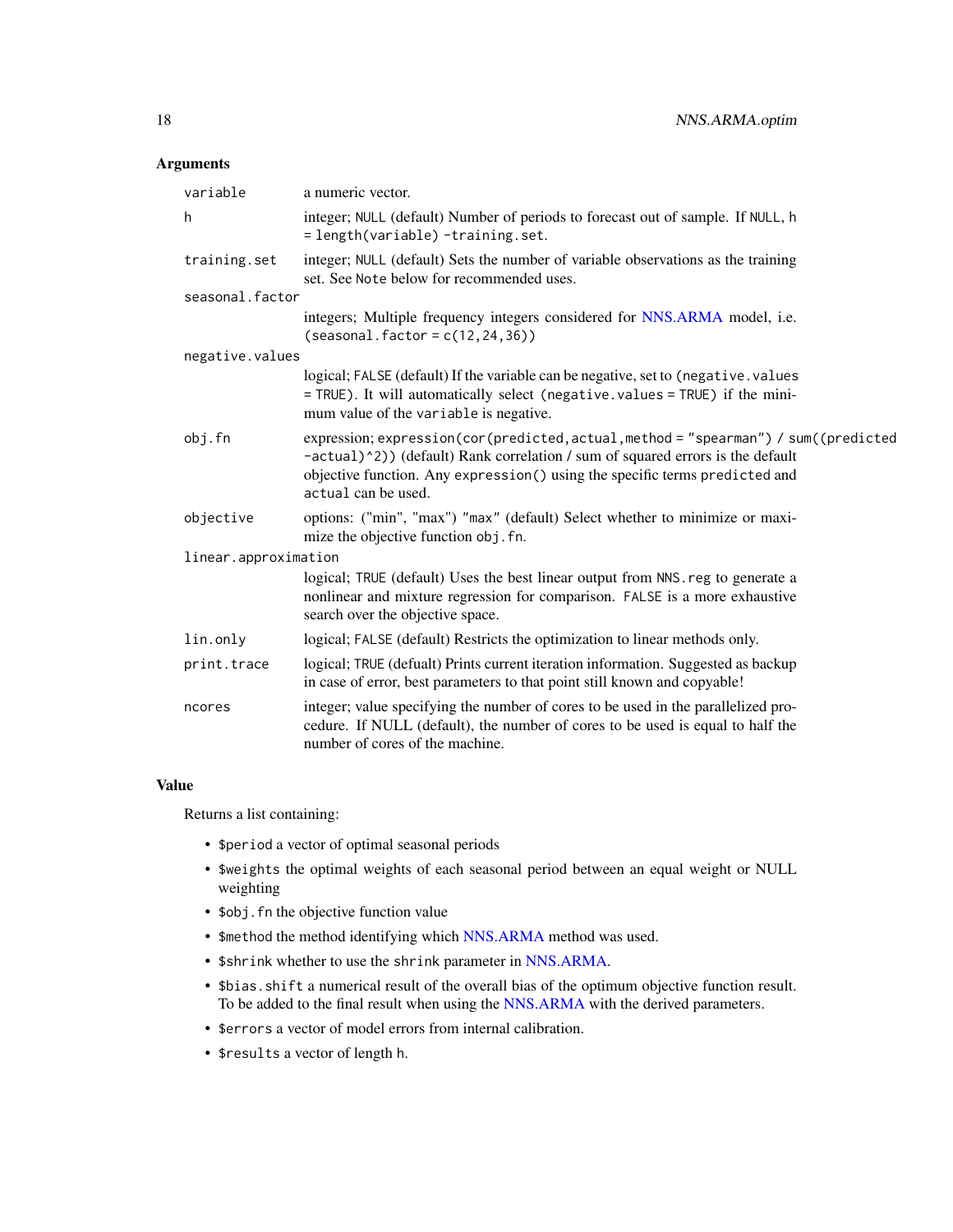#### <span id="page-18-0"></span>NNS.boost 19

#### Note

- Typically, (training.set = length(variable) -2 \* length(forecast horizon)) is used for optimization. Smaller samples would use (training.set = length(variable) -length(forecast horizon)) in order to preserve information.
- The number of combinations will grow prohibitively large, they should be kept as small as possible. seasonal.factor containing an element too large will result in an error. Please reduce the maximum seasonal.factor.
- If variable cannot logically assume negative values, then the \$bias.shift must be limited to  $0$  via a pmax $(0, \ldots)$  call.

#### Author(s)

Fred Viole, OVVO Financial Systems

#### References

Viole, F. and Nawrocki, D. (2013) "Nonlinear Nonparametric Statistics: Using Partial Moments" [https://www.amazon.com/dp/1490523995/ref=cm\\_sw\\_su\\_dp](https://www.amazon.com/dp/1490523995/ref=cm_sw_su_dp)

#### Examples

```
## Nonlinear NNS.ARMA period optimization using 2 yearly lags on AirPassengers monthly data
## Not run:
nns.optims <- NNS.ARMA.optim(AirPassengers[1:132], training.set = 120,
seasonal.factor = seq(12, 24, 6)## Then use optimal parameters in NNS.ARMA to predict 12 periods in-sample.
## Note the {$bias.shift} usage in the {NNS.ARMA} function:
nns.estimates <- NNS.ARMA(AirPassengers, h = 12, training.set = 132,
seasonal.factor = nns.optims$periods, method = nns.optims$method) + nns.optims$bias.shift
## If variable cannot logically assume negative values
nns.estimates <- pmax(0, nns.estimates)
## To predict out of sample using best parameters:
NNS.ARMA.optim(AirPassengers[1:132], h = 12, seasonal.factor = seq(12, 24, 6))
## End(Not run)
```
NNS.boost *NNS Boost*

#### Description

Ensemble method for classification using the predictions of the NNS multivariate regression [NNS.reg](#page-38-1) collected from uncorrelated feature combinations.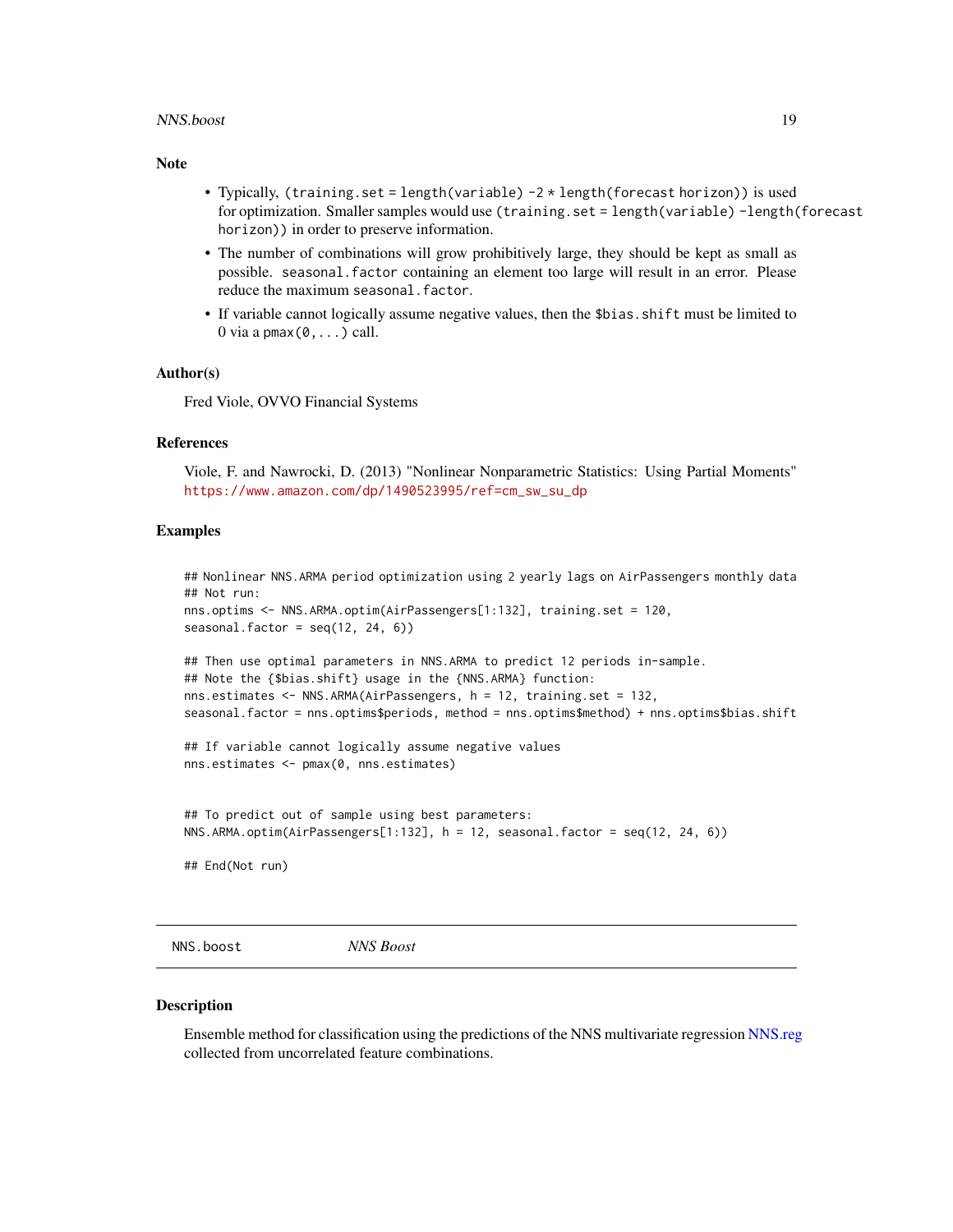# Usage

```
NNS.boost(
  IVs.train,
 DV.train,
 IVs.test = NULL,
  type = NULL,
  inference = FALSE,
  depth = NULL,learner.trials = 100,
  epochs = NULL,
 CV.size = 0.25,
 balance = FALSE,
 ts.test = NULL,folds = 5,
  threshold = NULL,
  obj.fn = expression(sum((predicted - actual)^2)),objective = "min",
 extreme = FALSE,
  features.only = FALSE,
  feature.importance = TRUE,
  status = TRUE
\mathcal{L}
```
# Arguments

| IVs.train      | a matrix or data frame of variables of numeric or factor data types.                                                                                                                                                            |
|----------------|---------------------------------------------------------------------------------------------------------------------------------------------------------------------------------------------------------------------------------|
| DV.train       | a numeric or factor vector with compatible dimensions to (IVs. train).                                                                                                                                                          |
| IVs.test       | a matrix or data frame of variables of numeric or factor data types with compat-<br>ible dimensions to (IVs. train). If NULL, will use (IVs. train) as default.                                                                 |
| type           | NULL (default). To perform a classification of discrete integer classes from factor<br>target variable (DV. train) with a base category of 1, set to (type = "CLASS"),<br>else for continuous (DV. train) set to (type = NULL). |
| inference      | logical; FALSE (default) For inferential tasks, otherwise inference = FALSE is<br>faster for predictive tasks.                                                                                                                  |
| depth          | options: (integer, NULL, "max"); (depth = NULL)(default) Specifies the order<br>parameter in the NNS reg routine, assigning a number of splits in the regressors,<br>analogous to tree depth.                                   |
| learner.trials | integer; 100 (default) Sets the number of trials to obtain an accuracy threshold<br>level. If the number of all possible feature combinations is less than selected<br>value, the minimum of the two values will be used.       |
| epochs         | integer; 2*length(DV.train) (default) Total number of feature combinations<br>to run.                                                                                                                                           |
| CV.size        | numeric $[0, 1]$ ; (CV. size = .25) (default) Sets the cross-validation size. De-<br>faults to 0.25 for a 25 percent random sampling of the training set.                                                                       |
| balance        | logical; FALSE (default) Uses both up and down sampling from caret to balance<br>the classes. type="CLASS" required.                                                                                                            |

<span id="page-19-0"></span>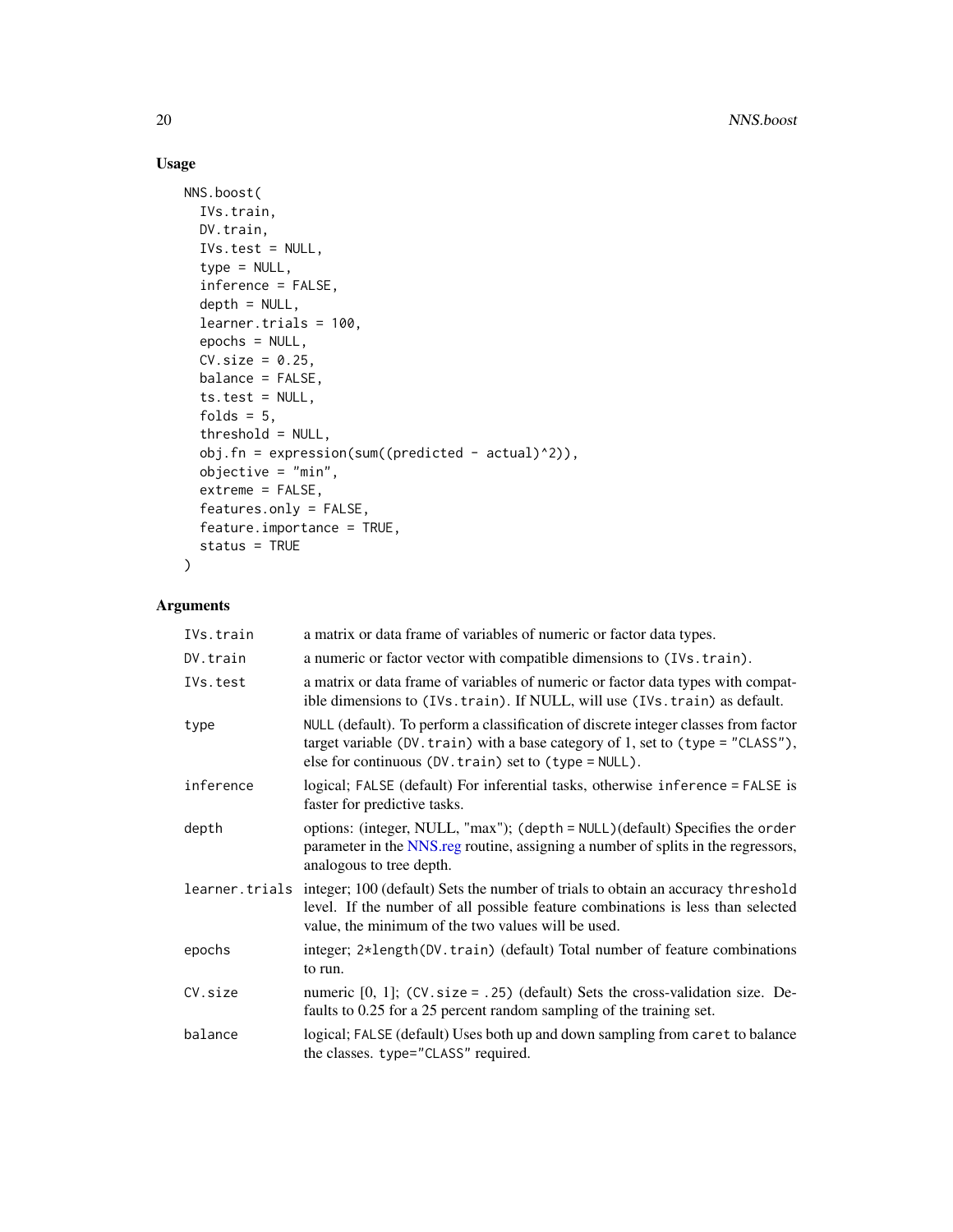#### <span id="page-20-0"></span>NNS.boost 21

| ts.test            | integer; NULL (default) Sets the length of the test set for time-series data; typ-<br>ically 2 <sup>*h</sup> parameter value from NNS.ARMA or double known periods to fore-<br>cast.                                                                                          |
|--------------------|-------------------------------------------------------------------------------------------------------------------------------------------------------------------------------------------------------------------------------------------------------------------------------|
| folds              | integer; 5 (default) Sets the number of folds in the NNS stack procedure for<br>optimal n. best parameter.                                                                                                                                                                    |
| threshold          | numeric; NULL (default) Sets the obj. fn threshold to keep feature combinations.                                                                                                                                                                                              |
| obj.fn             | expression; expression(sum((predicted-actual)^2)) (default) Sum of squared<br>errors is the default objective function. Any expression () using the specific<br>terms predicted and actual can be used. Automatically selects an accuracy<br>measure when $(typ = "CLASS")$ . |
| objective          | options: ("min", "max") "max" (default) Select whether to minimize or maxi-<br>mize the objective function obj. fn.                                                                                                                                                           |
| extreme            | logical; FALSE (default) Uses the maximum (minimum) threshold obtained<br>from the learner. trials, rather than the upper (lower) quintile level for max-<br>imization (minimization) objective.                                                                              |
| features.only      | logical; FALSE (default) Returns only the final feature loadings along with the<br>final feature frequencies.                                                                                                                                                                 |
| feature.importance |                                                                                                                                                                                                                                                                               |
|                    | logical; TRUE (default) Plots the frequency of features used in the final estimate.                                                                                                                                                                                           |
| status             | logical; TRUE (default) Prints status update message in console.                                                                                                                                                                                                              |

#### Value

Returns a vector of fitted values for the dependent variable test set \$results, and the final feature loadings \$feature.weights, along with final feature frequencies \$feature.frequency.

#### Note

Like a logistic regression, the (type = "CLASS") setting is not necessary for target variable of two classes e.g. [0, 1]. The response variable base category should be 1 for classification problems.

#### Author(s)

Fred Viole, OVVO Financial Systems

### References

Viole, F. (2016) "Classification Using NNS Clustering Analysis" [https://www.ssrn.com/abstrac](https://www.ssrn.com/abstract=2864711)t= [2864711](https://www.ssrn.com/abstract=2864711)

```
## Using 'iris' dataset where test set [IVs.test] is 'iris' rows 141:150.
## Not run:
a <- NNS.boost(iris[1:140, 1:4], iris[1:140, 5],
IVs.test = iris[141:150, 1:4],
epochs = 100, learner.trials = 100,
type = "CLASS", depth = NULL)
```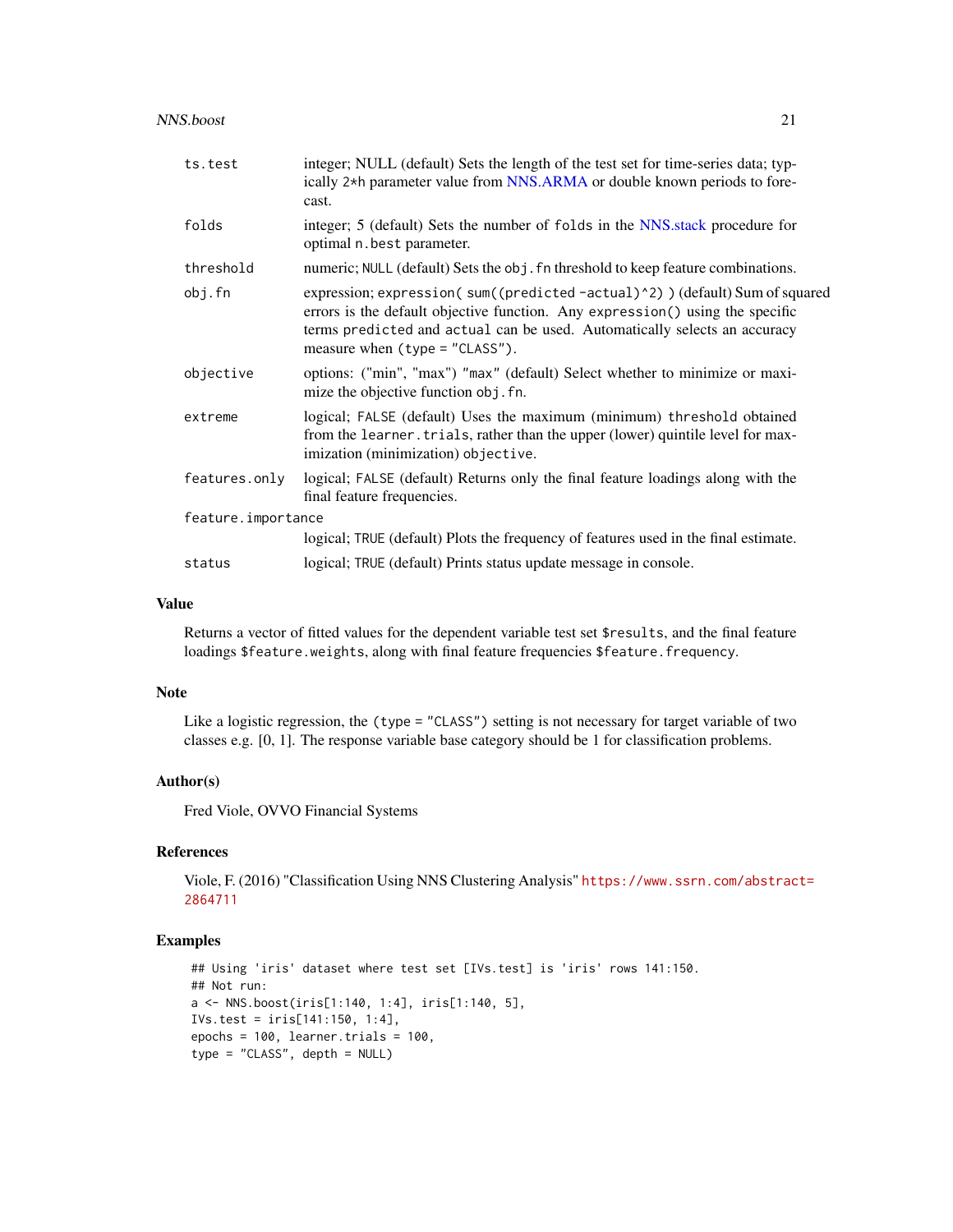```
## Test accuracy
mean(a$results == as.numeric(iris[141:150, 5]))
```
## End(Not run)

<span id="page-21-1"></span>NNS.caus *NNS Causation*

#### Description

Returns the causality from observational data between two variables.

#### Usage

NNS.caus(x,  $y = NULL$ , factor.2.dummy = FALSE, tau = 0, plot = FALSE)

# Arguments

| $\mathsf{x}$   | a numeric vector, matrix or data frame.                                                                                                                                                                                                                                                                 |
|----------------|---------------------------------------------------------------------------------------------------------------------------------------------------------------------------------------------------------------------------------------------------------------------------------------------------------|
| У              | NULL (default) or a numeric vector with compatible dimensions to x.                                                                                                                                                                                                                                     |
| factor.2.dummy | logical; FALSE (default) Automatically augments variable matrix with numerical<br>dummy variables based on the levels of factors. Includes dependent variable y.                                                                                                                                        |
| tau            | options: ("cs", "ts", integer); 0 (default) Number of lagged observations to con-<br>sider (for time series data). Otherwise, set (tau = "cs") for cross-sectional data.<br>(tau = "ts") automatically selects the lag of the time series data, while (tau =<br>[integer]) specifies a time series lag. |
| plot           | logical; FALSE (default) Plots the raw variables, tau normalized, and cross-<br>normalized variables.                                                                                                                                                                                                   |

#### Value

Returns the directional causation  $(x \rightarrow y)$  or  $(y \rightarrow x)$  and net quantity of association. For causal matrix, directional causation is returned as ([column variable] —> [row variable]). Negative numbers represent causal direction attributed to [row variable].

# Author(s)

Fred Viole, OVVO Financial Systems

#### References

Viole, F. and Nawrocki, D. (2013) "Nonlinear Nonparametric Statistics: Using Partial Moments" [https://www.amazon.com/dp/1490523995/ref=cm\\_sw\\_su\\_dp](https://www.amazon.com/dp/1490523995/ref=cm_sw_su_dp)

<span id="page-21-0"></span>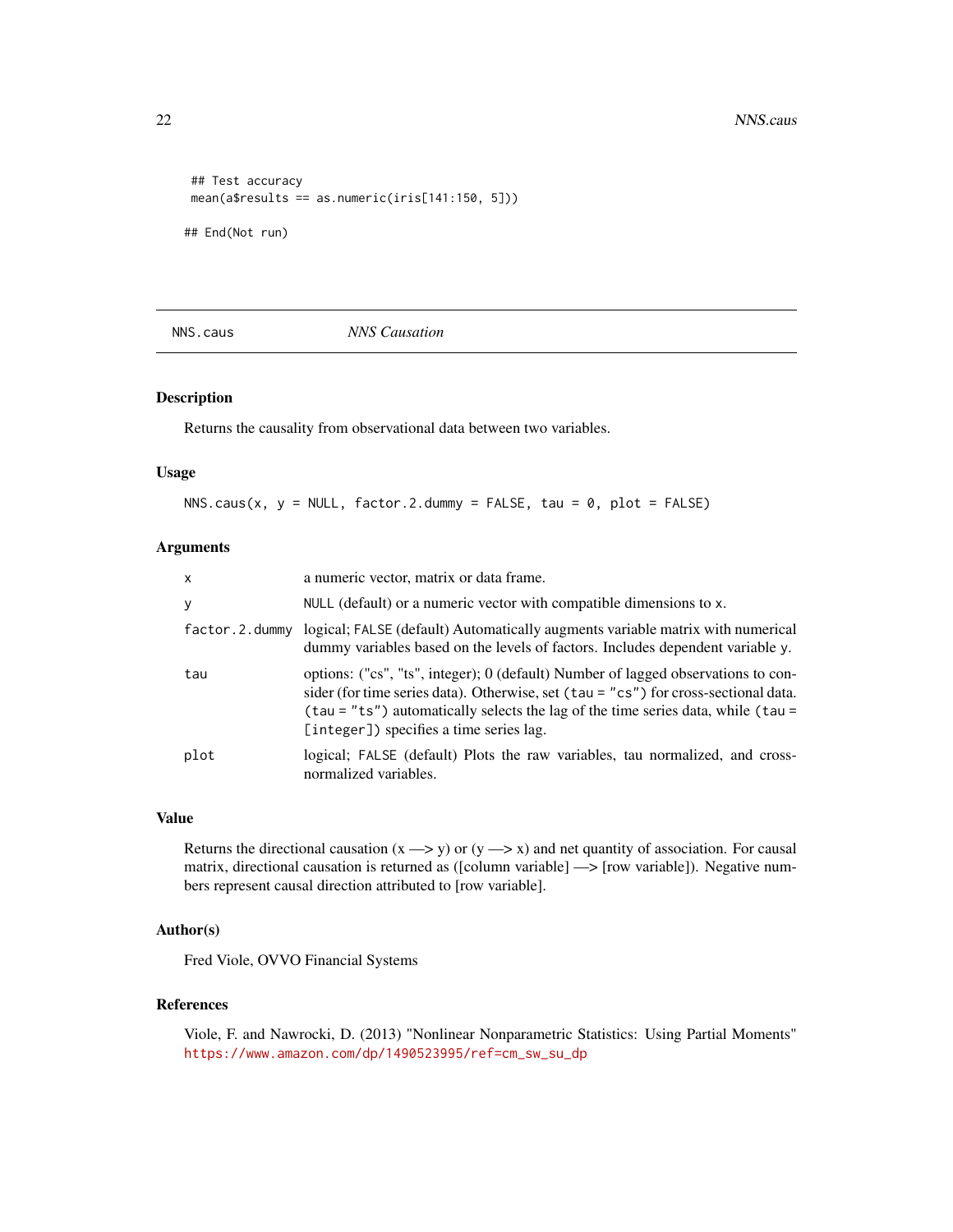#### <span id="page-22-0"></span>NNS.CDF 23

# Examples

```
## Not run:
## x causes y...
set.seed(123)
x \le - rnorm(1000) ; y \le -x ^ 2
NNS.caus(x, y, tau = "cs")## Causal matrix without per factor causation
NNS.caus(iris, tau = 0)
## Causal matrix with per factor causation
NNS.caus(iris, factor.2.dummy = TRUE, tau = 0)
## End(Not run)
```
<span id="page-22-1"></span>NNS.CDF *NNS CDF*

# Description

This function generates an empirical CDF using partial moment ratios [LPM.ratio,](#page-10-1) and resulting survival, hazard and cumulative hazard functions.

#### Usage

```
NNS.CDF(variable, degree = 0, target = NULL, type = "CDF", plot = TRUE)
```
#### Arguments

| variable | a numeric vector or data.frame of 2 variables for joint CDF.                                                                                                                                  |
|----------|-----------------------------------------------------------------------------------------------------------------------------------------------------------------------------------------------|
| degree   | integer; (degree = $\theta$ ) (default) is frequency, (degree = 1) is area.                                                                                                                   |
| target   | numeric; NULL (default) Must lie within support of each variable.                                                                                                                             |
| type     | options ("CDF", "survival", "hazard", "cumulative hazard"); "CDF" (default) Se-<br>lects type of function to return for bi-variate analysis. Multivariate analysis is<br>restricted to "CDF". |
| plot     | logical; plots CDF.                                                                                                                                                                           |
|          |                                                                                                                                                                                               |

# Value

Returns:

- "Function" a data.table containing the observations and resulting CDF of the variable.
- "target.value" value from the target argument.

# Author(s)

Fred Viole, OVVO Financial Systems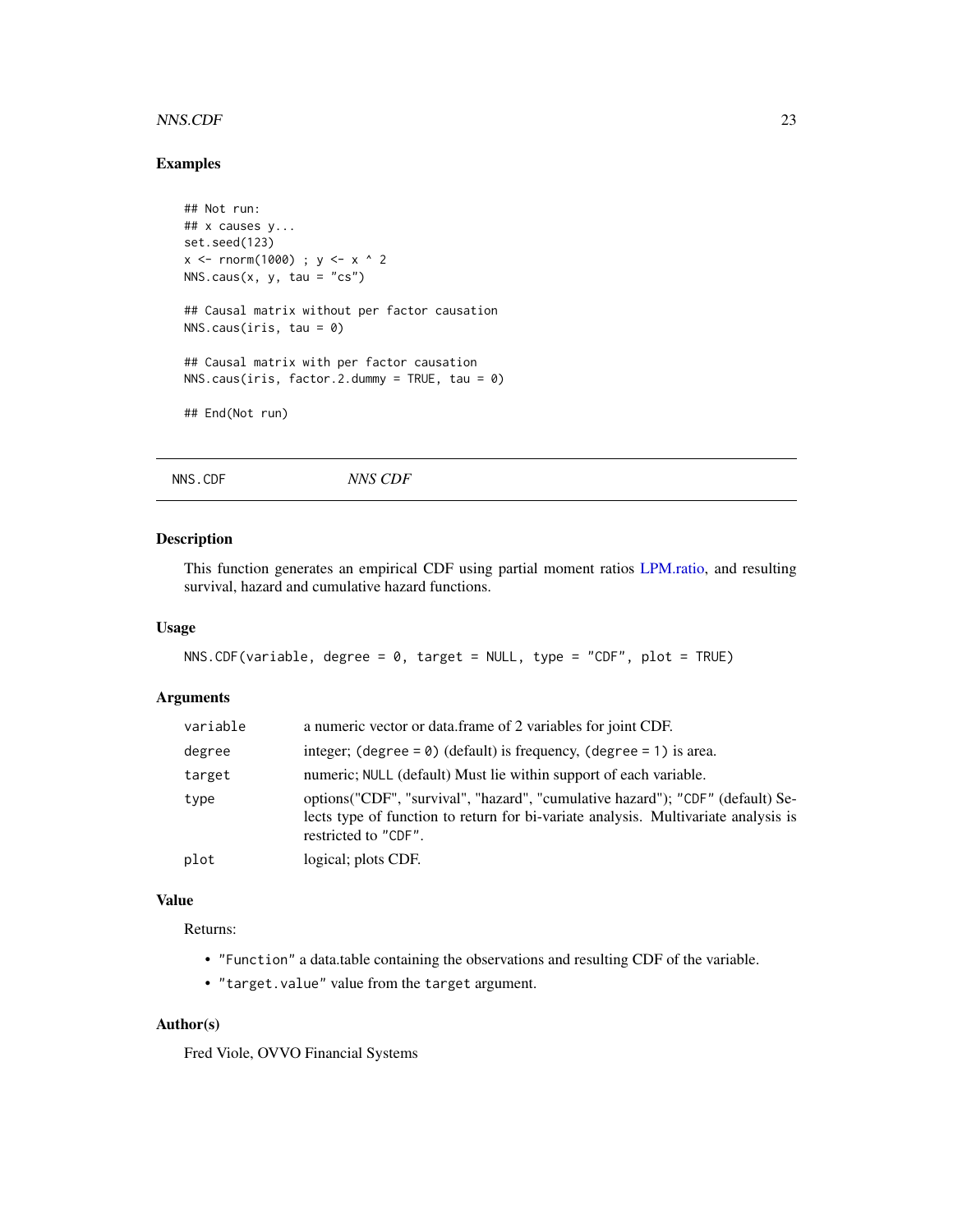# <span id="page-23-0"></span>References

Viole, F. and Nawrocki, D. (2013) "Nonlinear Nonparametric Statistics: Using Partial Moments" [https://www.amazon.com/dp/1490523995/ref=cm\\_sw\\_su\\_dp](https://www.amazon.com/dp/1490523995/ref=cm_sw_su_dp)

Viole, F. (2017) "Continuous CDFs and ANOVA with NNS" [https://www.ssrn.com/abstract=](https://www.ssrn.com/abstract=3007373) [3007373](https://www.ssrn.com/abstract=3007373)

# Examples

```
set.seed(123)
x < - rnorm(100)
NNS.CDF(x)
## Not run:
## Empirical CDF (degree = 0)
NNS.CDF(x)
## Continuous CDF (degree = 1)
NNS.CDF(x, 1)
## Joint CDF
x <- rnorm(5000) ; y <- rnorm(5000)
A \leftarrow \text{cbind}(x, y)NNS.CDF(A, 0)
## Joint CDF with target
NNS.CDF(A, \theta, target = c(\theta, \theta))
## End(Not run)
```
NNS.copula *NNS Co-Partial Moments Higher Dimension Dependence*

# Description

Determines higher dimension dependence coefficients based on co-partial moment matrices ratios.

```
NNS.copula(
 X,
  target = NULL,continuous = TRUE,
 plot = FALSE,
  independence.overlay = FALSE,
  ncores = NULL
)
```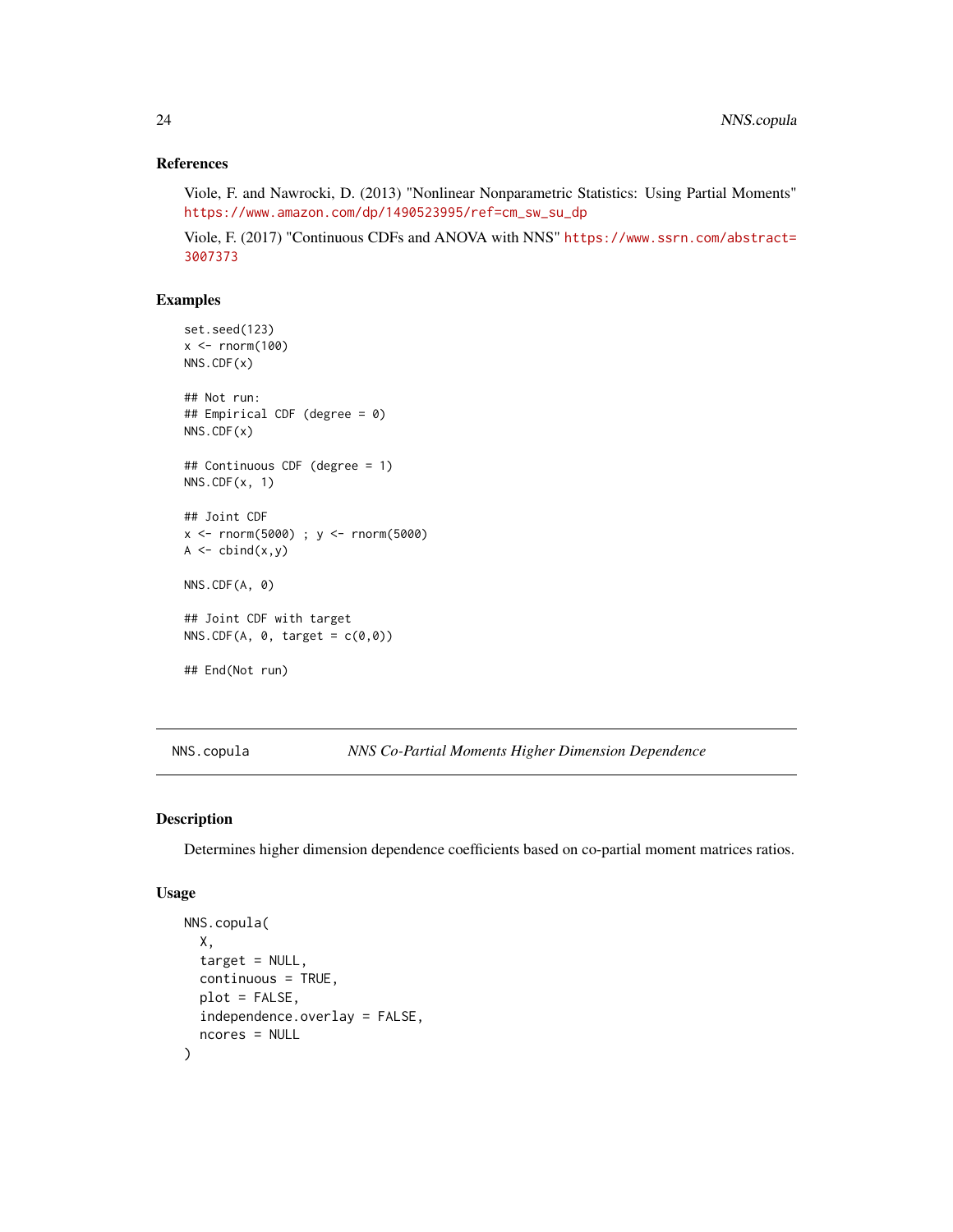# <span id="page-24-0"></span>NNS.copula 25

# Arguments

| X                                                                                                                                                                                                                                                                                                                                              | a numeric matrix or data frame.                                                                                                                                                                           |
|------------------------------------------------------------------------------------------------------------------------------------------------------------------------------------------------------------------------------------------------------------------------------------------------------------------------------------------------|-----------------------------------------------------------------------------------------------------------------------------------------------------------------------------------------------------------|
| target                                                                                                                                                                                                                                                                                                                                         | numeric; Typically the mean of Variable X for classical statistics equivalences,<br>but does not have to be. (Vectorized) (target = NULL) (default) will set the<br>target as the mean of every variable. |
| continuous                                                                                                                                                                                                                                                                                                                                     | logical; TRUE (default) Generates a continuous measure using degree 1 PM matrix,<br>while discrete FALSE uses degree 0 PM.matrix.                                                                         |
| plot                                                                                                                                                                                                                                                                                                                                           | logical; FALSE (default) Generates a 3d scatter plot with regression points using<br>plot <sub>3</sub> d.                                                                                                 |
| independence.overlay<br>logical; FALSE (default) Creates and overlays independent Co.LPM and Co.UPM<br>regions to visually reference the difference in dependence from the data.frame<br>of variables being analyzed. Under independence, the light green and red shaded<br>areas would be occupied by green and red data points respectively. |                                                                                                                                                                                                           |
| ncores                                                                                                                                                                                                                                                                                                                                         | integer; value specifying the number of cores to be used in the parallelized pro-<br>cedure. If NULL (default), the number of cores to be used is equal to the number<br>of cores of the machine - 1.     |

# Value

Returns a multivariate dependence value [0,1].

#### Author(s)

Fred Viole, OVVO Financial Systems

# References

Viole, F. (2016) "Beyond Correlation: Using the Elements of Variance for Conditional Means and Probabilities" <https://www.ssrn.com/abstract=2745308>.

```
set.seed(123)
x <- rnorm(1000) ; y <- rnorm(1000) ; z <- rnorm(1000)
A \leftarrow data-frame(x, y, z)NNS.copula(A, plot = TRUE, independence.overlay = TRUE, ncores = 1)
### Target 0
NNS.copula(A, target = rep(0, ncol(A)), plot = TRUE, independence.overlay = TRUE, ncores = 1)
```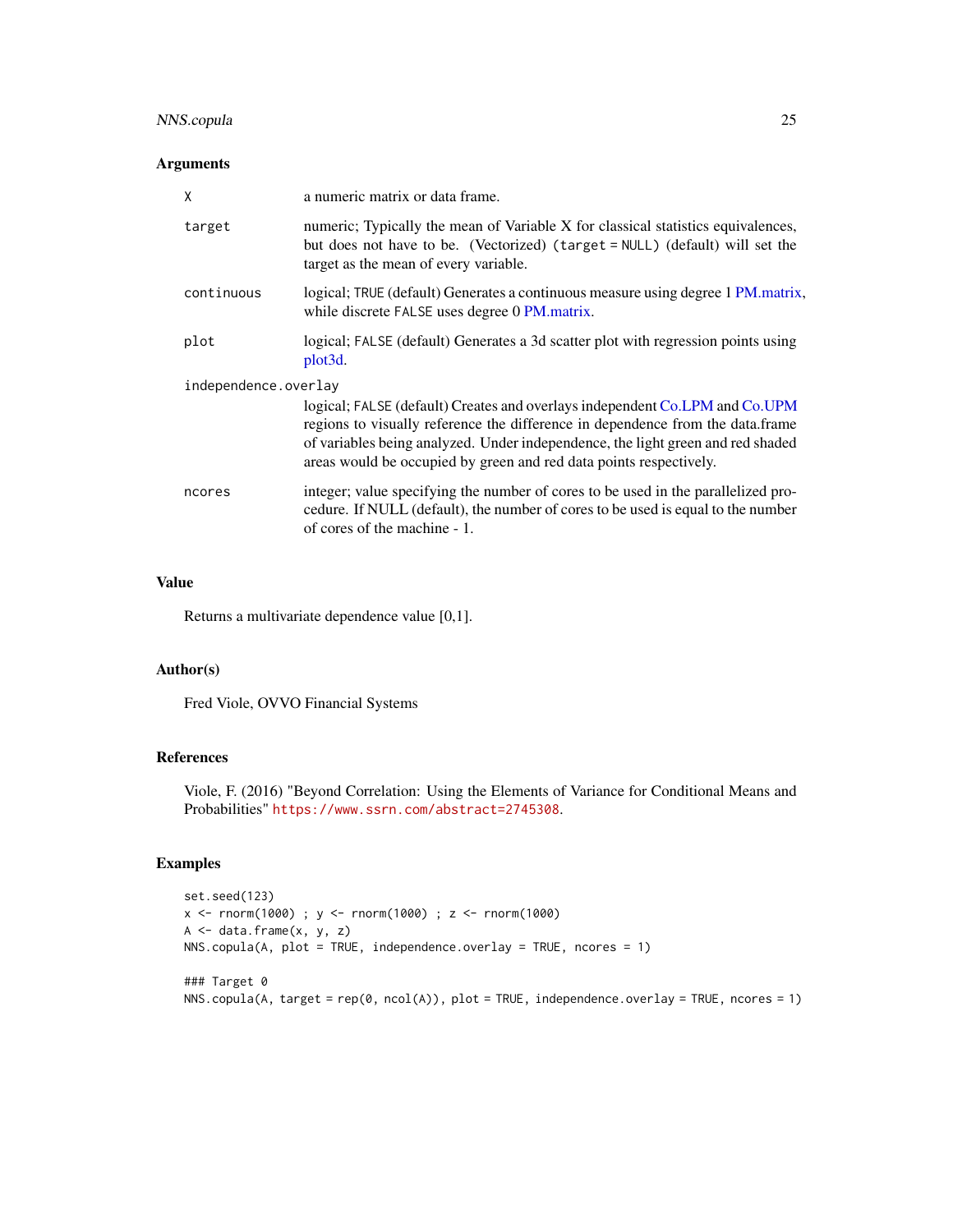<span id="page-25-1"></span><span id="page-25-0"></span>

Returns the dependence and nonlinear correlation between two variables based on higher order partial moment matrices measured by frequency or area.

#### Usage

```
NNS.dep(
  x,
 y = NULL,asym = FALSE,
 p.value = FALSE,
 print.map = FALSE,
 ncores = NULL
)
```
# Arguments

| $\mathsf{x}$ | a numeric vector, matrix or data frame.                                                                                                                                                               |
|--------------|-------------------------------------------------------------------------------------------------------------------------------------------------------------------------------------------------------|
| y            | NULL (default) or a numeric vector with compatible dimensions to x.                                                                                                                                   |
| asym         | logical; FALSE (default) Allows for asymmetrical dependencies.                                                                                                                                        |
| p.value      | logical; FALSE (default) Generates 100 independent random permutations to test<br>results against and plots 95 percent confidence intervals along with all results.                                   |
| print.map    | logical; FALSE (default) Plots quadrant means, or p-value replicates.                                                                                                                                 |
| ncores       | integer; value specifying the number of cores to be used in the parallelized pro-<br>cedure. If NULL (default), the number of cores to be used is equal to the number<br>of cores of the machine - 1. |

# Value

Returns the bi-variate "Correlation" and "Dependence" or correlation / dependence matrix for matrix input.

#### Note

NNS.cor has been deprecated (NNS >= 0.5.4) and can be called via NNS.dep.

# Author(s)

Fred Viole, OVVO Financial Systems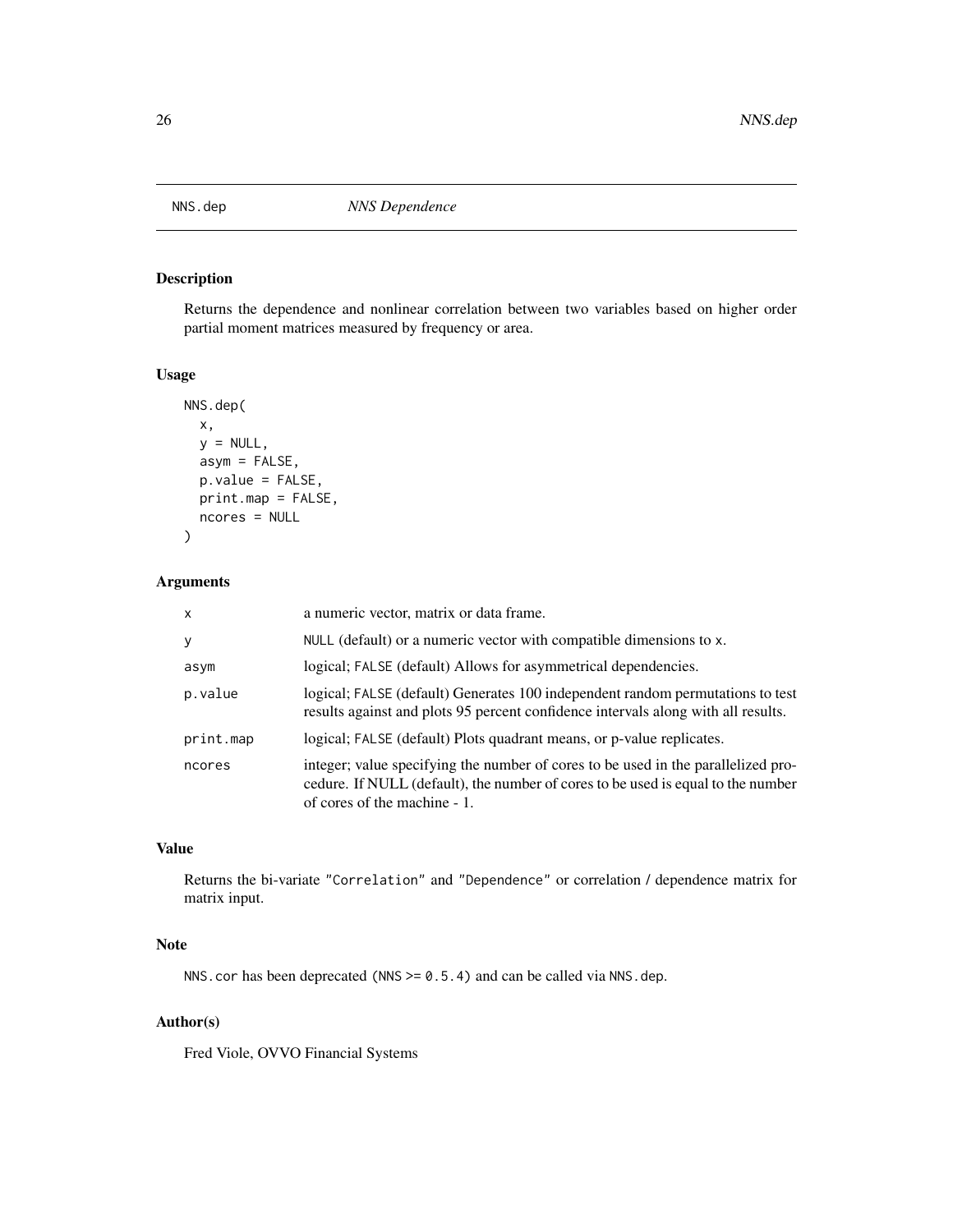#### <span id="page-26-0"></span>NNS.diff 27

#### References

Viole, F. and Nawrocki, D. (2013) "Nonlinear Nonparametric Statistics: Using Partial Moments" [https://www.amazon.com/dp/1490523995/ref=cm\\_sw\\_su\\_dp](https://www.amazon.com/dp/1490523995/ref=cm_sw_su_dp)

#### Examples

```
## Not run:
set.seed(123)
x < - rnorm(100) ; y < - rnorm(100)
NNS.dep(x, y)
## Correlation / Dependence Matrix
x <- rnorm(100) ; y <- rnorm(100) ; z <- rnorm(100)
B \leftarrow \text{cbind}(x, y, z)NNS.dep(B)
## End(Not run)
```
# NNS.diff *NNS Numerical Differentiation*

## Description

Determines numerical derivative of a given univariate function using projected secant lines on the y-axis. These projected points infer finite steps h, in the finite step method.

#### Usage

NNS.diff(f, point,  $h = 0.1$ , tol = 1e-10, digits = 12, print.trace = FALSE)

# Arguments

| $\mathbf{f}$ | an expression or call or a formula with no lhs.                                                            |
|--------------|------------------------------------------------------------------------------------------------------------|
| point        | numeric; Point to be evaluated for derivative of a given function f.                                       |
| h            | numeric $[0, \ldots]$ ; Initial step for secant projection. Defaults to $(h = 0.1)$ .                      |
| tol          | numeric; Sets the tolerance for the stopping condition of the inferred h. Defaults<br>to $(tol = 1e-10)$ . |
| digits       | numeric; Sets the number of digits specification of the output. Defaults to<br>$(digits = 12)$ .           |
| print.trace  | logical; FALSE (default) Displays each iteration, lower y-intercept, upper y-<br>intercept and inferred h. |

#### Value

Returns a matrix of values, intercepts, derivatives, inferred step sizes for multiple methods of estimation.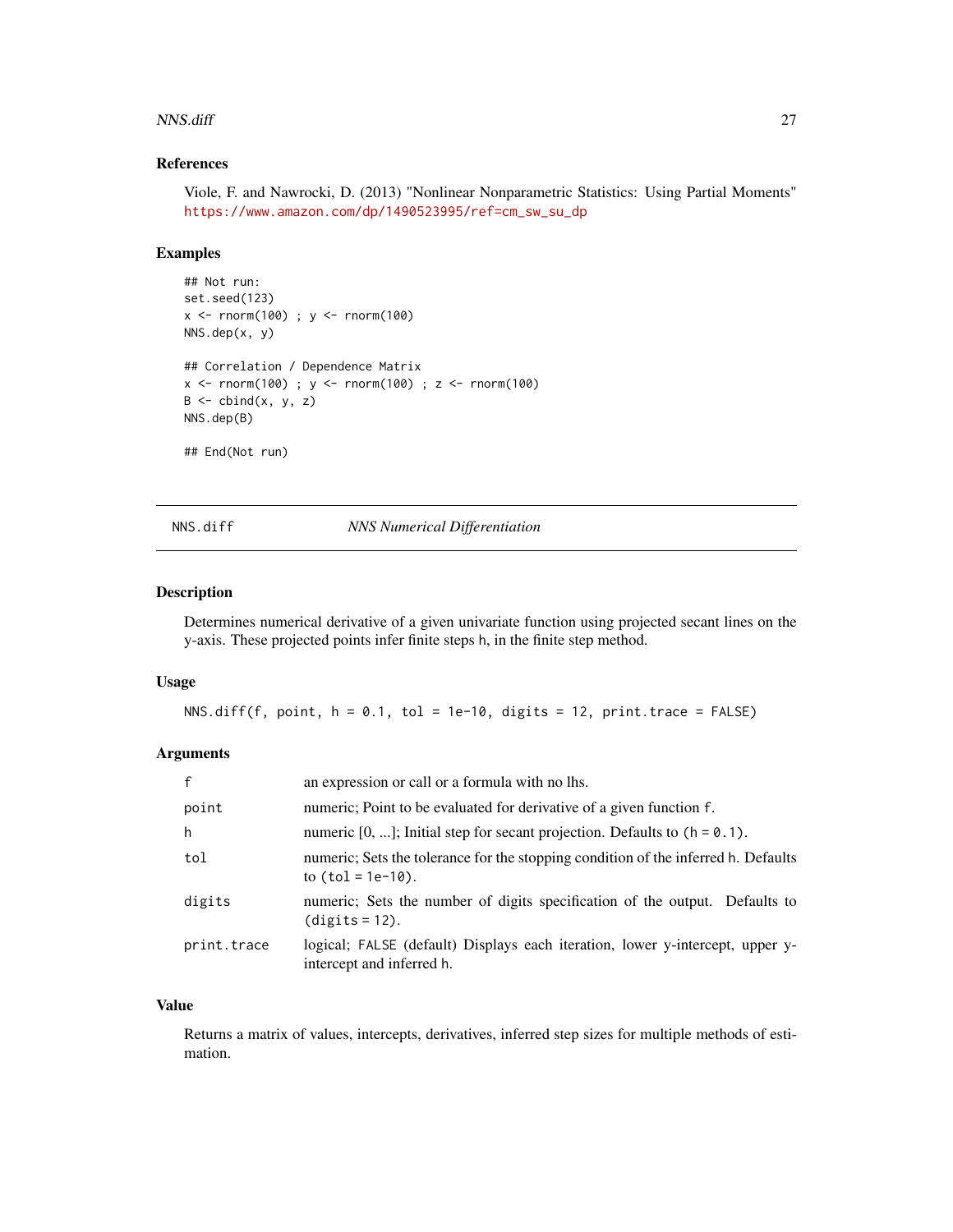# Author(s)

Fred Viole, OVVO Financial Systems

# References

Viole, F. and Nawrocki, D. (2013) "Nonlinear Nonparametric Statistics: Using Partial Moments" [https://www.amazon.com/dp/1490523995/ref=cm\\_sw\\_su\\_dp](https://www.amazon.com/dp/1490523995/ref=cm_sw_su_dp)

# Examples

```
f \leftarrow function(x) sin(x) / xNNS.diff(f, 4.1)
```
NNS.distance *NNS Distance*

# Description

Internal kernel function for NNS multivariate regression [NNS.reg](#page-38-1) parallel instances.

#### Usage

```
NNS.distance(rpm, rpm_class, dist.estimate, type, k, class)
```
# Arguments

| rpm           | REGRESSION.POINT.MATRIX from NNS.reg |
|---------------|--------------------------------------|
| rpm_class     | integer rpm.                         |
| dist.estimate | Vector to generate distances from.   |
| type          | "L1", "L2", "DTW" or "FACTOR"        |
| k             | n.best from NNS.reg                  |
| class         | if classification problem.           |

# Value

Returns sum of weighted distances.

<span id="page-27-0"></span>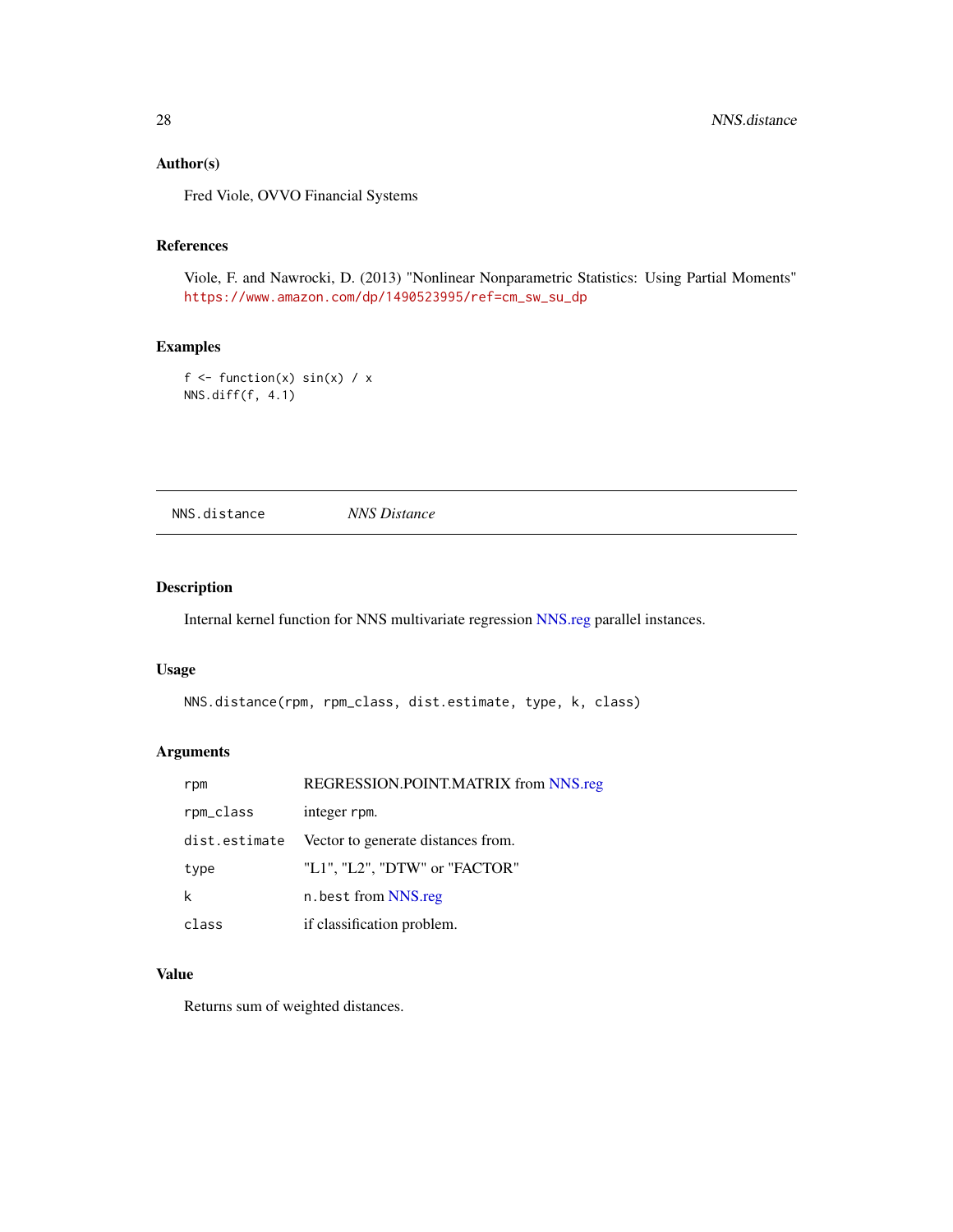<span id="page-28-0"></span>

Bi-directional test of first degree stochastic dominance using lower partial moments.

#### Usage

 $NNS.FSD(x, y, type = "discrete", plot = TRUE)$ 

# Arguments

| X    | a numeric vector.                                                                     |
|------|---------------------------------------------------------------------------------------|
| y    | a numeric vector.                                                                     |
| type | options: ("discrete", "continuous"); "discrete" (default) selects the type of<br>CDE. |
| plot | logical; TRUE (default) plots the FSD test.                                           |

# Value

Returns one of the following FSD results: "X FSD Y", "Y FSD X", or "NO FSD EXISTS".

#### Author(s)

Fred Viole, OVVO Financial Systems

#### References

Viole, F. and Nawrocki, D. (2016) "LPM Density Functions for the Computation of the SD Efficient Set." Journal of Mathematical Finance, 6, 105-126. DOI: doi: [10.4236/jmf.2016.61012.](https://doi.org/10.4236/jmf.2016.61012)

Viole, F. (2017) "A Note on Stochastic Dominance." <https://www.ssrn.com/abstract=3002675>.

```
set.seed(123)
x \le - rnorm(100) ; y \le - rnorm(100)
NNS.FSD(x, y)
```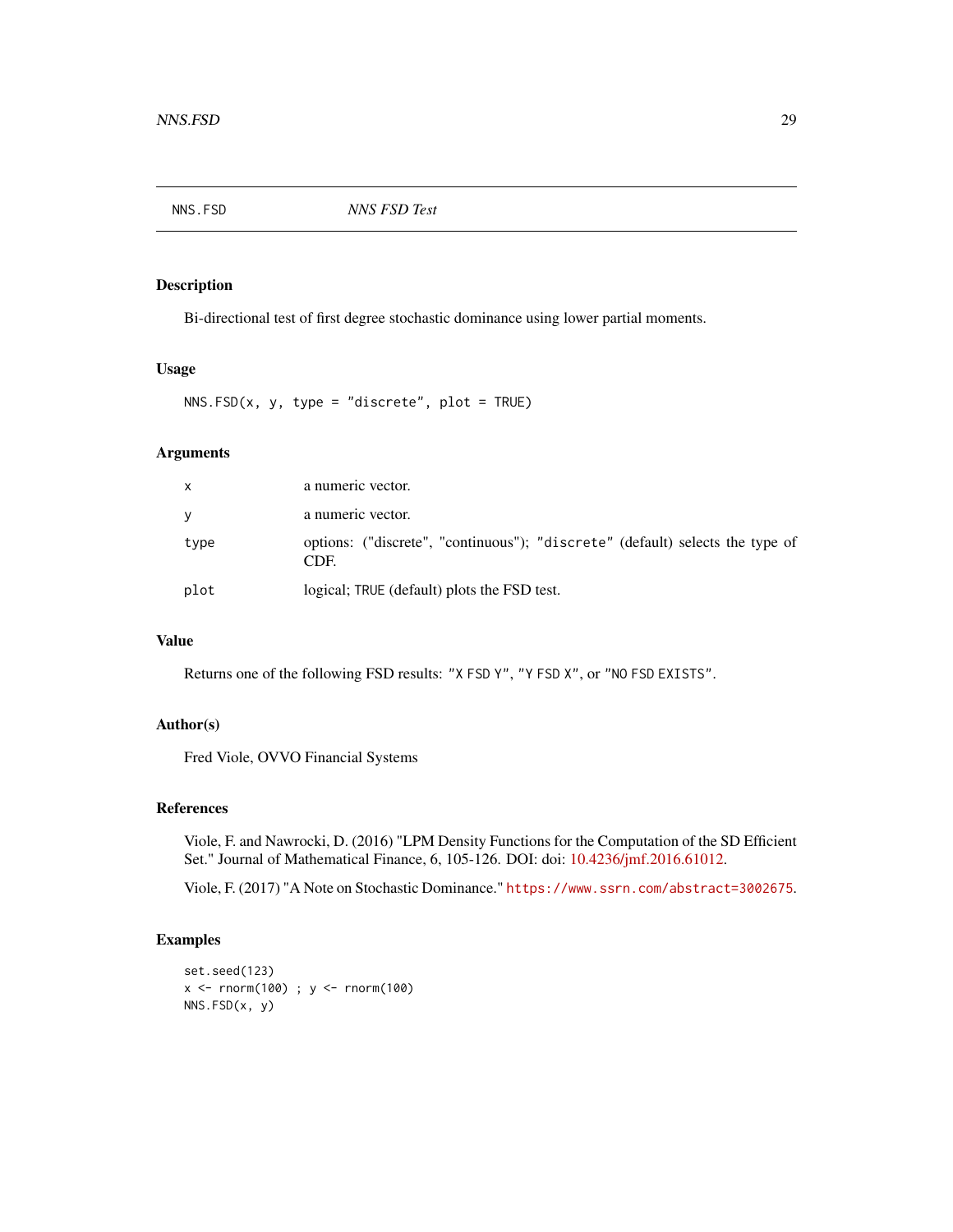<span id="page-29-0"></span>

Uni-directional test of first degree stochastic dominance using lower partial moments used in SD Efficient Set routine.

#### Usage

NNS.FSD.uni(x, y, type = "discrete")

# Arguments

| $\mathsf{x}$ | a numeric vector.                                                                    |
|--------------|--------------------------------------------------------------------------------------|
| <b>V</b>     | a numeric vector.                                                                    |
| type         | options: ("discrete", "continuous"); "discrete" (default) selects the type of<br>CDE |

# Value

Returns (1) if "X FSD Y", else (0).

# Author(s)

Fred Viole, OVVO Financial Systems

#### References

Viole, F. and Nawrocki, D. (2016) "LPM Density Functions for the Computation of the SD Efficient Set." Journal of Mathematical Finance, 6, 105-126. DOI: doi: [10.4236/jmf.2016.61012.](https://doi.org/10.4236/jmf.2016.61012)

Viole, F. (2017) "A Note on Stochastic Dominance." <https://www.ssrn.com/abstract=3002675>.

```
set.seed(123)
x < - rnorm(100) ; y < - rnorm(100)
NNS.FSD.uni(x, y)
```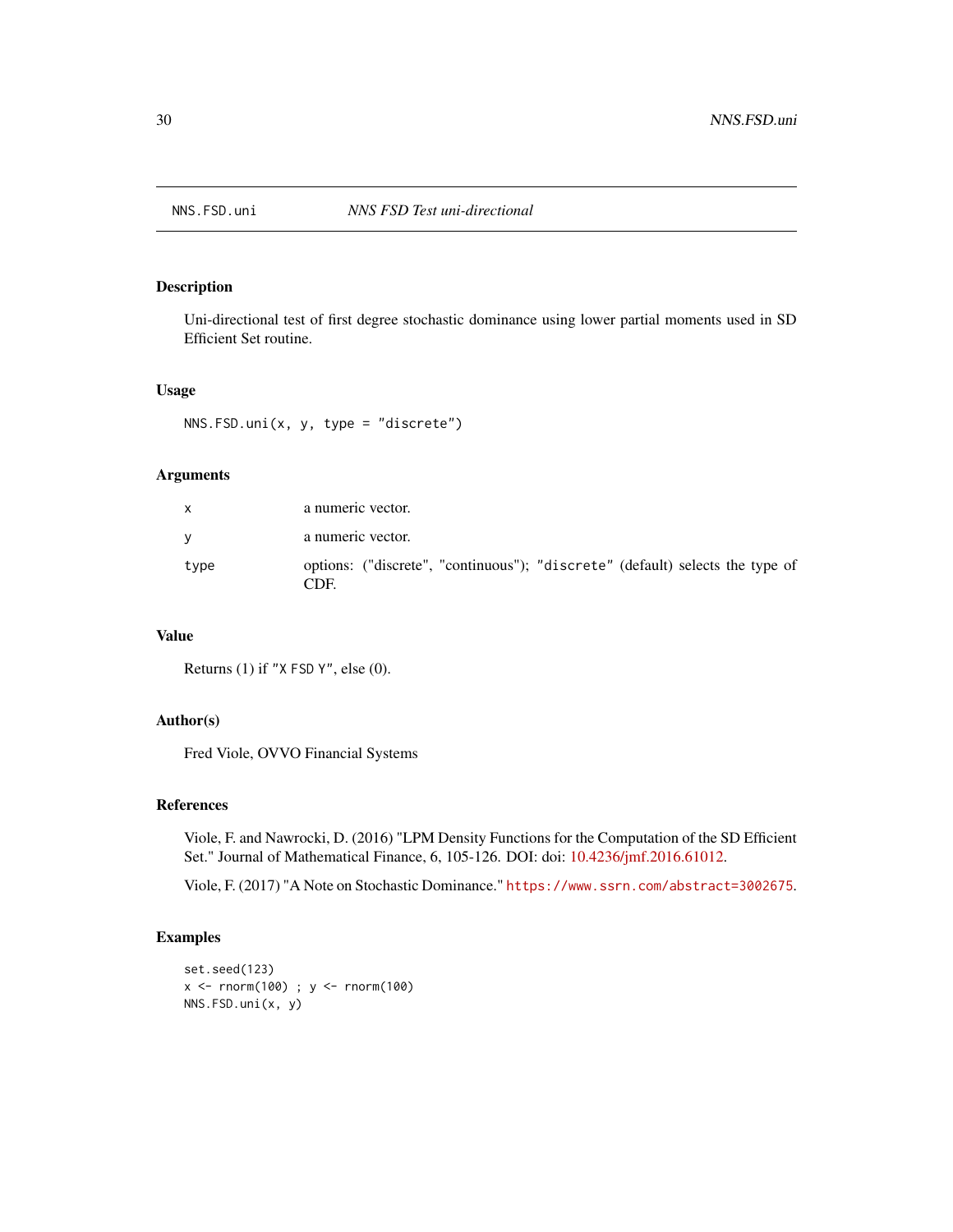<span id="page-30-0"></span>

Adapted maximum entropy bootstrap routine from meboot [https://cran.r-project.org/packag](https://cran.r-project.org/package=meboot)e= [meboot](https://cran.r-project.org/package=meboot).

# Usage

```
NNS.meboot(
 x,
  reps = 999,
 rho = NULL,
  type = "spearman",
  drift = TRUE,trim = 0.1,
  xmin = NULL,xmax = NULL,
  reachbnd = TRUE,
  expand.sd = TRUE,force.clt = TRUE,
  scl.adjustment = FALSE,
  sym = FALSE,
  elaps = FALSE,
  digits = 6,
  colsubj,
  coldata,
 coltimes,
  ...
\mathcal{L}
```
# Arguments

| X     | vector of data.                                                                                                                                                                                                                                                                                      |
|-------|------------------------------------------------------------------------------------------------------------------------------------------------------------------------------------------------------------------------------------------------------------------------------------------------------|
| reps  | numeric; number of replicates to generate.                                                                                                                                                                                                                                                           |
| rho   | numeric $[0,1]$ ; The default setting rho = NULL assumes that the user does not<br>want to generate replicates that are perfectly dependent on original time series,<br>rho=1 recovers the original meboot() settings. rho < 1 admits less perfect<br>(more realistic for some purposes) dependence. |
| type  | options("spearman", "pearson", "NNScor", "NNSdep"); type = "spearman"(default)<br>dependence metric desired.                                                                                                                                                                                         |
| drift | logical; TRUE default preserves the drift of the original series.                                                                                                                                                                                                                                    |
| trim  | numeric $[0,1]$ ; The mean trimming proportion, defaults to $\tau$ im=0.1.                                                                                                                                                                                                                           |
| xmin  | numeric; the lower limit for the left tail.                                                                                                                                                                                                                                                          |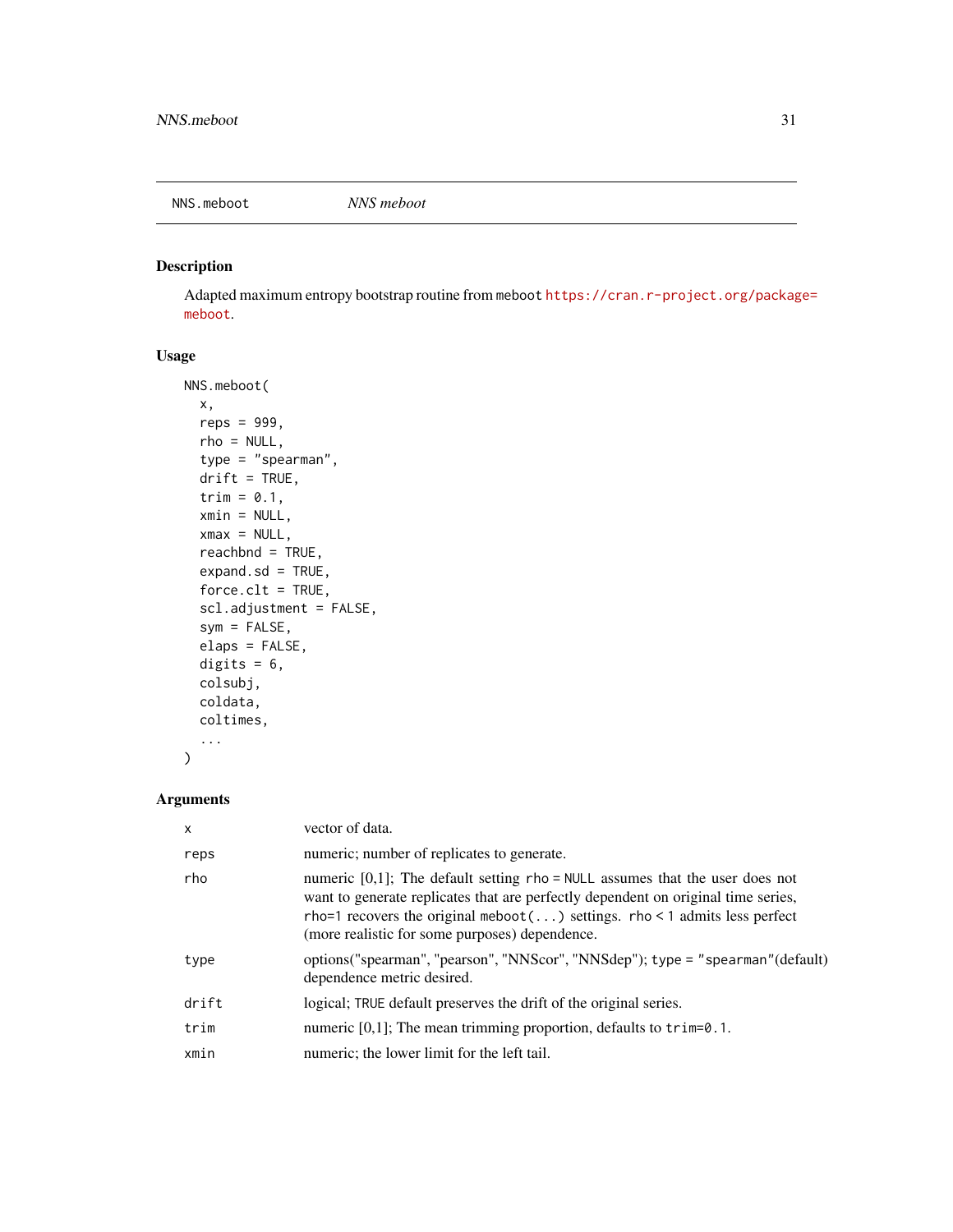| xmax      | numeric; the upper limit for the right tail.                                                                                                                                                                     |
|-----------|------------------------------------------------------------------------------------------------------------------------------------------------------------------------------------------------------------------|
| reachbnd  | logical; If TRUE potentially reached bounds (xmin = smallest value - trimmed<br>mean and $x$ max = largest value + trimmed mean) are given when the random<br>draw happens to be equal to 0 and 1, respectively. |
| expand.sd | logical; If TRUE the standard deviation in the ensemble is expanded. See expand. sd<br>$in$ meboot:: meboot.                                                                                                     |
| force.clt | logical; If TRUE the ensemble is forced to satisfy the central limit theorem. See<br>force.clt in meboot:: meboot.                                                                                               |
|           | sc1.adjustment logical; If TRUE scale adjustment is performed to ensure that the population vari-<br>ance of the transformed series equals the variance of the data.                                             |
| sym       | logical; If TRUE an adjustment is peformed to ensure that the ME density is<br>symmetric.                                                                                                                        |
| elaps     | logical; If TRUE elapsed time during computations is displayed.                                                                                                                                                  |
| digits    | integer; 6 (default) number of digits to round output to.                                                                                                                                                        |
| colsubj   | numeric; the column in x that contains the individual index. It is ignored if the<br>input data x is not a pdata. frame object.                                                                                  |
| coldata   | numeric; the column in x that contains the data of the variable to create the<br>ensemble. It is ignored if the input data x is not a pdata. frame object.                                                       |
| coltimes  | numeric; an optional argument indicating the column that contains the times at<br>which the observations for each individual are observed. It is ignored if the input<br>data x is not a pdata. frame object.    |
| $\cdots$  | possible argument fiv to be passed to expand.sd.                                                                                                                                                                 |

# Value

- x original data provided as input.
- replicates maximum entropy bootstrap replicates.
- ensemble average observation over all replicates.
- xx sorted order stats (xx[1] is minimum value).
- z class intervals limits.
- dv deviations of consecutive data values.
- dvtrim trimmed mean of dv.
- xmin data minimum for ensemble=xx[1]-dvtrim.
- xmax data x maximum for ensemble=xx[n]+dvtrim.
- desintxb desired interval means.
- ordxx ordered x values.
- kappa scale adjustment to the variance of ME density.
- elaps elapsed time.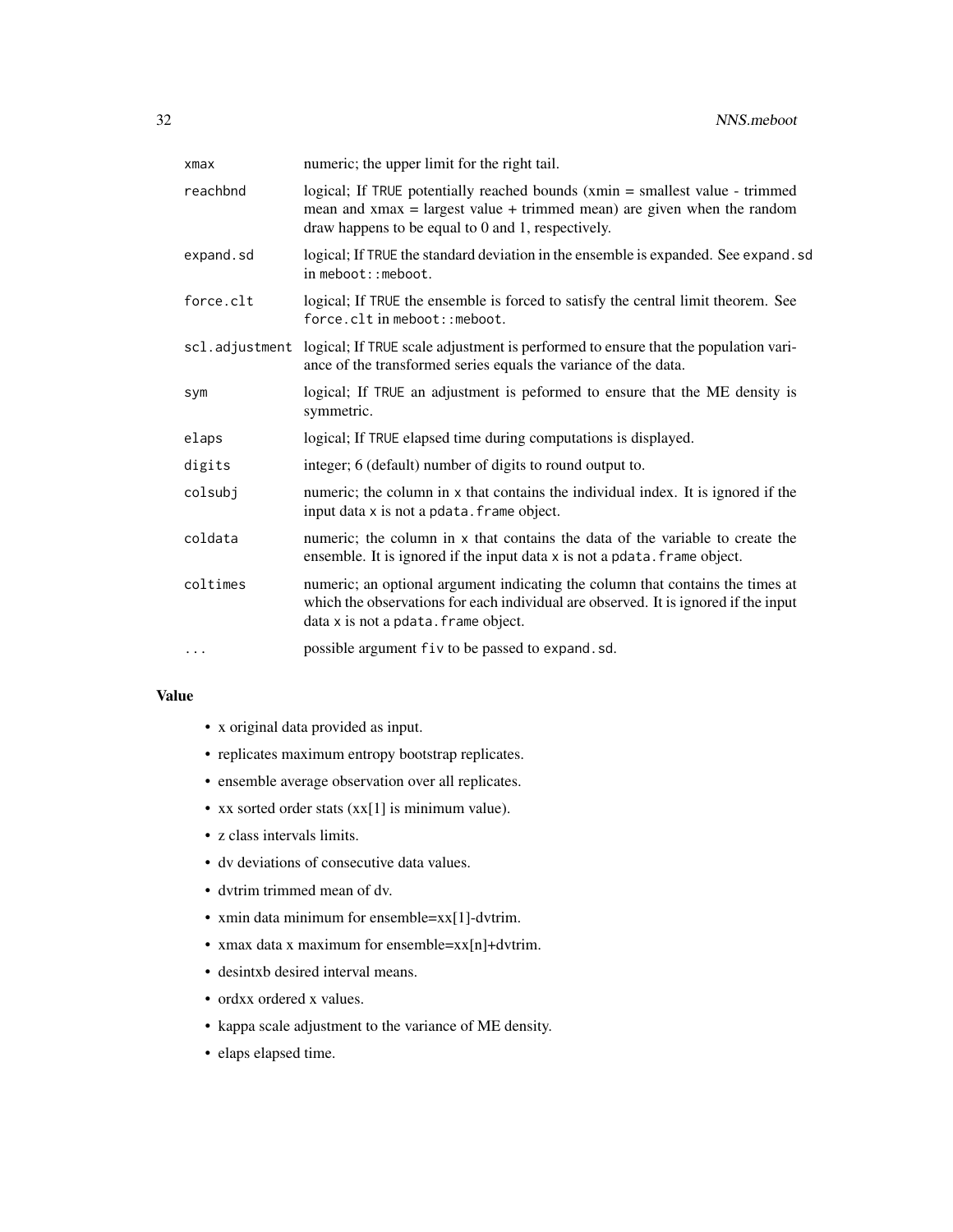#### <span id="page-32-0"></span>NNS.norm 33

#### References

- Vinod, H.D. and Viole, F. (2020) Arbitrary Spearman's Rank Correlations in Maximum Entropy Bootstrap and Improved Monte Carlo Simulations <https://www.ssrn.com/abstract=3621614>
- Vinod, H.D. (2013), Maximum Entropy Bootstrap Algorithm Enhancements. [https://www.ssrn.com/abstract=2285041.](https://www.ssrn.com/abstract=2285041)
- Vinod, H.D. (2006), Maximum Entropy Ensembles for Time Series Inference in Economics, *Journal of Asian Economics*, 17(6), pp. 955-978.
- Vinod, H.D. (2004), Ranking mutual funds using unconventional utility theory and stochastic dominance, *Journal of Empirical Finance*, 11(3), pp. 353-377.

# Examples

```
## Not run:
# To generate an orthogonal rank correlated time-series to AirPassengers
boots <- NNS.meboot(AirPassengers, reps=100, rho = 0, xmin = 0)
# Verify correlation of replicates ensemble to original
cor(boots$ensemble, AirPassengers, method = "spearman")
# Plot all replicates
matplot(boots$replicates, type = 'l')
# Plot ensemble
lines(boots$ensemble, lwd = 3)
## End(Not run)
```
NNS.norm *NNS Normalization*

#### Description

Normalizes a matrix of variables based on nonlinear scaling normalization method.

#### Usage

```
NNS.norm(X, linear = FALSE, chart.type = NULL, location = "topleft")
```
# Arguments

| X          | a numeric matrix or data frame.                                                                                  |
|------------|------------------------------------------------------------------------------------------------------------------|
| linear     | logical; FALSE (default) Performs a linear scaling normalization, resulting in<br>equal means for all variables. |
| chart.type | options: ("I", "b"); NULL (default). Set (chart.type = "1") for line, (chart.type<br>$=$ "b") for boxplot.       |
| location   | Sets the legend location within the plot, per the x and y co-ordinates used in base<br>graphics legend.          |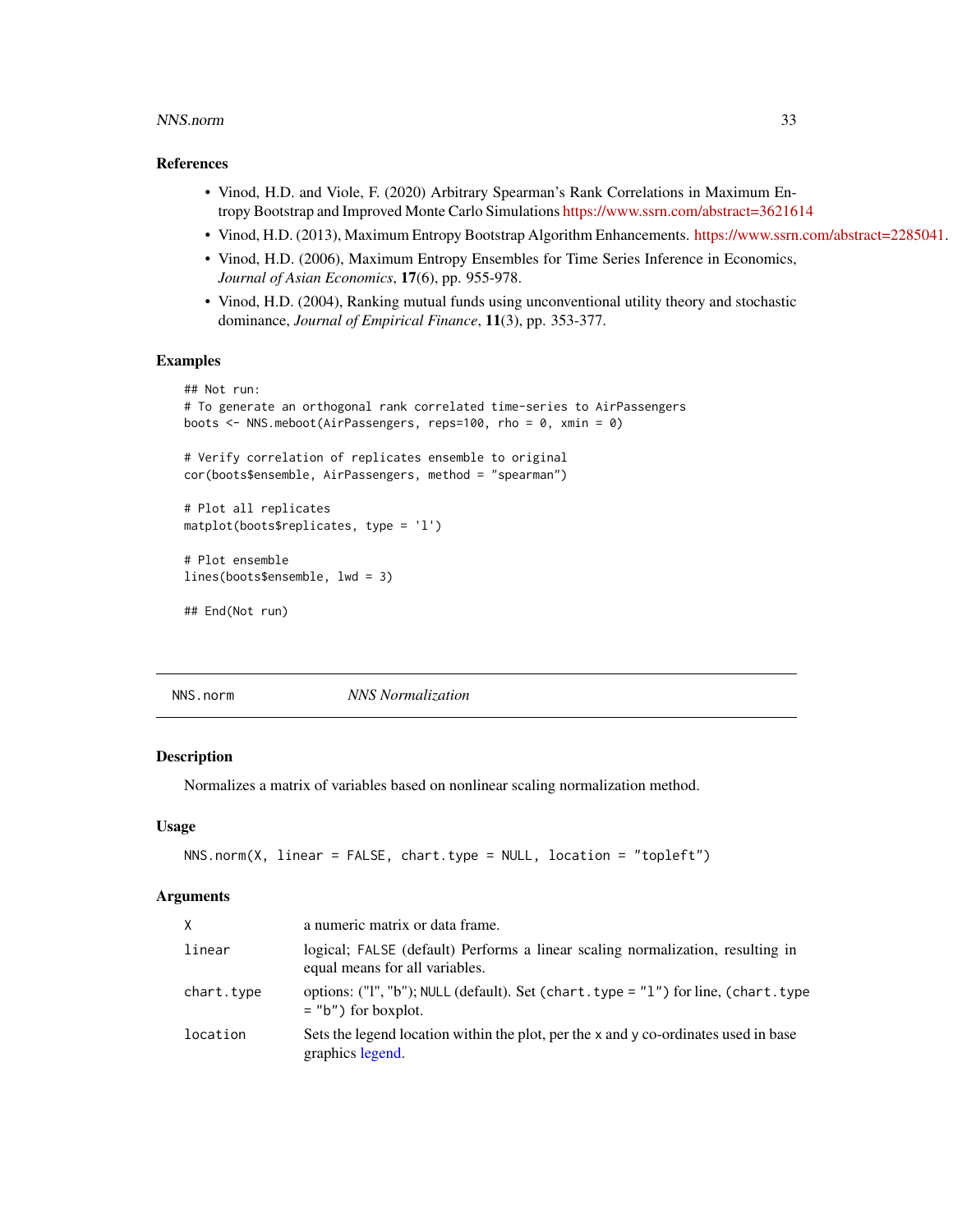<span id="page-33-0"></span>Value

Returns a [data.frame](#page-0-0) of normalized values.

#### Author(s)

Fred Viole, OVVO Financial Systems

# References

Viole, F. and Nawrocki, D. (2013) "Nonlinear Nonparametric Statistics: Using Partial Moments" [https://www.amazon.com/dp/1490523995/ref=cm\\_sw\\_su\\_dp](https://www.amazon.com/dp/1490523995/ref=cm_sw_su_dp)

#### Examples

```
set.seed(123)
x <- rnorm(100) ; y<-rnorm(100)
A \leftarrow \text{cbind}(x, y)NNS.norm(A)
```
<span id="page-33-1"></span>NNS.nowcast *NNS Nowcast*

#### **Description**

Wrapper function for NNS nowcasting method using [NNS.VAR](#page-51-1) as detailed in Viole (2020), [https:](https://www.ssrn.com/abstract=3586658) [//www.ssrn.com/abstract=3586658](https://www.ssrn.com/abstract=3586658).

#### Usage

```
NNS.nowcast(
  h = 12,
  additional.regressors = NULL,
  start.date = "2000-01-03",
  Quandl.key = NULL,
  status = TRUE,
  ncores = NULL
)
```
#### Arguments

h integer;  $(h = 12)$  (default) Number of periods to forecast.  $(h = 0)$  will return just the interpolated and extrapolated values.

additional.regressors

character; NULL (default) add more regressors to the base model. The format must utilize the Quandl exchange format as described in [https://docs.data.](https://docs.data.nasdaq.com/docs/data-organization) [nasdaq.com/docs/data-organization](https://docs.data.nasdaq.com/docs/data-organization). For example, the 10-year US Treasury yield using the St. Louis Federal Reserve data is "FRED/DGS10".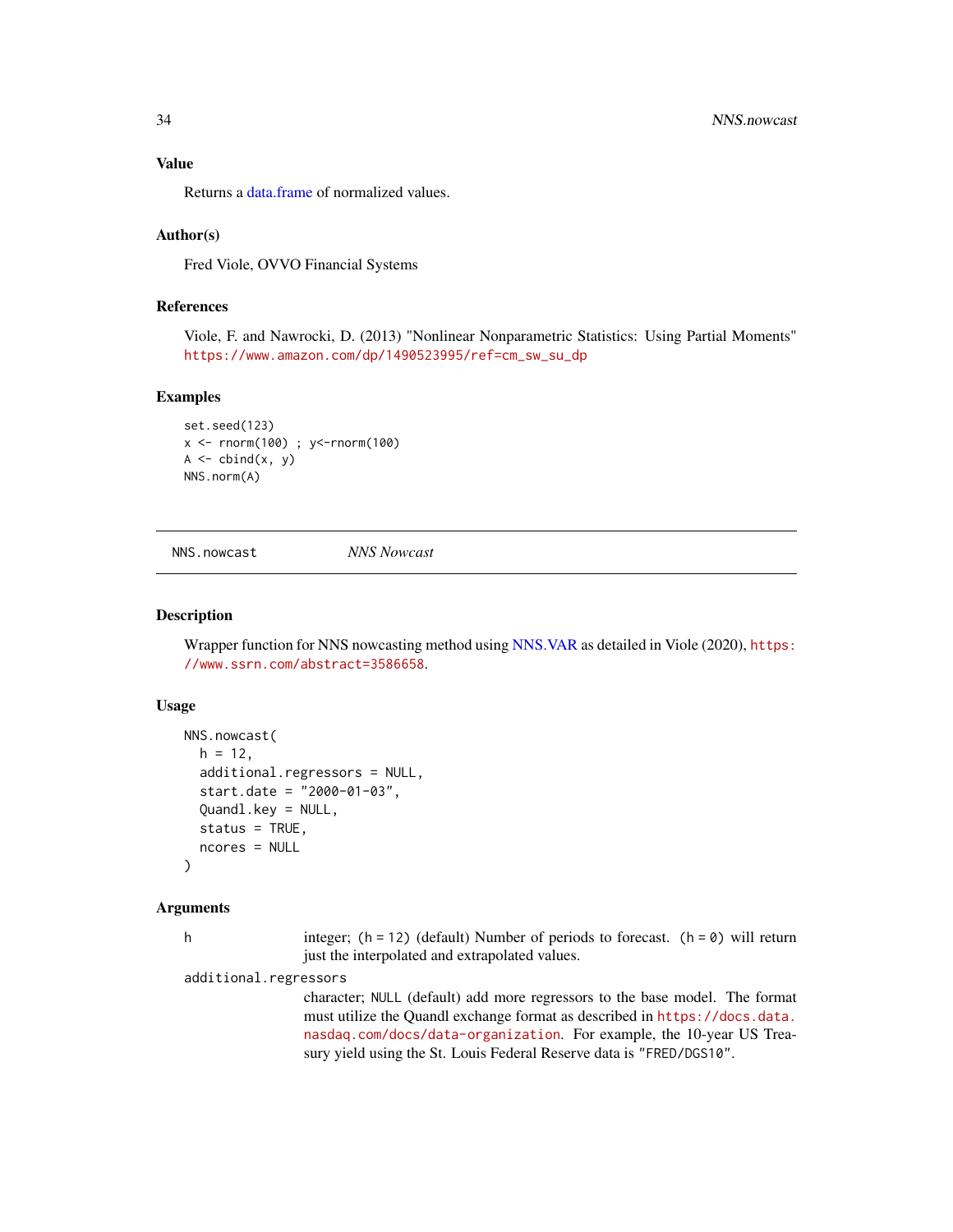# <span id="page-34-0"></span>NNS.nowcast 35

| start.date | character; "2000-01-03" (default) Starting date for all data series download.                                                                                                                                         |
|------------|-----------------------------------------------------------------------------------------------------------------------------------------------------------------------------------------------------------------------|
| Quandl.key | character; NULL (default) User provided Quandl API key WITH QUOTES. If<br>previously entered in the current environment via Quand1:: Quand1.api_key,<br>no further action required.                                   |
| status     | logical; TRUE (default) Prints status update message in console.                                                                                                                                                      |
| ncores     | integer; value specifying the number of cores to be used in the parallelized sub-<br>routine NNS.ARMA.optim. If NULL (default), the number of cores to be used<br>is equal to the number of cores of the machine - 1. |

# Value

Returns the following matrices of forecasted variables:

- "interpolated\_and\_extrapolated" Returns a data.frame of the linear interpolated and [NNS.ARMA](#page-13-1) extrapolated values to replace NA values in the original variables argument. This is required for working with variables containing different frequencies, e.g. where NA would be reported for intra-quarterly data when indexed with monthly periods.
- "relevant\_variables" Returns the relevant variables from the dimension reduction step.
- "univariate" Returns the univariate [NNS.ARMA](#page-13-1) forecasts.
- "multivariate" Returns the multi-variate [NNS.reg](#page-38-1) forecasts.
- "ensemble" Returns the ensemble of both "univariate" and "multivariate" forecasts.

#### Note

• This function requires an API key from Quandl. Sign up via <https://data.nasdaq.com/>.

#### Author(s)

Fred Viole, OVVO Financial Systems

# References

Viole, F. and Nawrocki, D. (2013) "Nonlinear Nonparametric Statistics: Using Partial Moments" [https://www.amazon.com/dp/1490523995/ref=cm\\_sw\\_su\\_dp](https://www.amazon.com/dp/1490523995/ref=cm_sw_su_dp)

Viole, F. (2019) "Multi-variate Time-Series Forecasting: Nonparametric Vector Autoregression Using NNS" <https://www.ssrn.com/abstract=3489550>

Viole, F. (2020) "NOWCASTING with NNS" <https://www.ssrn.com/abstract=3589816>

# Examples

```
## Not run:
NNS.nowcast(h = 12)
```
## End(Not run)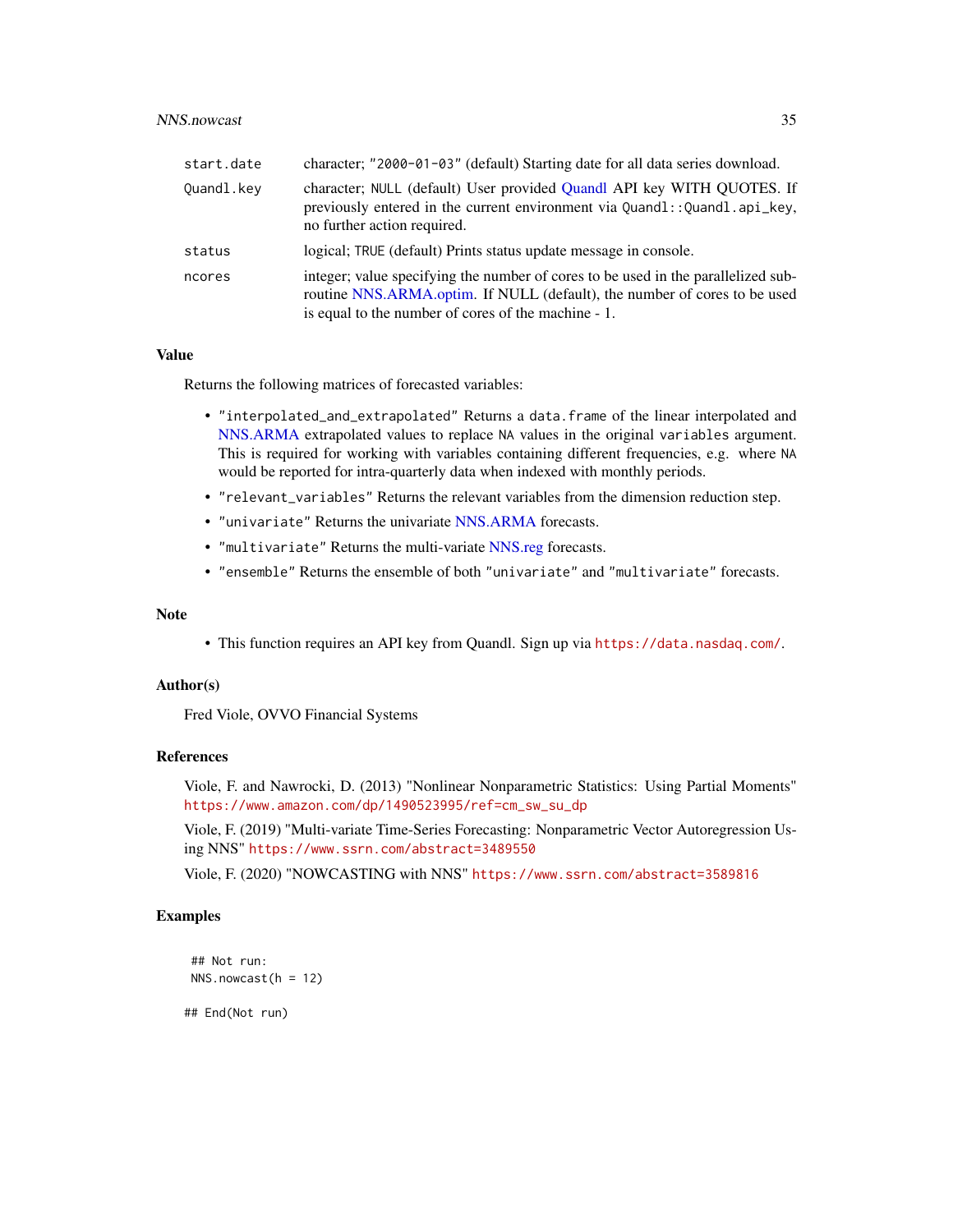<span id="page-35-0"></span>

Creates partitions based on partial moment quadrant centroids, iteratively assigning identifications to observations based on those quadrants (unsupervised partitional and hierarchial clustering method). Basis for correlation, dependence [NNS.dep,](#page-25-1) regression [NNS.reg](#page-38-1) routines.

# Usage

```
NNS.part(
  x,
 y,
  Voronoi = FALSE,
  type = NULL,
 order = NULL,
 obs.read = 8,min.obs.stop = TRUE,
 noise.reduction = "off"
)
```
# Arguments

| x               | a numeric vector.                                                                                                                                                                                                                                                                                                                                                                                                                                                                                        |  |
|-----------------|----------------------------------------------------------------------------------------------------------------------------------------------------------------------------------------------------------------------------------------------------------------------------------------------------------------------------------------------------------------------------------------------------------------------------------------------------------------------------------------------------------|--|
| y               | a numeric vector with compatible dimensions to x.                                                                                                                                                                                                                                                                                                                                                                                                                                                        |  |
| Voronoi         | logical; FALSE (default) Displays a Voronoi type diagram using partial moment<br>quadrants.                                                                                                                                                                                                                                                                                                                                                                                                              |  |
| type            | NULL (default) Controls the partitioning basis. Set to (type = "XONLY") for $X$ -<br>axis based partitioning. Defaults to NULL for both X and Y-axis partitioning.                                                                                                                                                                                                                                                                                                                                       |  |
| order           | integer; Number of partial moment quadrants to be generated. (order = "max")<br>will institute a perfect fit.                                                                                                                                                                                                                                                                                                                                                                                            |  |
| obs.req         | integer; (8 default) Required observations per cluster where quadrants will not<br>be further partitioned if observations are not greater than the entered value.<br>Reduces minimum number of necessary observations in a quadrant to 1 when<br>$(obs.read = 1).$                                                                                                                                                                                                                                       |  |
| min.obs.stop    | logical; TRUE (default) Stopping condition where quadrants will not be further<br>partitioned if a single cluster contains less than the entered value of obs. req.                                                                                                                                                                                                                                                                                                                                      |  |
| noise.reduction |                                                                                                                                                                                                                                                                                                                                                                                                                                                                                                          |  |
|                 | the method of determining regression points options for the dependent vari-<br>able y: ("mean", "median", "mode", "off"); (noise.reduction = "mean") uses<br>means for partitions. (noise.reduction = "median") uses medians instead<br>of means for partitions, while (noise.reduction = "mode") uses modes in-<br>stead of means for partitions. Defaults to (noise.reduction = "off") where<br>an overall central tendency measure is used, which is the default for the inde-<br>pendent variable x. |  |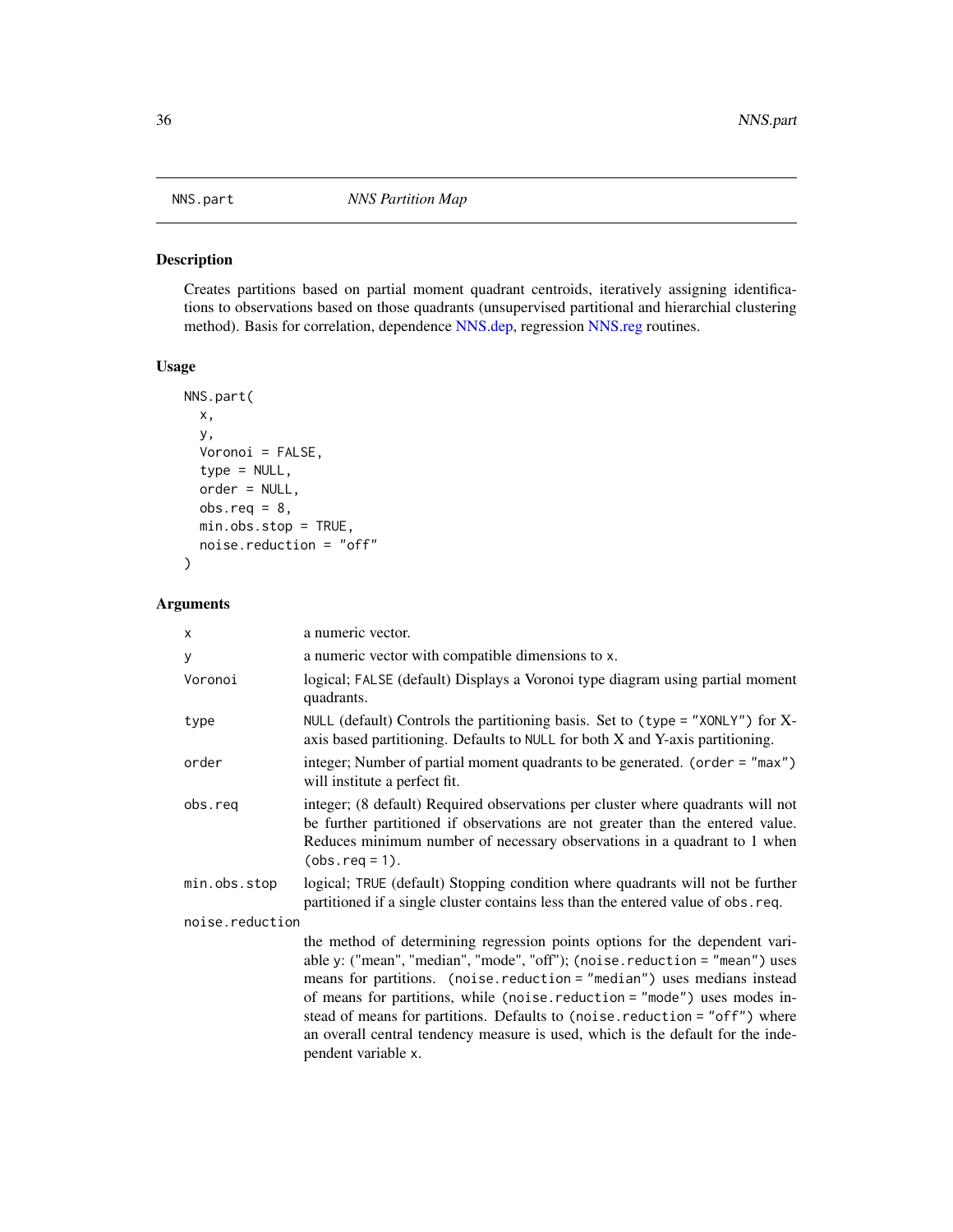#### <span id="page-36-0"></span>NNS.part 37

# Value

# Returns:

- "dt" a [data.table](#page-0-0) of x and y observations with their partition assignment "quadrant" in the 3rd column and their prior partition assignment "prior.quadrant" in the 4th column.
- "regression.points" the [data.table](#page-0-0) of regression points for that given (order = ...).
- "order" the order of the final partition given "min.obs.stop" stopping condition.

# Note

min.obs.stop = FALSE will not generate regression points due to unequal partitioning of quadrants from individual cluster observations.

# Author(s)

Fred Viole, OVVO Financial Systems

#### References

Viole, F. and Nawrocki, D. (2013) "Nonlinear Nonparametric Statistics: Using Partial Moments" [https://www.amazon.com/dp/1490523995/ref=cm\\_sw\\_su\\_dp](https://www.amazon.com/dp/1490523995/ref=cm_sw_su_dp)

# Examples

DT

```
set.seed(123)
x <- rnorm(100) ; y <- rnorm(100)
NNS.part(x, y)
## Data.table of observations and partitions
NNS.path(x, y, order = 1)$dt
## Regression points
NNS.path(x, y, order = 1)$regression.points
## Voronoi style plot
NNS.path(x, y, Voronoi = TRUE)## Examine final counts by quadrant
DT <- NNS.part(x, y)$dt
D T[, counts := .N, by = quadrant]
```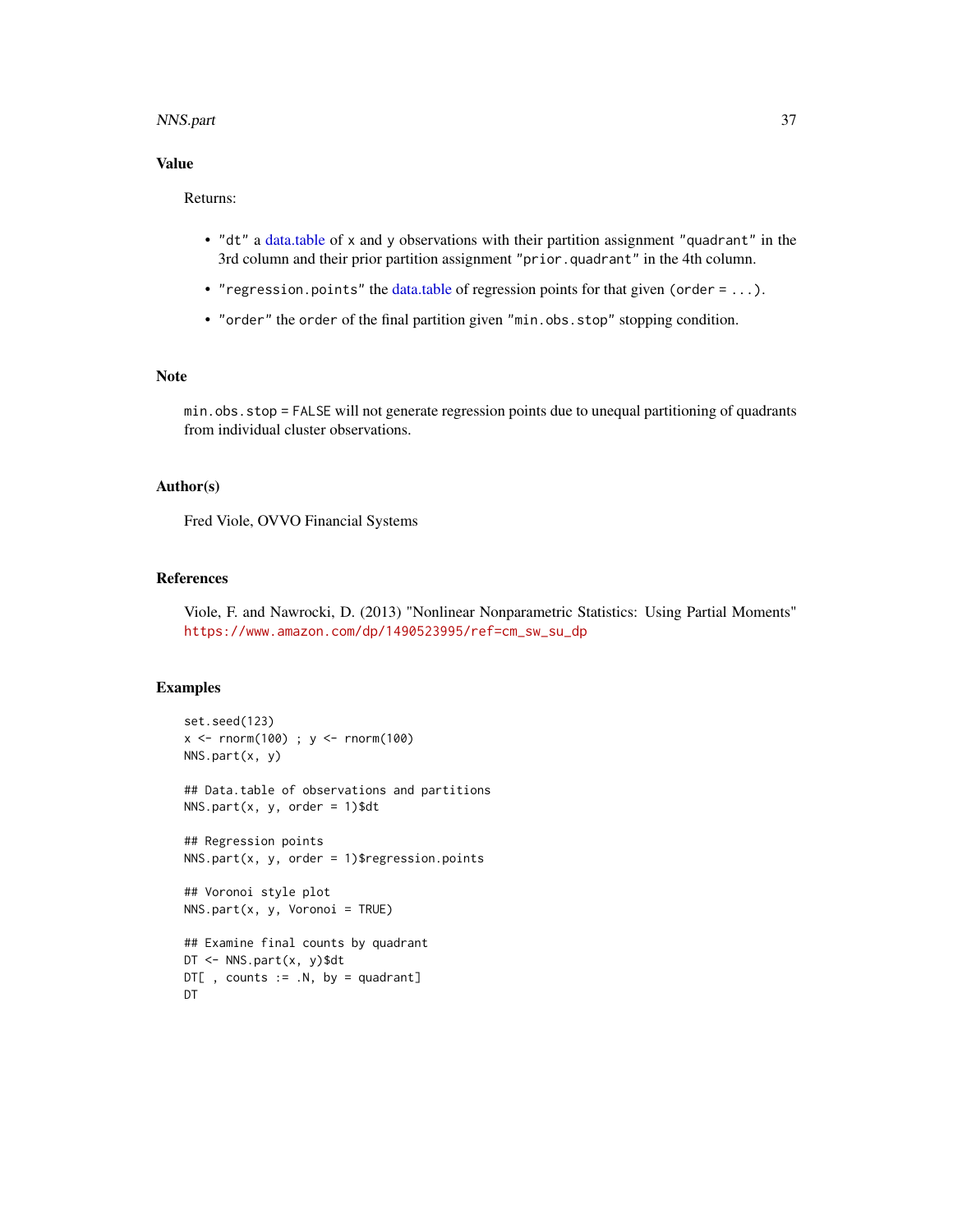<span id="page-37-0"></span>NNS.PDF *NNS PDF*

#### Description

This function generates an empirical PDF using [dy.dx](#page-5-1) on [NNS.CDF.](#page-22-1)

# Usage

```
NNS.PDF(variable, degree = 1, target = NULL, bins = NULL, plot = TRUE)
```
# Arguments

| variable | a numeric vector.                                                                                                          |
|----------|----------------------------------------------------------------------------------------------------------------------------|
| degree   | integer; (degree = $\theta$ ) is frequency, (degree = 1) (default) is area.                                                |
| target   | a numeric range of values [a,b] where $a < b$ . NULL (default) uses the variable<br>min and max observations respectively. |
| bins     | integer; NULL Selects number of bins. Bin width defaults to density $(x)$ \$bw.                                            |
| plot     | logical; plots PDF.                                                                                                        |

# Value

Returns a data.table containing the intervals used and resulting PDF of the variable.

#### Author(s)

Fred Viole, OVVO Financial Systems

# References

Viole, F. and Nawrocki, D. (2013) "Nonlinear Nonparametric Statistics: Using Partial Moments" [https://www.amazon.com/dp/1490523995/ref=cm\\_sw\\_su\\_dp](https://www.amazon.com/dp/1490523995/ref=cm_sw_su_dp)

```
## Not run:
set.seed(123)
x < - rnorm(100)
NNS.PDF(x)
## Custom target range
NNS.PDF(x, target = c(-5, 5))
## End(Not run)
```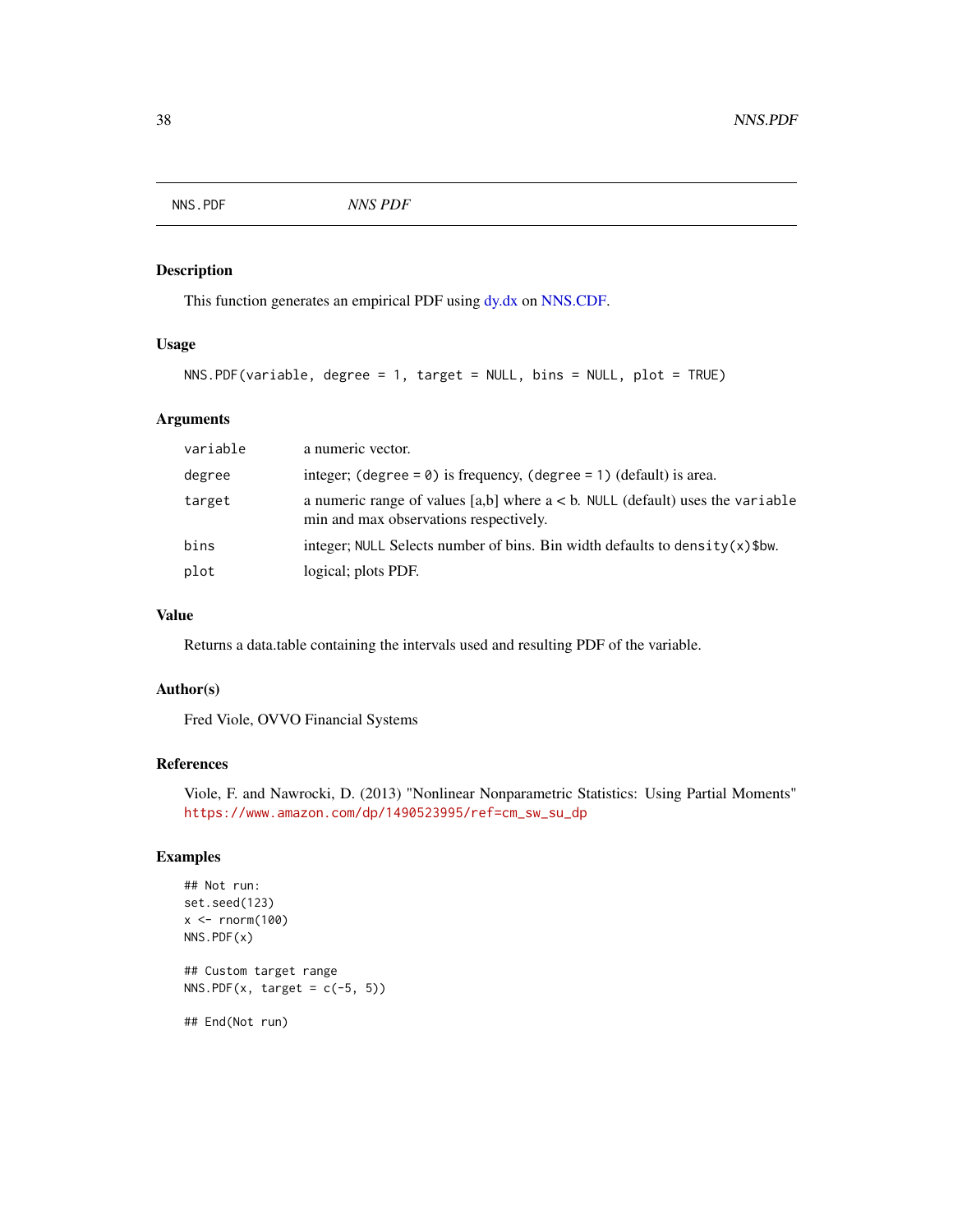<span id="page-38-1"></span><span id="page-38-0"></span>

Generates a nonlinear regression based on partial moment quadrant means.

# Usage

```
NNS.reg(
  x,
 y,
  factor.2.dummy = TRUE,
  order = NULL,
  stn = 0.95,
  dim.red.method = NULL,
  tau = NULL,type = NULL,
  inference = FALSE,
  point.est = NULL,
  location = "top",return.values = TRUE,
  plot = TRUE,
  plot.regions = FALSE,
  residual.plot = TRUE,
  std.errors = FALSE,
  confidence.interval = NULL,
  threshold = 0,
  n. best = NULL,noise.reduction = "off",
  dist = "L2",
  ncores = NULL,
 point.only = FALSE,
  multivariate.call = FALSE
)
```
# Arguments

| X        | a vector, matrix or data frame of variables of numeric or factor data types.                                                                                                                                                           |
|----------|----------------------------------------------------------------------------------------------------------------------------------------------------------------------------------------------------------------------------------------|
| <b>V</b> | a numeric or factor vector with compatible dimensions to x.                                                                                                                                                                            |
|          | factor. 2. dummy logical; TRUE (default) Automatically augments variable matrix with numerical<br>dummy variables based on the levels of factors.                                                                                      |
| order    | integer; Controls the number of partial moment quadrant means. Users are en-<br>couraged to try different (order = ) integer settings with (noise.reduction<br>$=$ "off"). (order $=$ "max") will force a limit condition perfect fit. |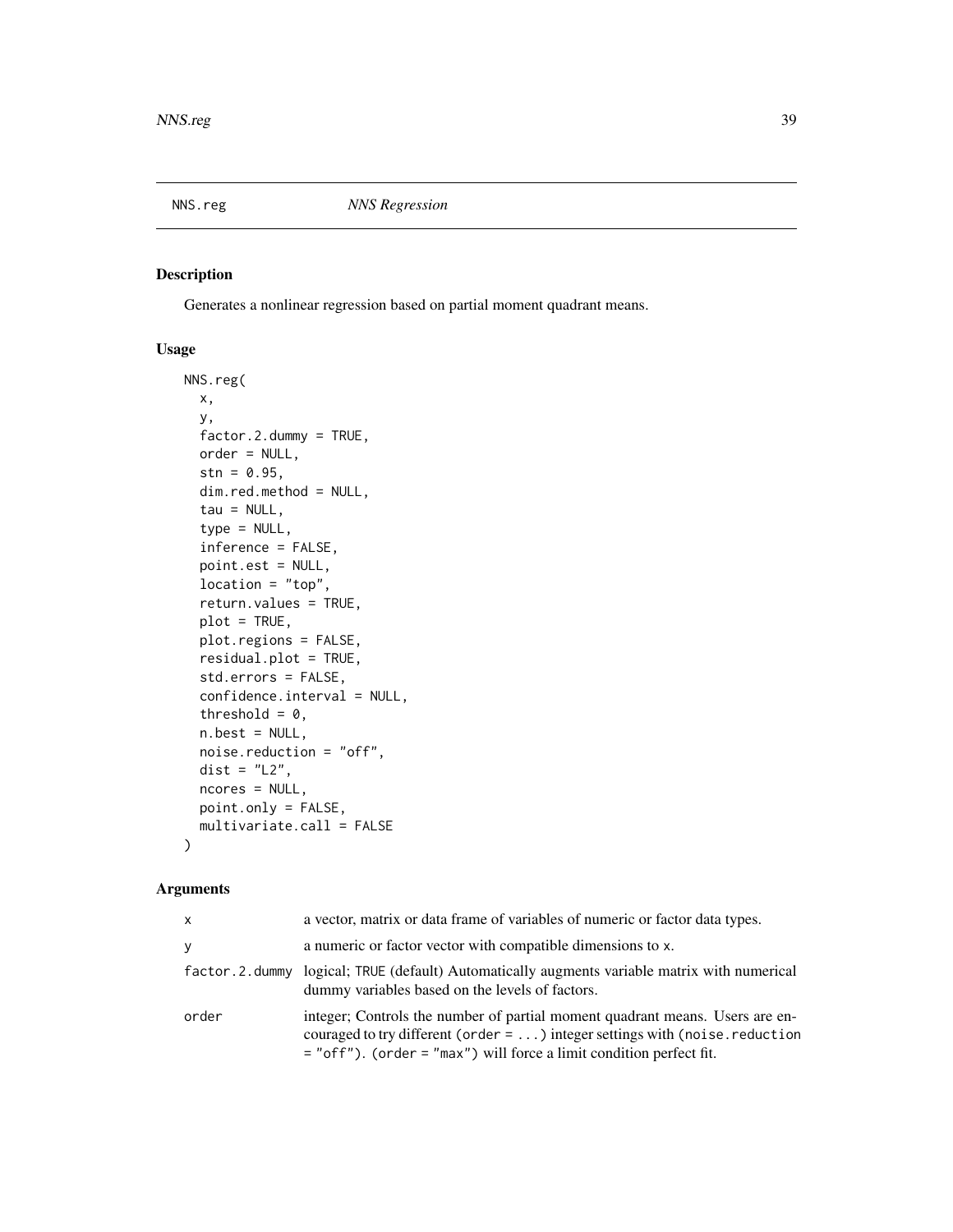<span id="page-39-0"></span>

| stn                 | numeric [0, 1]; Signal to noise parameter, sets the threshold of (NNS. dep) which<br>reduces ("order") when (order = NULL). Defaults to 0.95 to ensure high de-<br>pendence for higher ("order") and endpoint determination.                                                                                                                                                                                                                                                                                                                                                                                                                                                                                                           |
|---------------------|----------------------------------------------------------------------------------------------------------------------------------------------------------------------------------------------------------------------------------------------------------------------------------------------------------------------------------------------------------------------------------------------------------------------------------------------------------------------------------------------------------------------------------------------------------------------------------------------------------------------------------------------------------------------------------------------------------------------------------------|
|                     | dim.red.method options: ("cor", "NNS.dep", "NNS.caus", "all", "equal", numeric vector, NULL)<br>method for determining synthetic X* coefficients. Selection of a method auto-<br>matically engages the dimension reduction regression. The default is NULL for<br>full multivariate regression. (dim.red.method = "NNS.dep") uses NNS.dep<br>for nonlinear dependence weights, while (dim.red.method = "NNS.caus") uses<br>NNS.caus for causal weights. (dim.red.method = "cor") uses standard linear<br>correlation for weights. (dim.red.method = "all") averages all methods for<br>further feature engineering. (dim.red.method = "equal") uses unit weights.<br>Alternatively, user can specify a numeric vector of coefficients. |
| tau                 | options("ts", NULL); NULL(default) To be used in conjunction with (dim.red.method<br>= "NNS.caus") or (dim.red.method = "all"). If the regression is using time-<br>series data, set (tau = "ts") for more accurate causal analysis.                                                                                                                                                                                                                                                                                                                                                                                                                                                                                                   |
| type                | NULL (default). To perform a classification, set to (type = "CLASS"). Like a<br>logistic regression, it is not necessary for target variable of two classes e.g. [0,<br>1].                                                                                                                                                                                                                                                                                                                                                                                                                                                                                                                                                            |
| inference           | logical; FALSE (default) For inferential tasks, otherwise inference = FALSE is<br>faster for predictive tasks.                                                                                                                                                                                                                                                                                                                                                                                                                                                                                                                                                                                                                         |
| point.est           | a numeric or factor vector with compatible dimensions to x. Returns the fitted<br>value y.hat for any value of x.                                                                                                                                                                                                                                                                                                                                                                                                                                                                                                                                                                                                                      |
| location            | Sets the legend location within the plot, per the x and y co-ordinates used in base<br>graphics legend.                                                                                                                                                                                                                                                                                                                                                                                                                                                                                                                                                                                                                                |
| return.values       | logical; TRUE (default), set to FALSE in order to only display a regression plot<br>and call values as needed.                                                                                                                                                                                                                                                                                                                                                                                                                                                                                                                                                                                                                         |
| plot                | logical; TRUE (default) To plot regression.                                                                                                                                                                                                                                                                                                                                                                                                                                                                                                                                                                                                                                                                                            |
| plot.regions        | logical; FALSE (default). Generates 3d regions associated with each regression<br>point for multivariate regressions. Note, adds significant time to routine.                                                                                                                                                                                                                                                                                                                                                                                                                                                                                                                                                                          |
| residual.plot       | logical; TRUE (default) To plot y . hat and Y.                                                                                                                                                                                                                                                                                                                                                                                                                                                                                                                                                                                                                                                                                         |
| std.errors          | logical; FALSE (default) To provide standard errors of each linear segment in the<br>"Fitted.xy" output.                                                                                                                                                                                                                                                                                                                                                                                                                                                                                                                                                                                                                               |
| confidence.interval |                                                                                                                                                                                                                                                                                                                                                                                                                                                                                                                                                                                                                                                                                                                                        |
|                     | numeric [0, 1]; NULL (default) Plots the associated confidence interval with the<br>estimate and reports the standard error for each individual segment.                                                                                                                                                                                                                                                                                                                                                                                                                                                                                                                                                                               |
| threshold           | numeric $[0, 1]$ ; (threshold = 0) (default) Sets the threshold for dimension re-<br>duction of independent variables when (dim.red.method) is not NULL.                                                                                                                                                                                                                                                                                                                                                                                                                                                                                                                                                                               |
| n.best              | integer; NULL (default) Sets the number of nearest regression points to use in<br>weighting for multivariate regression at sqrt(# of regressors). (n.best =<br>"all") will select and weight all generated regression points. Analogous to k in<br>a k Nearest Neighbors algorithm. Different values of n. best are tested using<br>cross-validation in NNS.stack.                                                                                                                                                                                                                                                                                                                                                                     |
| noise.reduction     |                                                                                                                                                                                                                                                                                                                                                                                                                                                                                                                                                                                                                                                                                                                                        |
|                     | the method of determining regression points options: ("mean", "median", "mode",<br>"off"); In low signal:noise situations, (noise.reduction = "mean") uses means                                                                                                                                                                                                                                                                                                                                                                                                                                                                                                                                                                       |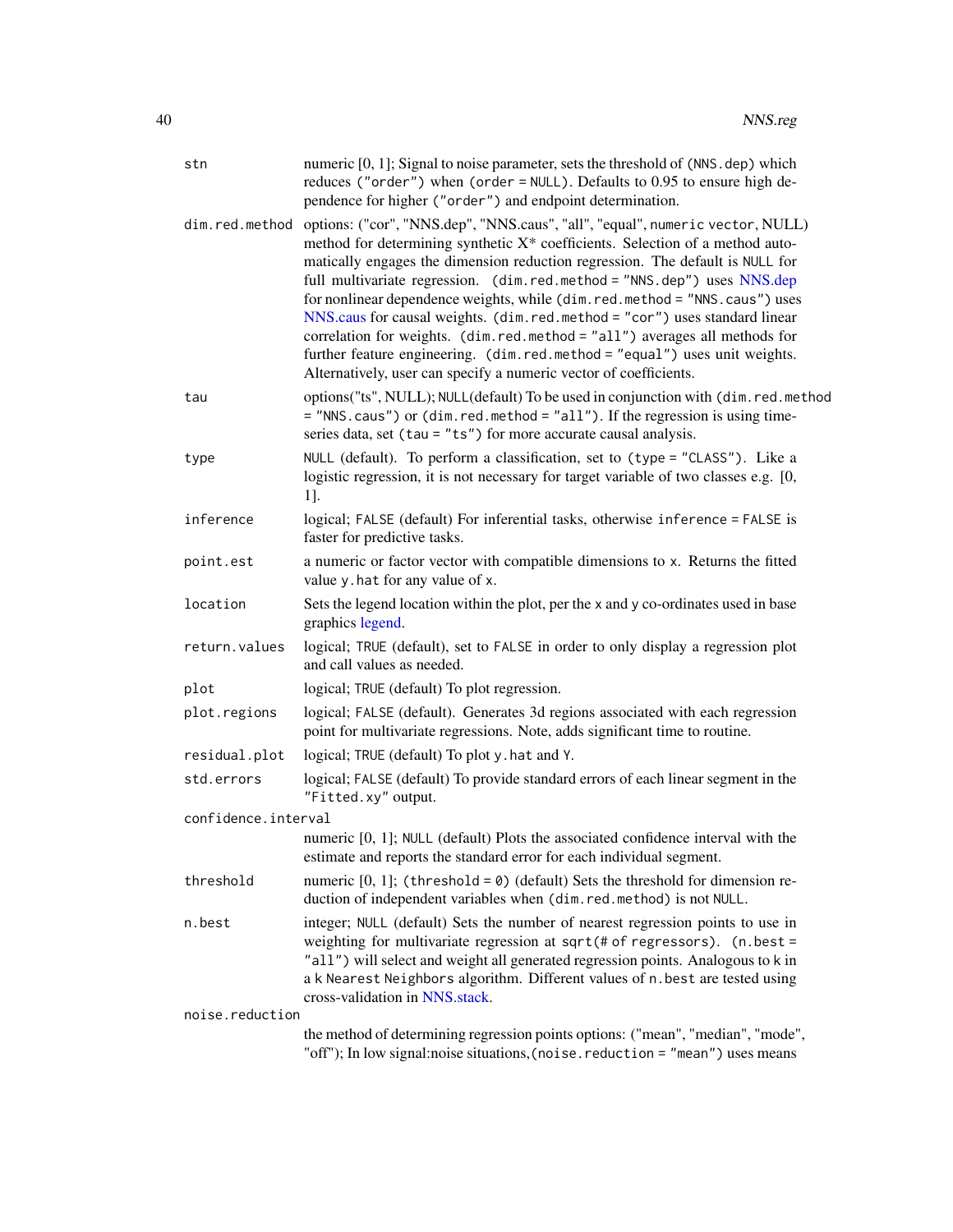<span id="page-40-0"></span>

|                   | for NNS.dep restricted partitions, (noise. reduction = "median") uses medi-<br>ans instead of means for NNS.dep restricted partitions, while (noise.reduction<br>= "mode") uses modes instead of means for NNS.dep restricted partitions. (noise.reduction<br>= "off") uses an overall central tendency measure for partitions.                           |
|-------------------|-----------------------------------------------------------------------------------------------------------------------------------------------------------------------------------------------------------------------------------------------------------------------------------------------------------------------------------------------------------|
| dist              | options: ("L1", "L2", "DTW", "FACTOR") the method of distance calculation;<br>Selects the distance calculation used. $dist = "L2"$ (default) selects the Eu-<br>clidean distance and $(\text{dist} = "L1")$ seclects the Manhattan distance; $(\text{dist} =$<br>"DTW") selects the dynamic time warping distance; (dist = "FACTOR") uses a<br>frequency. |
| ncores            | integer; value specifying the number of cores to be used in the parallelized pro-<br>cedure. If NULL (default), the number of cores to be used is equal to the number<br>of cores of the machine - 1.                                                                                                                                                     |
| point.only        | Internal argument for abbreviated output.                                                                                                                                                                                                                                                                                                                 |
| multivariate.call |                                                                                                                                                                                                                                                                                                                                                           |
|                   | Internal argument for multivariate regressions.                                                                                                                                                                                                                                                                                                           |

#### Value

# UNIVARIATE REGRESSION RETURNS THE FOLLOWING VALUES:

- "R2" provides the goodness of fit;
- "SE" returns the overall standard error of the estimate between y and y.hat;
- "Prediction.Accuracy" returns the correct rounded "Point.est" used in classifications versus the categorical y;
- "derivative" for the coefficient of the x and its applicable range;
- "Point.est" for the predicted value generated;
- "regression.points" provides the points used in the regression equation for the given order of partitions;
- "Fitted.xy" returns a [data.table](#page-0-0) of x, y, y.hat, resid, NNS.ID, gradient;

#### MULTIVARIATE REGRESSION RETURNS THE FOLLOWING VALUES:

- "R2" provides the goodness of fit;
- "equation" returns the numerator of the synthetic  $X^*$  dimension reduction equation as a [data.table](#page-0-0) consisting of regressor and its coefficient. Denominator is simply the length of all coefficients > 0, returned in last row of equation data.table.
- "x.star" returns the synthetic  $X^*$  as a vector;
- "rhs.partitions" returns the partition points for each regressor x;
- "RPM" provides the Regression Point Matrix, the points for each x used in the regression equation for the given order of partitions;
- "Point.est" returns the predicted value generated;
- "Fitted.xy" returns a [data.table](#page-0-0) of x,y, y.hat, gradient, and NNS.ID.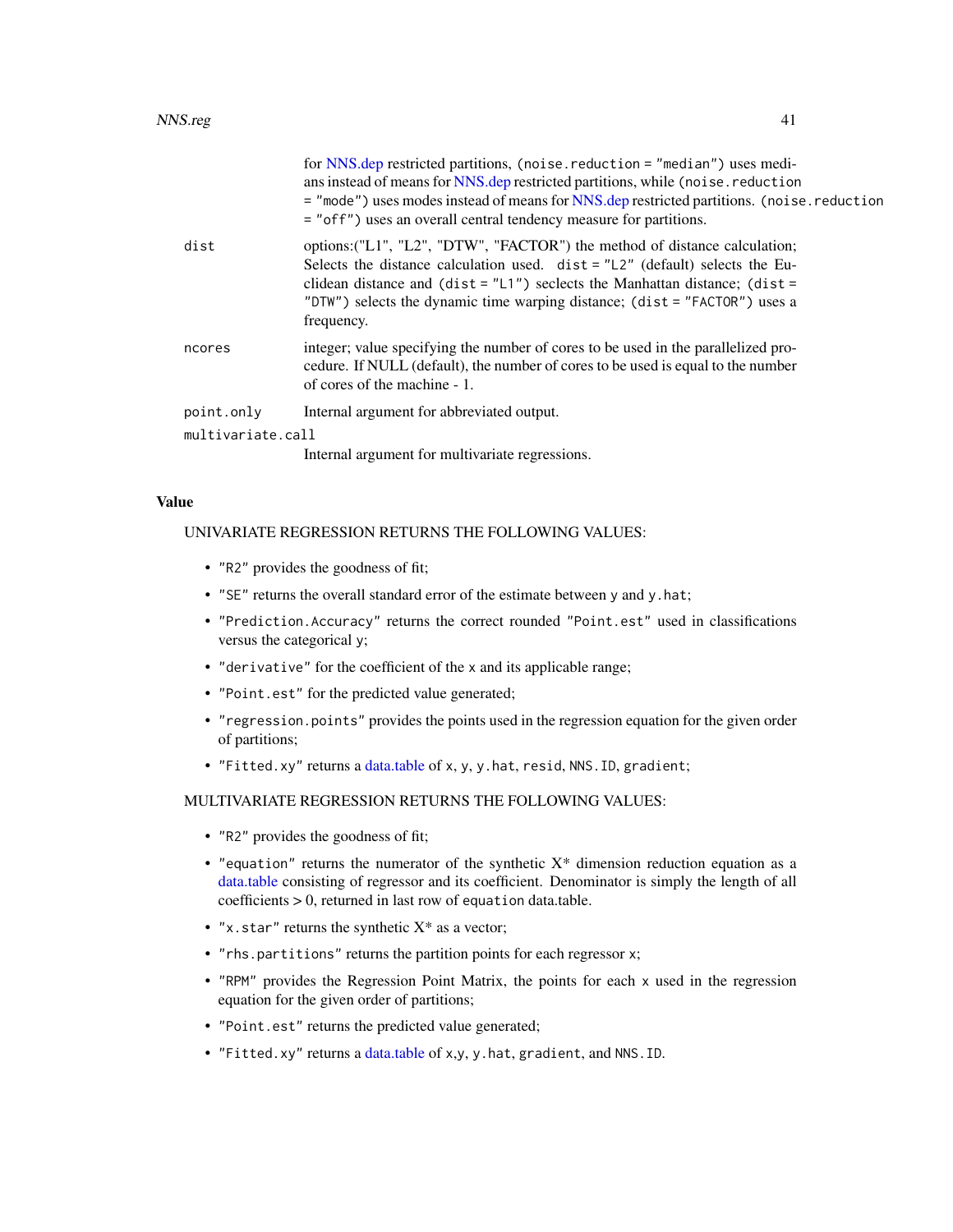- Please ensure point.est is of compatible dimensions to x, error message will ensue if not compatible.
- Like a logistic regression, the (type = "CLASS") setting is not necessary for target variable of two classes e.g. [0, 1]. The response variable base category should be 1 for classification problems.
- For low signal:noise instances, increasing the dimension may yield better results using NNS.stack(cbind(x,x),y,metl  $= 1, \ldots$ ).

#### Author(s)

Fred Viole, OVVO Financial Systems

# References

Viole, F. and Nawrocki, D. (2013) "Nonlinear Nonparametric Statistics: Using Partial Moments" [https://www.amazon.com/dp/1490523995/ref=cm\\_sw\\_su\\_dp](https://www.amazon.com/dp/1490523995/ref=cm_sw_su_dp)

Vinod, H. and Viole, F. (2017) "Nonparametric Regression Using Clusters" [https://link.springe](https://link.springer.com/article/10.1007/s10614-017-9713-5)r. [com/article/10.1007/s10614-017-9713-5](https://link.springer.com/article/10.1007/s10614-017-9713-5)

Vinod, H. and Viole, F. (2018) "Clustering and Curve Fitting by Line Segments" [https://www.](https://www.preprints.org/manuscript/201801.0090/v1) [preprints.org/manuscript/201801.0090/v1](https://www.preprints.org/manuscript/201801.0090/v1)

#### Examples

```
## Not run:
set.seed(123)
x <- rnorm(100) ; y <- rnorm(100)
NNS.reg(x, y)
## Manual {order} selection
NNS.reg(x, y, order = 2)## Maximum {order} selection
NNS.reg(x, y, order = "max")## x-only paritioning (Univariate only)
NNS.reg(x, y, type = "XONLY")## For Multiple Regression:
x <- cbind(rnorm(100), rnorm(100), rnorm(100)) ; y <- rnorm(100)
NNS.reg(x, y, point.est = c(.25, .5, .75))## For Multiple Regression based on Synthetic X* (Dimension Reduction):
x \le cbind(rnorm(100), rnorm(100), rnorm(100)) ; y \le rnorm(100)
NNS.reg(x, y, point.est = c(.25, .5, .75), dim.red.method = "cor", ncores = 1)
## IRIS dataset examples:
# Dimension Reduction:
NNS.reg(iris[,1:4], iris[,5], dim. red. method = "cor", order = 5, nores = 1)
```
# Note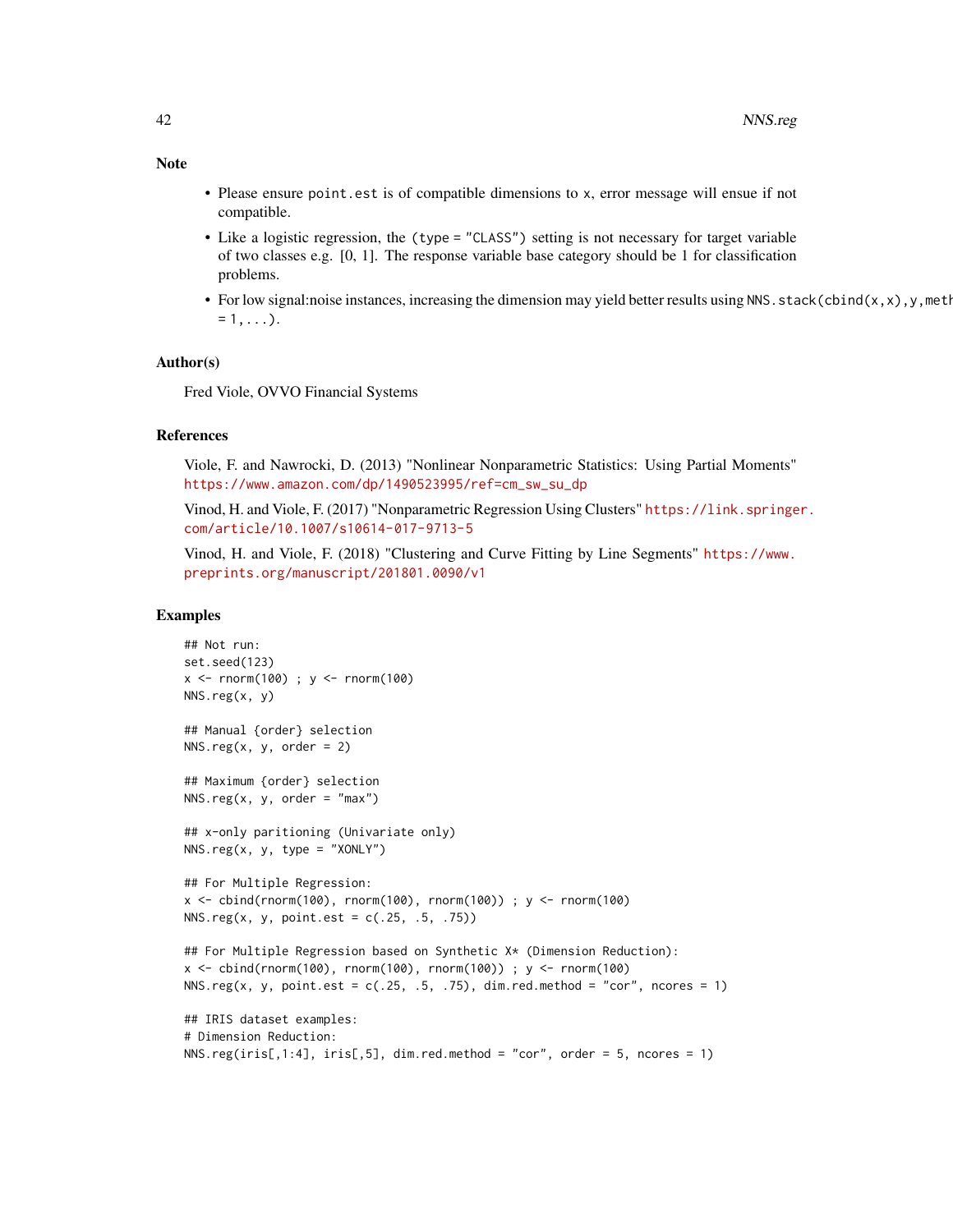```
# Dimension Reduction using causal weights:
NNS.reg(iris[,1:4], iris[,5], dim.red.method = "NNS.caus", order = 5, ncores = 1)
# Multiple Regression:
NNS.reg(iris[,1:4], iris[,5], order = 2, noise.reduction = "off")
# Classification:
NNS.reg(iris[,1:4], iris[,5], point.est = iris[1:10, 1:4], type = "CLASS")$Point.est
## To call fitted values:
x <- rnorm(100) ; y <- rnorm(100)
NNS.reg(x, y)$Fitted
## To call partial derivative (univariate regression only):
NNS.reg(x, y)$derivative
## End(Not run)
```
NNS.SD.efficient.set *NNS SD Efficient Set*

#### Description

Determines the set of stochastic dominant variables for various degrees.

# Usage

```
NNS.SD.efficient.set(x, degree, type = "discrete", status = TRUE)
```
# Arguments

| $\mathsf{x}$ | a numeric matrix or data frame.                                                                  |
|--------------|--------------------------------------------------------------------------------------------------|
| degree       | numeric options: $(1, 2, 3)$ ; Degree of stochastic dominance test from $(1, 2 \text{ or } 3)$ . |
| type         | options: ("discrete", "continuous"); "discrete" (default) selects the type of<br>CDE.            |
| status       | logical; TRUE (default) Prints status update message in console.                                 |

# Value

Returns set of stochastic dominant variable names.

#### Author(s)

Fred Viole, OVVO Financial Systems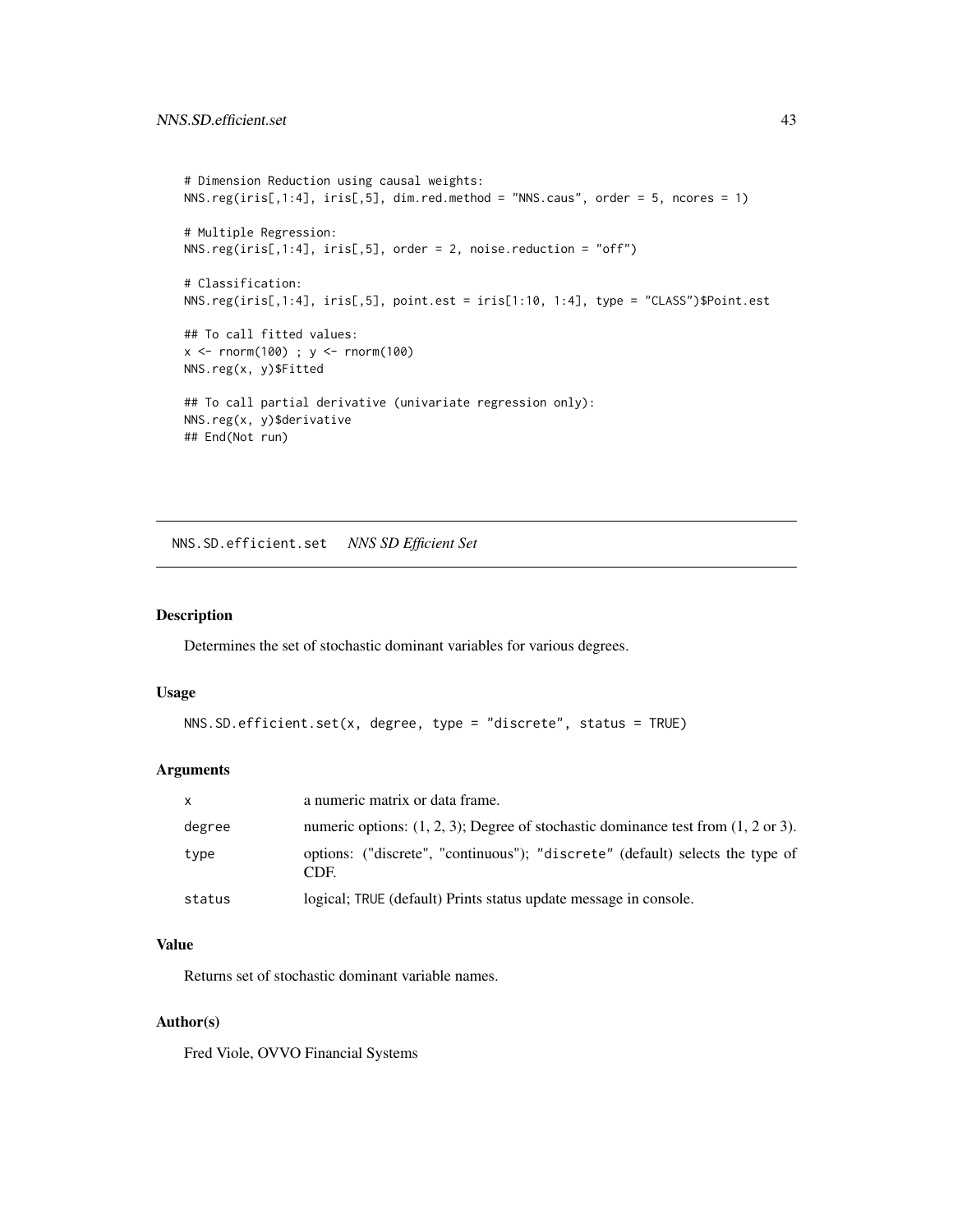#### <span id="page-43-0"></span>References

Viole, F. and Nawrocki, D. (2016) "LPM Density Functions for the Computation of the SD Efficient Set." Journal of Mathematical Finance, 6, 105-126. DOI: doi: [10.4236/jmf.2016.61012.](https://doi.org/10.4236/jmf.2016.61012)

Viole, F. (2017) "A Note on Stochastic Dominance." <https://www.ssrn.com/abstract=3002675>.

#### Examples

```
set.seed(123)
x <- rnorm(100) ; y<-rnorm(100) ; z<-rnorm(100)
A \leftarrow \text{cbind}(x, y, z)NNS.SD.efficient.set(A, 1)
```
<span id="page-43-1"></span>NNS.seas *NNS Seasonality Test*

#### Description

Seasonality test based on the coefficient of variation for the variable and lagged component series. A result of 1 signifies no seasonality present.

#### Usage

```
NNS.seas(variable, modulo = NULL, mod.only = TRUE, plot = TRUE)
```
#### Arguments

| variable | a numeric vector.                                                                                                   |
|----------|---------------------------------------------------------------------------------------------------------------------|
| modulo   | $integer(s)$ ; NULL (default) Used to find the nearest multiple(s) in the reported<br>seasonal period.              |
| mod.only | logical; codeTRUE (default) Limits the number of seasonal periods returned to<br>the specified modulo.              |
| plot     | logical; TRUE (default) Returns the plot of all periods exhibiting seasonality and<br>the variable level reference. |

# Value

Returns a matrix of all periods exhibiting less coefficient of variation than the variable with "all.periods"; and the single period exhibiting the least coefficient of variation versus the variable with "best.period"; as well as a vector of "periods" for easy call into [NNS.ARMA.optim.](#page-16-1) If no seasonality is detected, NNS.seas will return ("No Seasonality Detected").

# Author(s)

Fred Viole, OVVO Financial Systems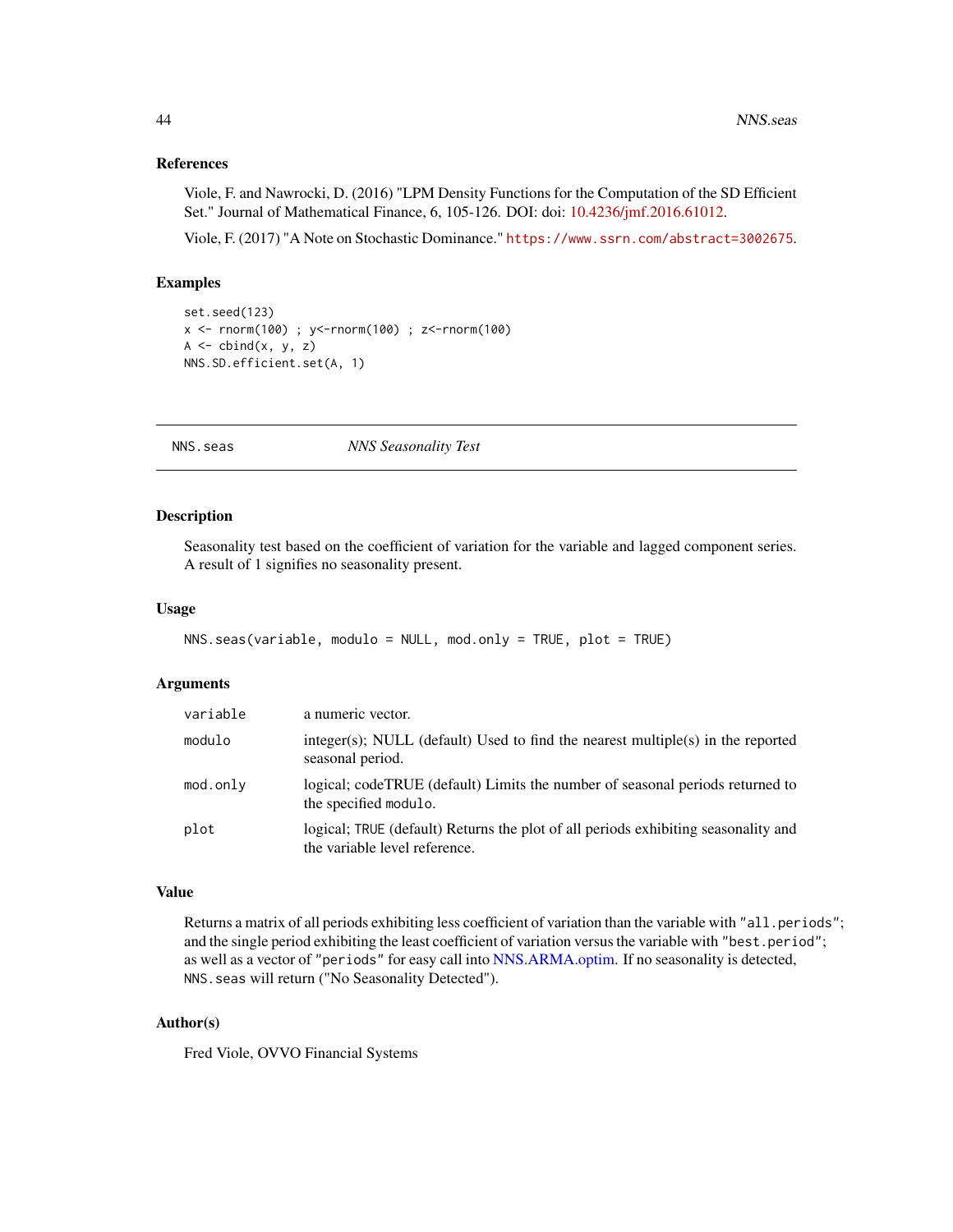#### <span id="page-44-0"></span>NNS.SSD 45

#### References

Viole, F. and Nawrocki, D. (2013) "Nonlinear Nonparametric Statistics: Using Partial Moments" [https://www.amazon.com/dp/1490523995/ref=cm\\_sw\\_su\\_dp](https://www.amazon.com/dp/1490523995/ref=cm_sw_su_dp)

#### Examples

```
set.seed(123)
x \leftarrow \text{norm}(100)
```
## To call strongest period based on coefficient of variation: NNS.seas(x, plot = FALSE)\$best.period

## Using modulos for logical seasonal inference: NNS.seas(x, modulo =  $c(2,3,5,7)$ , plot = FALSE)

| NNS.SSD | NNS SSD Test |
|---------|--------------|
|         |              |

# Description

Bi-directional test of second degree stochastic dominance using lower partial moments.

#### Usage

 $NNS.SSD(x, y, plot = TRUE)$ 

#### Arguments

| x    | a numeric vector.                           |
|------|---------------------------------------------|
| ۷    | a numeric vector.                           |
| plot | logical; TRUE (default) plots the SSD test. |

#### Value

Returns one of the following SSD results: "X SSD Y", "Y SSD X", or "NO SSD EXISTS".

#### Author(s)

Fred Viole, OVVO Financial Systems

#### References

Viole, F. and Nawrocki, D. (2016) "LPM Density Functions for the Computation of the SD Efficient Set." Journal of Mathematical Finance, 6, 105-126. DOI: doi: [10.4236/jmf.2016.61012.](https://doi.org/10.4236/jmf.2016.61012)

```
set.seed(123)
x <- rnorm(100) ; y <- rnorm(100)
NNS.SSD(x, y)
```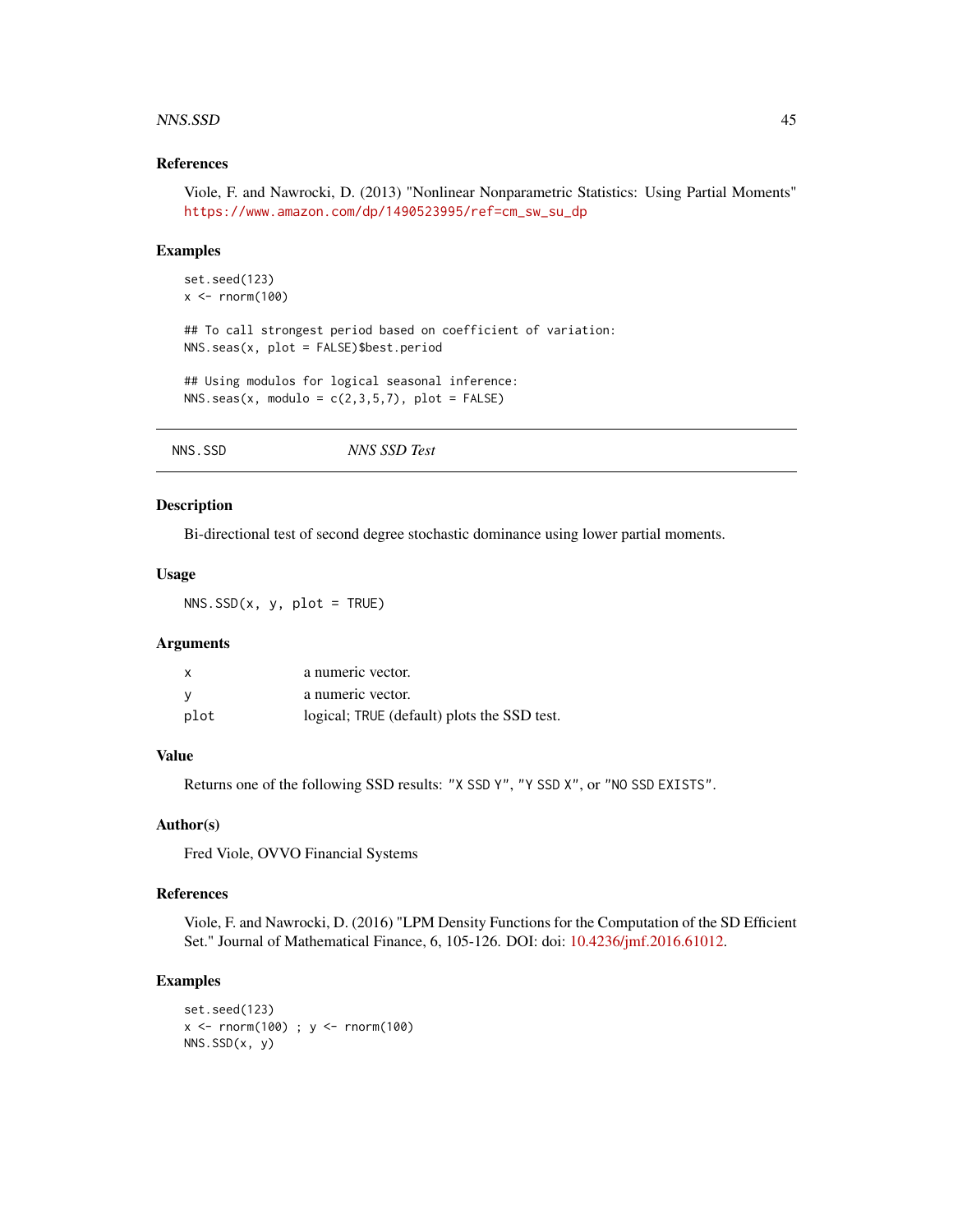<span id="page-45-0"></span>

Uni-directional test of second degree stochastic dominance using lower partial moments used in SD Efficient Set routine.

#### Usage

NNS.SSD.uni(x, y)

#### Arguments

| x | a numeric vector. |
|---|-------------------|
|   | a numeric vector. |

# Value

Returns (1) if "X SSD Y", else (0).

#### Author(s)

Fred Viole, OVVO Financial Systems

# References

Viole, F. and Nawrocki, D. (2016) "LPM Density Functions for the Computation of the SD Efficient Set." Journal of Mathematical Finance, 6, 105-126. DOI: doi: [10.4236/jmf.2016.61012.](https://doi.org/10.4236/jmf.2016.61012)

# Examples

```
set.seed(123)
x <- rnorm(100) ; y <- rnorm(100)
NNS.SSD.uni(x, y)
```
<span id="page-45-1"></span>NNS.stack *NNS Stack*

#### Description

Prediction model using the predictions of the NNS base models [NNS.reg](#page-38-1) as features (i.e. metafeatures) for the stacked model.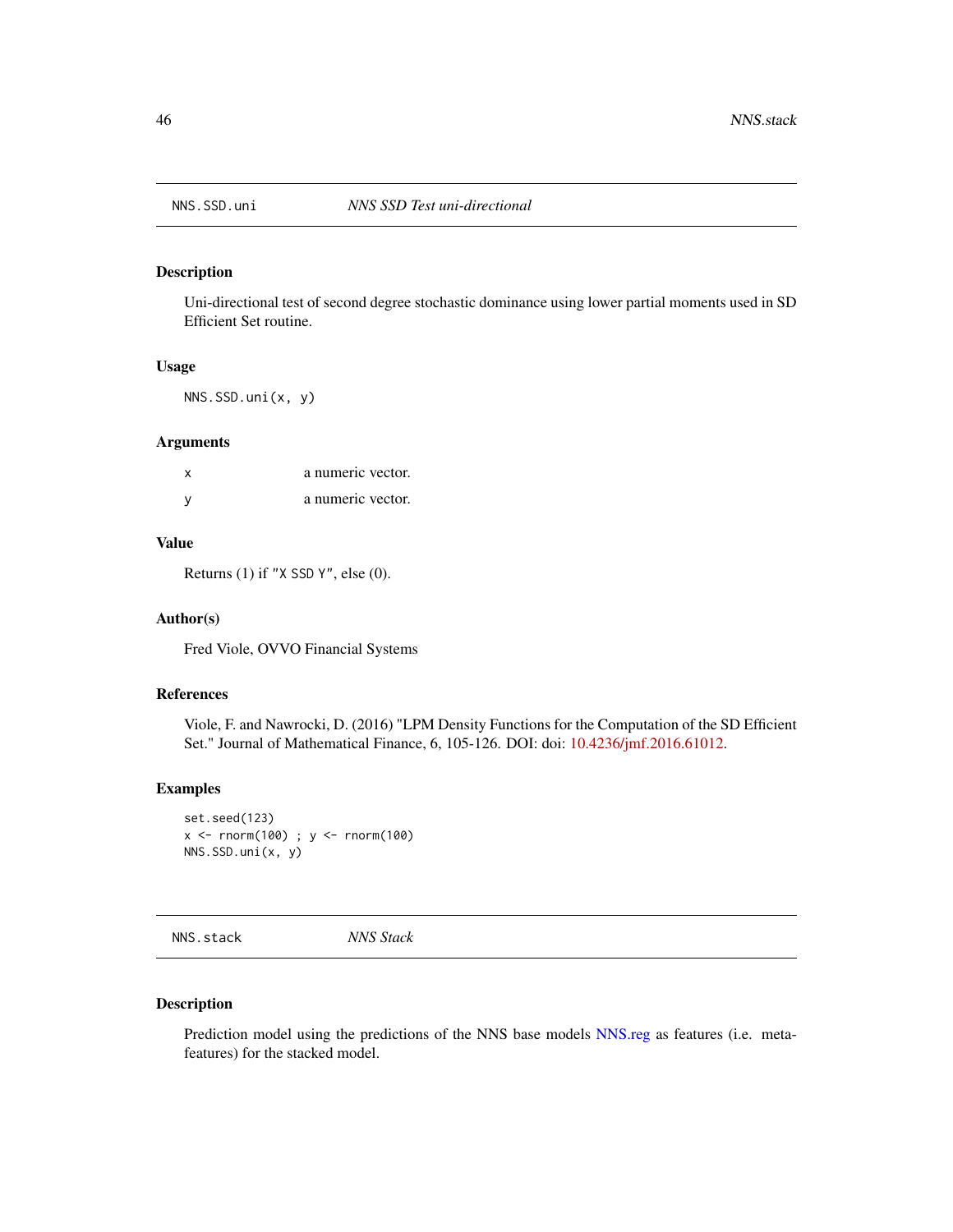#### NNS.stack 47

# Usage

```
NNS.stack(
  IVs.train,
 DV.train,
 IVs.test = NULL,
  type = NULL,
 obj.fn = expression(sum((predicted - actual)^2)),
 objective = "min",
  inference = FALSE,
  optimize.threshold = TRUE,
 dist = "L2",CV.size = NULL,
 balance = FALSE,
  ts.test = NULL,
 folds = 5,
 order = NULL,
 norm = NULL,method = c(1, 2),
 stack = TRUE,dim.red.method = "cor",
 status = TRUE,
 ncores = NULL
)
```
# Arguments

| IVs.train          | a vector, matrix or data frame of variables of numeric or factor data types.                                                                                                                                                                                                                                                                       |
|--------------------|----------------------------------------------------------------------------------------------------------------------------------------------------------------------------------------------------------------------------------------------------------------------------------------------------------------------------------------------------|
| DV.train           | a numeric or factor vector with compatible dimensions to (IVs. train).                                                                                                                                                                                                                                                                             |
| IVs.test           | a vector, matrix or data frame of variables of numeric or factor data types with<br>compatible dimensions to (IVs. train). If NULL, will use (IVs. train) as<br>default.                                                                                                                                                                           |
| type               | NULL (default). To perform a classification of discrete integer classes from factor<br>target variable (DV. train) with a base category of 1, set to (type = $"CLASS"$ ),<br>else for continuous (DV. train) set to (type = NULL). Like a logistic regression,<br>this setting is not necessary for target variable of two classes e.g. $[0, 1]$ . |
| obj.fn             | expression; expression(sum((predicted-actual)^2))(default) Sum of squared<br>errors is the default objective function. Any expression() using the specific<br>terms predicted and actual can be used.                                                                                                                                              |
| objective          | options: ("min", "max") "min" (default) Select whether to minimize or maxi-<br>mize the objective function obj. fn.                                                                                                                                                                                                                                |
| inference          | logical; FALSE (default) For inferential tasks, otherwise inference = FALSE is<br>faster for predictive tasks.                                                                                                                                                                                                                                     |
| optimize.threshold |                                                                                                                                                                                                                                                                                                                                                    |
|                    | logical; TRUE (default) Will optimize the probability threshold value for round-<br>ing in classification problems. If FALSE, returns 0.5.                                                                                                                                                                                                         |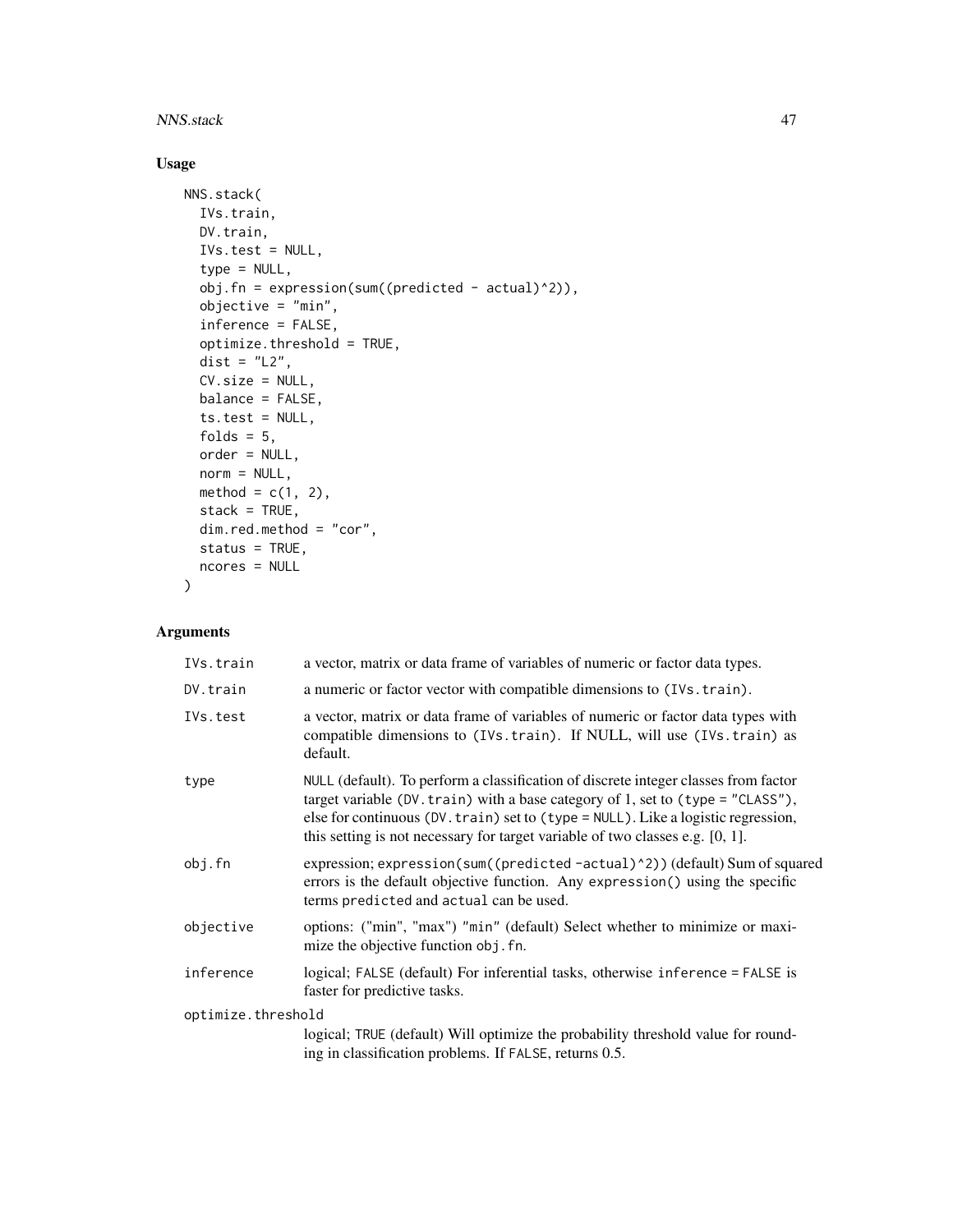<span id="page-47-0"></span>

| dist           | options: ("L1", "L2", "DTW", "FACTOR") the method of distance calculation;<br>Selects the distance calculation used. $dist = "L2"$ (default) selects the Eu-<br>clidean distance and $(dist = "L1")$ selects the Manhattan distance; $(dist =$<br>"DTW") selects the dynamic time warping distance; (dist = "FACTOR") uses a<br>frequency.                                                                                                        |
|----------------|---------------------------------------------------------------------------------------------------------------------------------------------------------------------------------------------------------------------------------------------------------------------------------------------------------------------------------------------------------------------------------------------------------------------------------------------------|
| CV.size        | numeric $[0, 1]$ ; NULL (default) Sets the cross-validation size if (IVs. test =<br>NULL). Defaults to 0.25 for a 25 percent random sampling of the training set<br>under $(CV.size = NULL)$ .                                                                                                                                                                                                                                                    |
| balance        | logical; FALSE (default) Uses both up and down sampling from caret to balance<br>the classes. type="CLASS" required.                                                                                                                                                                                                                                                                                                                              |
| ts.test        | integer; NULL (default) Sets the length of the test set for time-series data; typ-<br>ically 2 <sup>*h</sup> parameter value from NNS.ARMA or double known periods to fore-<br>cast.                                                                                                                                                                                                                                                              |
| folds          | integer; folds = 5 (default) Select the number of cross-validation folds.                                                                                                                                                                                                                                                                                                                                                                         |
| order          | options: (integer, "max", NULL); NULL (default) Sets the order for NNS.reg,<br>where (order = $"max"$ ) is the k-nearest neighbors equivalent, which is sug-<br>gested for mixed continuous and discrete (unordered, ordered) data.                                                                                                                                                                                                               |
| norm           | options: ("std", "NNS", NULL); NULL (default) 3 settings offered: NULL, "std",<br>and "NNS". Selects the norm parameter in NNS.reg.                                                                                                                                                                                                                                                                                                               |
| method         | numeric options: $(1, 2)$ ; Select the NNS method to include in stack. (method =<br>1) selects NNS.reg; (method = 2) selects NNS.reg dimension reduction regres-<br>sion. Defaults to method = $c(1, 2)$ , which will reduce the dimension first, then<br>find the optimal n.best.                                                                                                                                                                |
| stack          | logical; TRUE (default) Uses dimension reduction output in n. best optimization,<br>otherwise performs both analyses independently.                                                                                                                                                                                                                                                                                                               |
| dim.red.method | options: ("cor", "NNS.dep", "NNS.caus", "equal", "all") method for determining<br>synthetic $X^*$ coefficients. (dim. red. method = "cor") (default) uses standard<br>linear correlation for weights. (dim.red.method = "NNS.dep") uses NNS.dep<br>for nonlinear dependence weights, while (dim.red.method = "NNS.caus") uses<br>NNS.caus for causal weights. (dim.red.method = "all") averages all meth-<br>ods for further feature engineering. |
| status         | logical; TRUE (default) Prints status update message in console.                                                                                                                                                                                                                                                                                                                                                                                  |
| ncores         | integer; value specifying the number of cores to be used in the parallelized sub-<br>routine NNS reg. If NULL (default), the number of cores to be used is equal to<br>the number of cores of the machine - 1.                                                                                                                                                                                                                                    |

# Value

Returns a vector of fitted values for the dependent variable test set for all models.

- "NNS.reg.n.best" returns the optimum "n.best" parameter for the [NNS.reg](#page-38-1) multivariate regression. "SSE.reg" returns the SSE for the [NNS.reg](#page-38-1) multivariate regression.
- "OBJfn.reg" returns the obj.fn for the [NNS.reg](#page-38-1) regression.
- "NNS.dim.red.threshold" returns the optimum "threshold" from the [NNS.reg](#page-38-1) dimension reduction regression.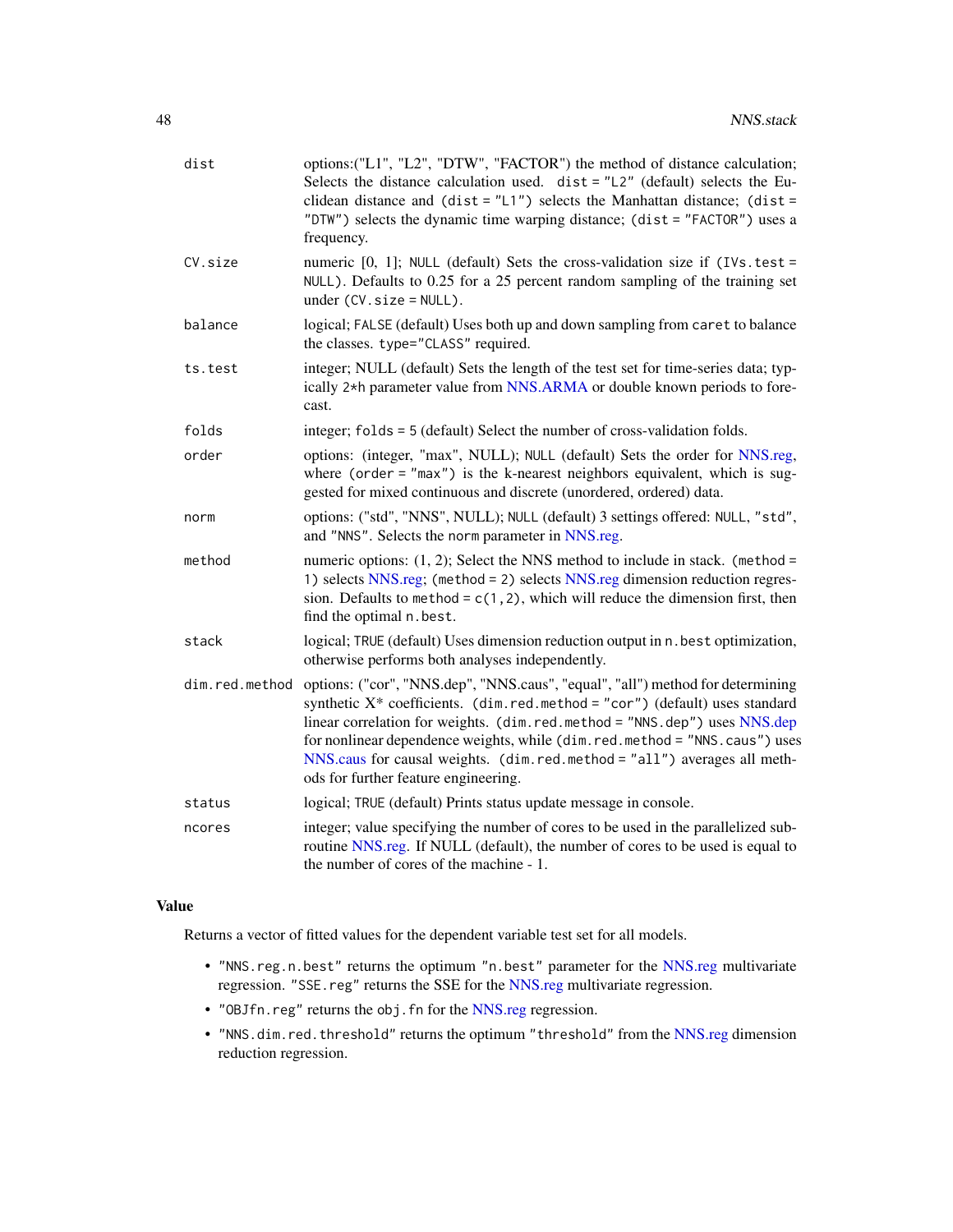#### <span id="page-48-0"></span>NNS.stack 49

- "OBJfn.dim.red" returns the obj.fn for the [NNS.reg](#page-38-1) dimension reduction regression.
- "probability.threshold" returns the optimum probability threshold for classification, else 0.5 when set to FALSE.
- "reg" returns [NNS.reg](#page-38-1) output.
- "dim.red" returns [NNS.reg](#page-38-1) dimension reduction regression output.
- "stack" returns the output of the stacked model.

## Note

- Like a logistic regression, the (type = "CLASS") setting is not necessary for target variable of two classes e.g. [0, 1]. The response variable base category should be 1 for multiple class problems.
- Missing data should be handled prior as well using [na.omit](#page-0-0) or [complete.cases](#page-0-0) on the full dataset.

If error received:

```
"Error in is.data.frame(x) : object 'RP' not found"
```
reduce the CV.size.

#### Author(s)

Fred Viole, OVVO Financial Systems

#### References

Viole, F. (2016) "Classification Using NNS Clustering Analysis" [https://www.ssrn.com/abstrac](https://www.ssrn.com/abstract=2864711)t= [2864711](https://www.ssrn.com/abstract=2864711)

```
## Using 'iris' dataset where test set [IVs.test] is 'iris' rows 141:150.
## Not run:
NNS.stack(iris[1:140, 1:4], iris[1:140, 5], IVs.test = iris[141:150, 1:4], type = "CLASS")
## Using 'iris' dataset to determine [n.best] and [threshold] with no test set.
NNS.stack(iris[ , 1:4], iris[ , 5], type = "CLASS")
## Selecting NNS.reg and dimension reduction techniques.
NNS.stack(iris[1:140, 1:4], iris[1:140, 5], iris[141:150, 1:4], method = c(1, 2), type = "CLASS")
## End(Not run)
```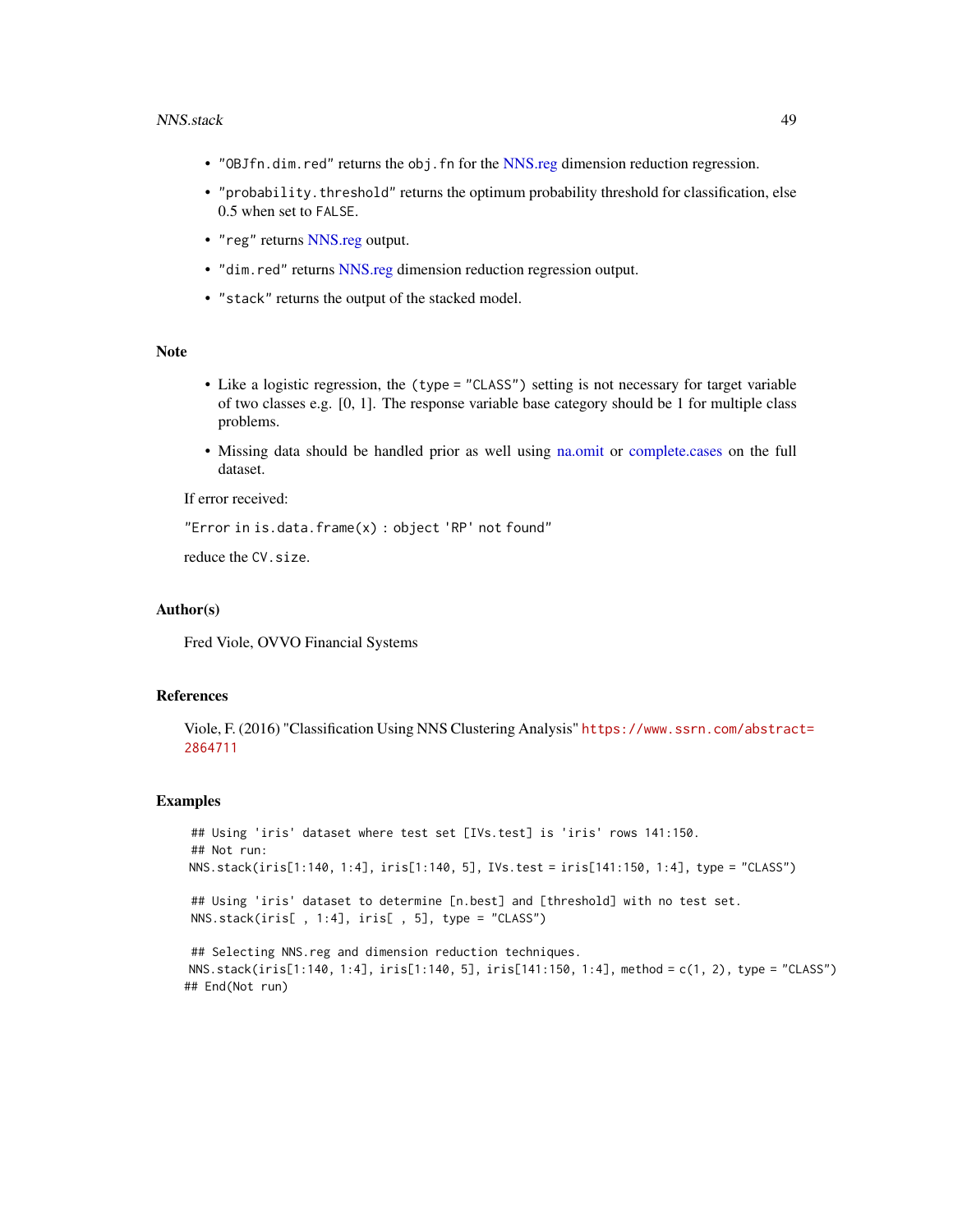<span id="page-49-0"></span>NNS.term.matrix *NNS Term Matrix*

#### Description

Generates a term matrix for text classification use in [NNS.reg.](#page-38-1)

#### Usage

 $NNS.$  term.matrix(x, oos =  $NULL$ , names =  $FALSE$ )

# Arguments

| X     | mixed data.frame; character/numeric; A two column dataset should be used.<br>Concatenate text from original sources to comply with format. Also note the<br>possibility of factors in "DV", so "as numeric(as character())" is used<br>to avoid issues. |
|-------|---------------------------------------------------------------------------------------------------------------------------------------------------------------------------------------------------------------------------------------------------------|
| 00S   | mixed data.frame; character/numeric; Out-of-sample text dataset to be classi-<br>fied.                                                                                                                                                                  |
| names | logical; Column names for "IV" and "oos". Defaults to FALSE.                                                                                                                                                                                            |

#### Value

Returns the text as independent variables "IV" and the classification as the dependent variable "DV". Out-of-sample independent variables are returned with "OOS".

#### References

Viole, F. and Nawrocki, D. (2013) "Nonlinear Nonparametric Statistics: Using Partial Moments" [https://www.amazon.com/dp/1490523995/ref=cm\\_sw\\_su\\_dp](https://www.amazon.com/dp/1490523995/ref=cm_sw_su_dp)

#### Examples

```
x \le - data.frame(cbind(c("sunny", "rainy"), c(1, -1)))
NNS.term.matrix(x)
```

```
### Concatenate Text with space separator, cbind with "DV"
x \leftarrow data.frame(cbind(c("sunny", "rainy"), c("windy", "cloudy"), c(1, -1)))
x <- data.frame(cbind(paste(x[ , 1], x[ , 2], sep = " "), as.numeric(as.character(x[ , 3]))))
NNS.term.matrix(x)
```

```
### NYT Example
## Not run:
require(RTextTools)
data(NYTimes)
```
### Concatenate Columns 3 and 4 containing text, with column 5 as DV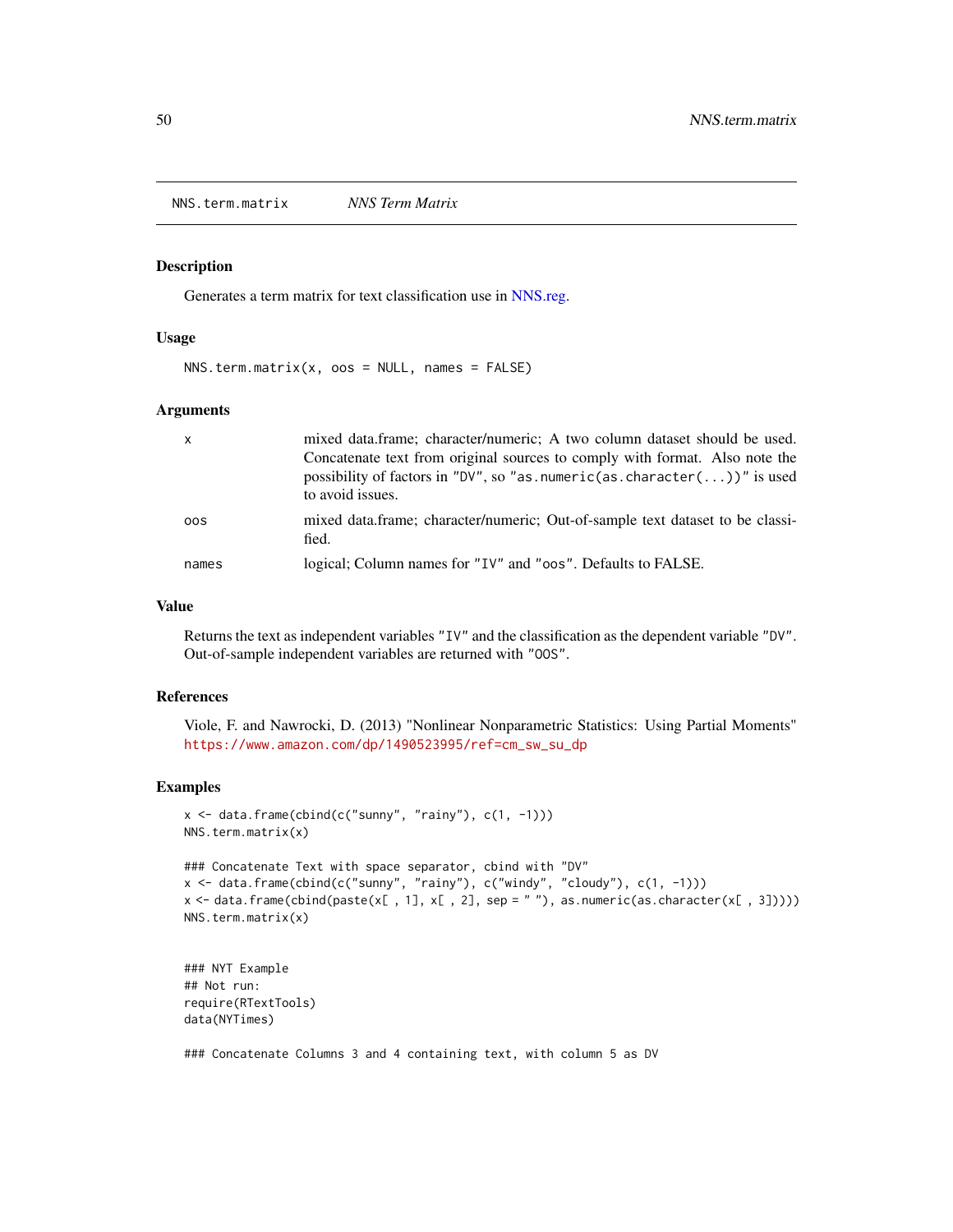#### <span id="page-50-0"></span> $NNS.TSD$  51

```
NYT <- data.frame(cbind(paste(NYTimes[, 3], NYTimes[, 4], sep = ""),
                    as.numeric(as.character(NYTimes[ , 5]))))
NNS.term.matrix(NYT)
## End(Not run)
```
NNS.TSD *NNS TSD Test*

# Description

Bi-directional test of third degree stochastic dominance using lower partial moments.

#### Usage

 $NNS.TSD(x, y, plot = TRUE)$ 

# Arguments

| X        | a numeric vector.                           |
|----------|---------------------------------------------|
| <b>V</b> | a numeric vector.                           |
| plot     | logical; TRUE (default) plots the TSD test. |

# Value

Returns one of the following TSD results: "X TSD Y", "Y TSD X", or "NO TSD EXISTS".

# Author(s)

Fred Viole, OVVO Financial Systems

# References

Viole, F. and Nawrocki, D. (2016) "LPM Density Functions for the Computation of the SD Efficient Set." Journal of Mathematical Finance, 6, 105-126. DOI: doi: [10.4236/jmf.2016.61012.](https://doi.org/10.4236/jmf.2016.61012)

```
set.seed(123)
x <- rnorm(100) ; y <- rnorm(100)
NNS.TSD(x, y)
```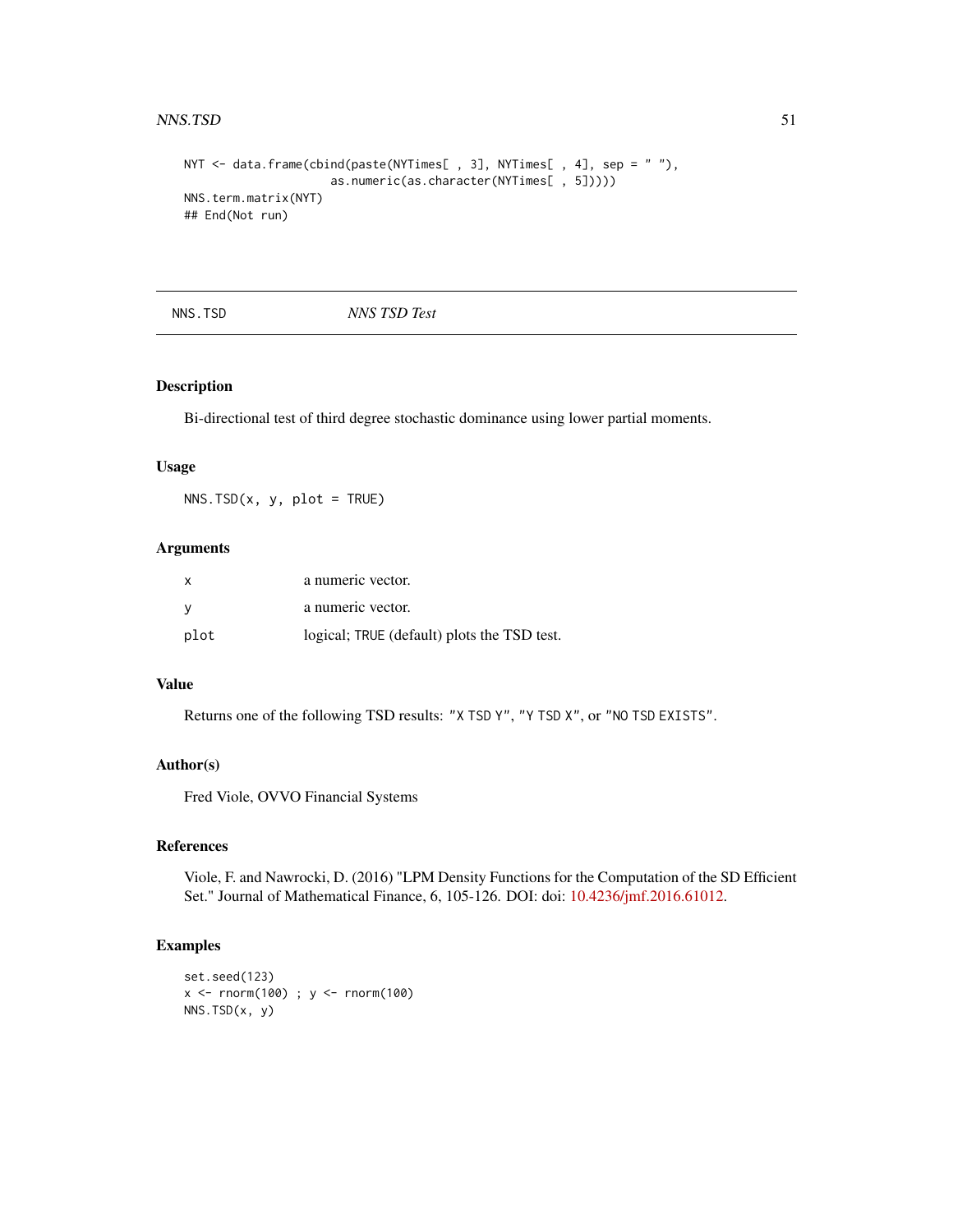<span id="page-51-0"></span>

Uni-directional test of third degree stochastic dominance using lower partial moments used in SD Efficient Set routine.

# Usage

NNS.TSD.uni(x, y)

#### Arguments

| x | a numeric vector. |
|---|-------------------|
|   | a numeric vector. |

# Value

Returns (1) if "X TSD Y", else (0).

#### Author(s)

Fred Viole, OVVO Financial Systems

# References

Viole, F. and Nawrocki, D. (2016) "LPM Density Functions for the Computation of the SD Efficient Set." Journal of Mathematical Finance, 6, 105-126. DOI: doi: [10.4236/jmf.2016.61012.](https://doi.org/10.4236/jmf.2016.61012)

# Examples

```
set.seed(123)
x <- rnorm(100) ; y <- rnorm(100)
NNS.TSD.uni(x, y)
```
<span id="page-51-1"></span>NNS.VAR *NNS VAR*

# Description

Nonparametric vector autoregressive model incorporating [NNS.ARMA](#page-13-1) estimates of variables into [NNS.reg](#page-38-1) for a multi-variate time-series forecast.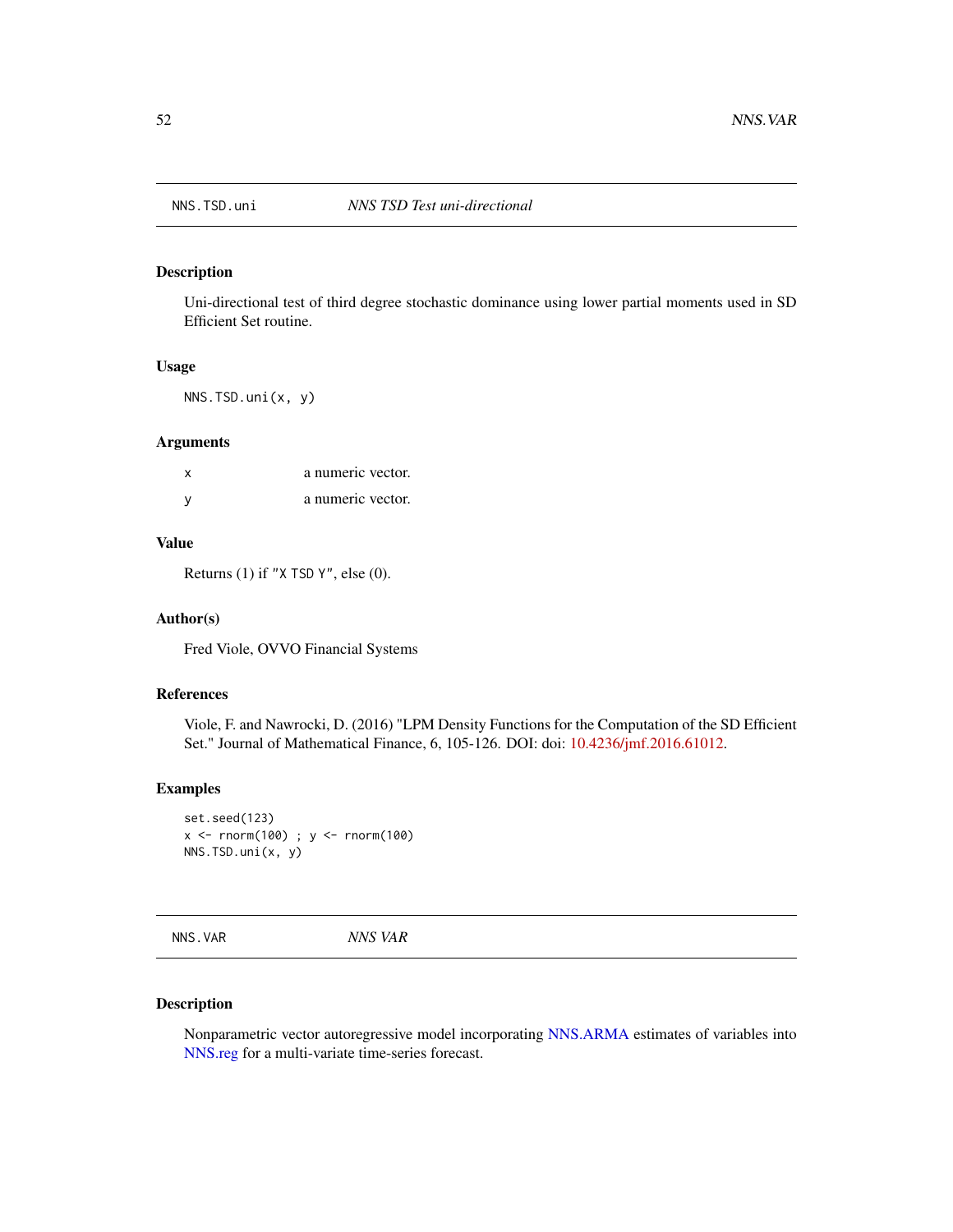#### <span id="page-52-0"></span> $NNS. VAR$  53

# Usage

```
NNS.VAR(
  variables,
  h,
  tau = 1,dim.red.method = "cor",
 obj.fn = expression(cor(predicted, actual, method = "spearman")/sum((predicted -
    actual)^2)),
 objective = "max",
  status = TRUE,
 ncores = NULL,
 nowcast = FALSE
\mathcal{L}
```
# Arguments

| variables | a numeric matrix or data.frame of contemporaneous time-series to forecast.                                                                                                                                                                                                                                                                                                                                                                                                               |
|-----------|------------------------------------------------------------------------------------------------------------------------------------------------------------------------------------------------------------------------------------------------------------------------------------------------------------------------------------------------------------------------------------------------------------------------------------------------------------------------------------------|
| h         | integer; 1 (default) Number of periods to forecast. $(h = 0)$ will return just the<br>interpolated and extrapolated values.                                                                                                                                                                                                                                                                                                                                                              |
| tau       | positive integer $[>0]$ ; 1 (default) Number of lagged observations to consider<br>for the time-series data. Vector for single lag for each respective variable or list<br>for multiple lags per each variable.                                                                                                                                                                                                                                                                          |
|           | dim.red.method options: ("cor", "NNS.dep", "NNS.caus", "all") method for reducing regressors<br>via NNS.stack. (dim.red.method = "cor") (default) uses standard linear cor-<br>relation for dimension reduction in the lagged variable matrix. (dim.red.method<br>= "NNS.dep") uses NNS.dep for nonlinear dependence weights, while (dim.red.method<br>= "NNS.caus") uses NNS.caus for causal weights. (dim.red.method = "all")<br>averages all methods for further feature engineering. |
| obj.fn    | expression; expression(cor(predicted, actual, method = "spearman") / sum((predicted<br>-actual)^2)) (default) Rank correlation / sum of squared errors is the default<br>objective function. Any expression () using the specific terms predicted and<br>actual can be used.                                                                                                                                                                                                             |
| objective | options: ("min", "max") "max" (default) Select whether to minimize or maxi-<br>mize the objective function obj. fn.                                                                                                                                                                                                                                                                                                                                                                      |
| status    | logical; TRUE (default) Prints status update message in console.                                                                                                                                                                                                                                                                                                                                                                                                                         |
| ncores    | integer; value specifying the number of cores to be used in the parallelized sub-<br>routine NNS.ARMA.optim. If NULL (default), the number of cores to be used<br>is equal to the number of cores of the machine - 1.                                                                                                                                                                                                                                                                    |
| nowcast   | logical; FALSE (default) internal call for NNS.nowcast.                                                                                                                                                                                                                                                                                                                                                                                                                                  |

# Value

Returns the following matrices of forecasted variables:

• "interpolated\_and\_extrapolated" Returns a data.frame of the linear interpolated and [NNS.ARMA](#page-13-1) extrapolated values to replace NA values in the original variables argument.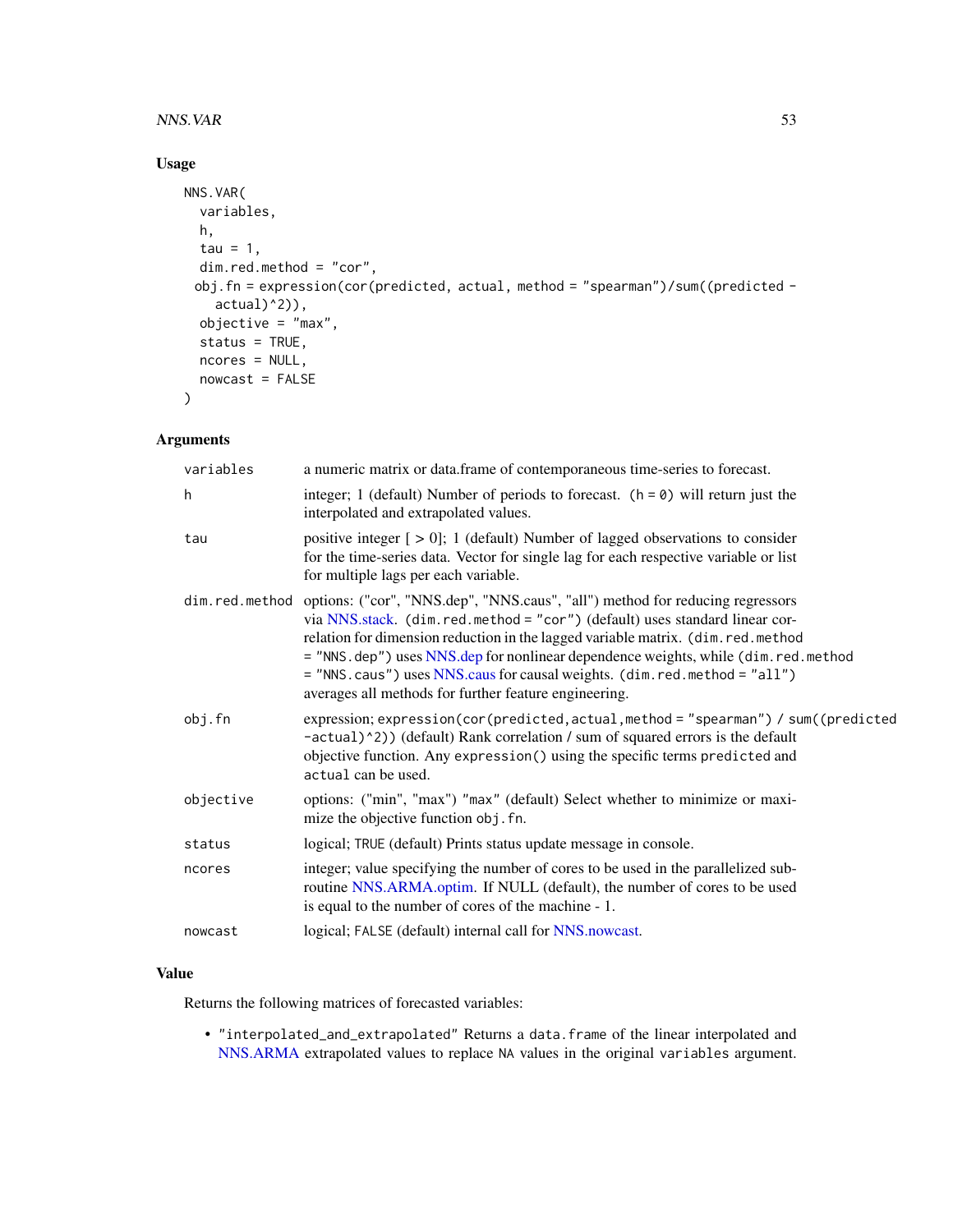<span id="page-53-0"></span>This is required for working with variables containing different frequencies, e.g. where NA would be reported for intra-quarterly data when indexed with monthly periods.

- "relevant\_variables" Returns the relevant variables from the dimension reduction step.
- "univariate" Returns the univariate [NNS.ARMA](#page-13-1) forecasts.
- "multivariate" Returns the multi-variate [NNS.reg](#page-38-1) forecasts.
- "ensemble" Returns the ensemble of both "univariate" and "multivariate" forecasts.

#### **Note**

- dim.red.method = "cor" is significantly faster than the other methods, but comes at the expense of ignoring possible nonlinear relationships between lagged variables.
- Not recommended for factor variables, even after transformed to numeric. [NNS.reg](#page-38-1) is better suited for factor or binary regressor extrapolation.

#### Author(s)

Fred Viole, OVVO Financial Systems

# References

Viole, F. and Nawrocki, D. (2013) "Nonlinear Nonparametric Statistics: Using Partial Moments" [https://www.amazon.com/dp/1490523995/ref=cm\\_sw\\_su\\_dp](https://www.amazon.com/dp/1490523995/ref=cm_sw_su_dp)

Viole, F. (2019) "Multi-variate Time-Series Forecasting: Nonparametric Vector Autoregression Using NNS" <https://www.ssrn.com/abstract=3489550>

Viole, F. (2020) "NOWCASTING with NNS" <https://www.ssrn.com/abstract=3589816>

Viole, F. (2019) "Forecasting Using NNS" <https://www.ssrn.com/abstract=3382300>

Vinod, H. and Viole, F. (2017) "Nonparametric Regression Using Clusters" [https://link.springe](https://link.springer.com/article/10.1007/s10614-017-9713-5)r. [com/article/10.1007/s10614-017-9713-5](https://link.springer.com/article/10.1007/s10614-017-9713-5)

Vinod, H. and Viole, F. (2018) "Clustering and Curve Fitting by Line Segments" [https://www.](https://www.preprints.org/manuscript/201801.0090/v1) [preprints.org/manuscript/201801.0090/v1](https://www.preprints.org/manuscript/201801.0090/v1)

```
## Not run:
####################################################
### Standard Nonparametric Vector Autoregression ###
####################################################
set.seed(123)
x <- rnorm(100) ; y <- rnorm(100) ; z <- rnorm(100)
A \leq -\text{cbind}(x = x, y = y, z = z)### Using lags 1:4 for each variable
NNS.VAR(A, h = 12, tau = 4, status = TRUE)### Using lag 1 for variable 1, lag 3 for variable 2 and lag 3 for variable 3
```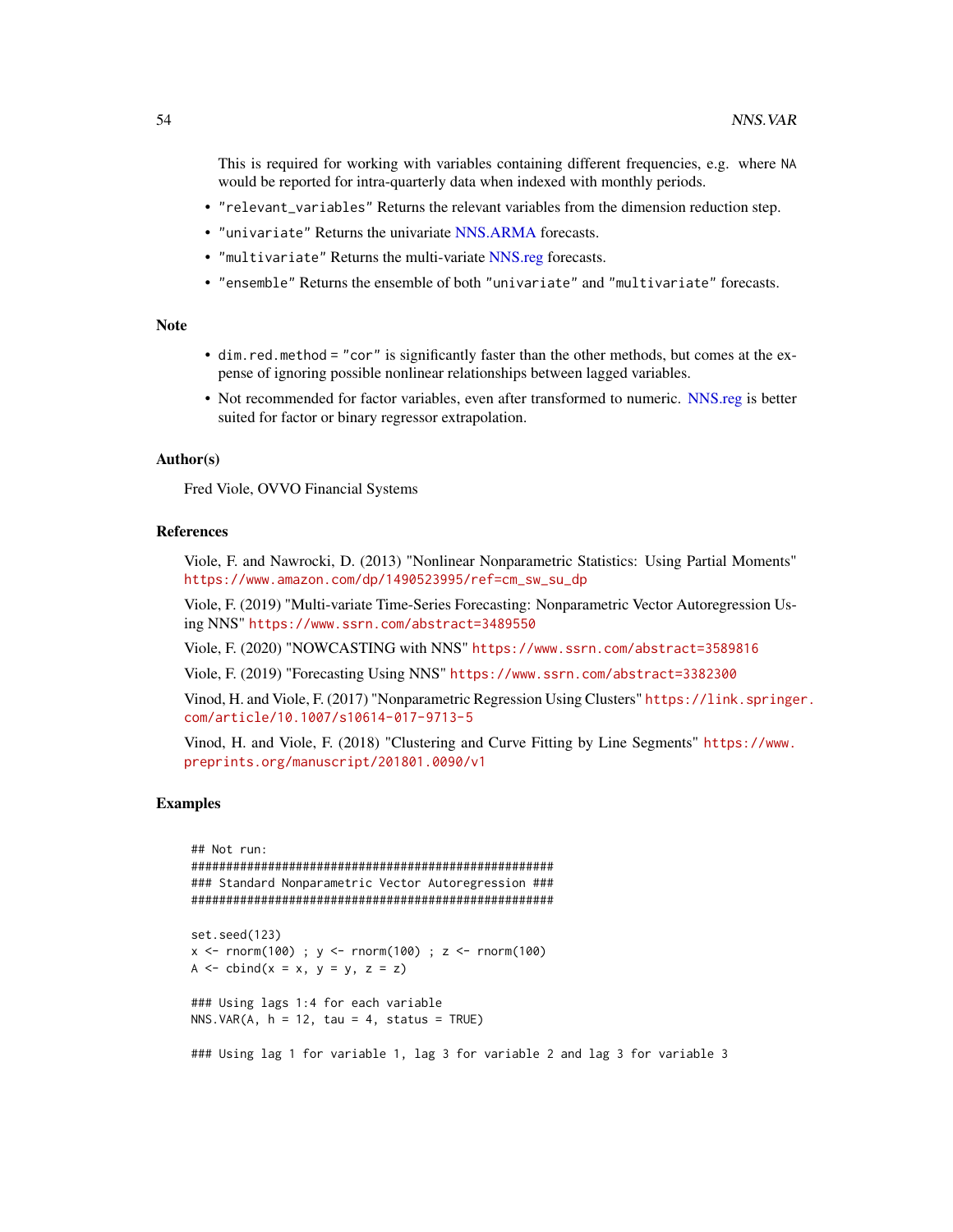#### <span id="page-54-0"></span>PM.matrix 55

```
NNS.VAR(A, h = 12, tau = c(1,3,3), status = TRUE)
### Using lags c(1,2,3) for variables 1 and 3, while using lags c(4,5,6) for variable 2
NNS.VAR(A, h = 12, tau = list(c(1,2,3), c(4,5,6), c(1,2,3)), status = TRUE)
### CONFIDENCE INTERVALS FOR PREDICTIONS
# Store NNS.VAR output
nns_estimate <- NNS.VAR(A, h = 12, tau = 4, status = TRUE)# Create bootstrap replicates using NNS.meboot
replicates <- NNS.meboot(nns_estimate$ensemble[,1])$replicates
# Apply UPM.VaR and LPM.VaR for desired confidence interval
# Tail percentage used in first argument per {LPM.VaR} and {UPM.VaR} functions
upper_CIs <- apply(replicates, 1, function(g) UPM.VaR(.025, 0, g))
lower_CIs <- apply(replicates, 1, function(g) LPM.VaR(.025, 0, g))
# View results
cbind(nns_estimate$ensemble[,1], lower_CIs, upper_CIs)
#########################################
### NOWCASTING with Mixed Frequencies ###
#########################################
library(Quandl)
econ_variables <- Quandl(c("FRED/GDPC1", "FRED/UNRATE", "FRED/CPIAUCSL"),type = 'ts',
                         order = "asc", collapse = "monthly", start_date="2000-01-01")
### Note the missing values that need to be imputed
head(econ_variables)
tail(econ_variables)
NNS.VAR(econ_variables, h = 12, tau = 12, status = TRUE)
## End(Not run)
```
<span id="page-54-1"></span>

PM.matrix *Partial Moment Matrix*

#### Description

This function generates a co-partial moment matrix for the specified co-partial moment.

#### Usage

PM.matrix( LPM.degree,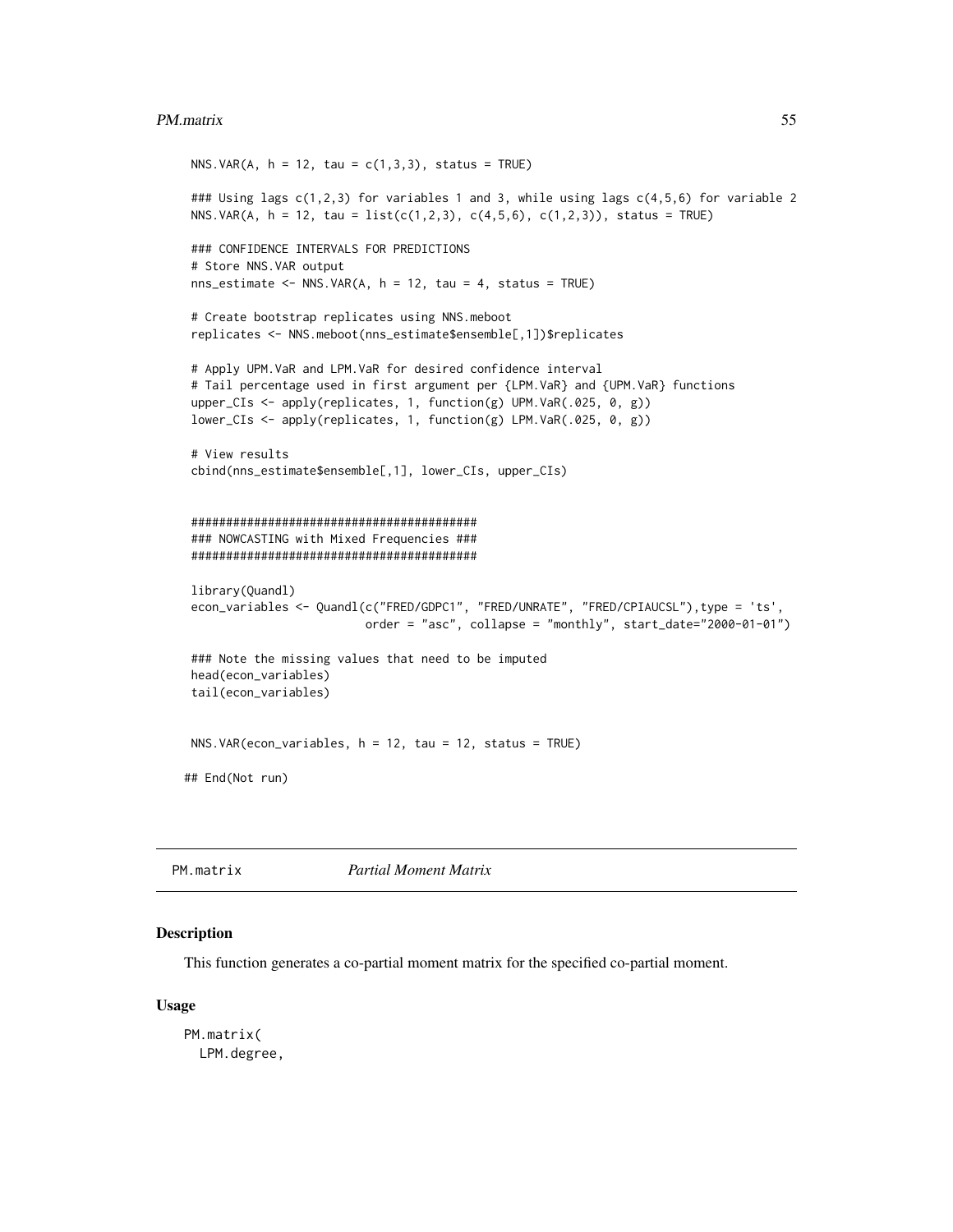```
UPM.degree,
  target = NULL,variable,
 pop.adj = FALSE,
 ncores = NULL
)
```
#### Arguments

| LPM.degree | integer; Degree for variable below target deviations. (degree $= 0$ ) is fre-<br>quency, $(\text{degree} = 1)$ is area.                                                                                   |
|------------|-----------------------------------------------------------------------------------------------------------------------------------------------------------------------------------------------------------|
| UPM.degree | integer; Degree for variable above target deviations. (degree $= 0$ ) is fre-<br>quency, $(\text{degree} = 1)$ is area.                                                                                   |
| target     | numeric; Typically the mean of Variable X for classical statistics equivalences,<br>but does not have to be. (Vectorized) (target = NULL) (default) will set the<br>target as the mean of every variable. |
| variable   | a numeric matrix or data frame.                                                                                                                                                                           |
| pop.adj    | logical; FALSE (default) Adjusts the sample co-partial moment matrices for pop-<br>ulation statistics.                                                                                                    |
| ncores     | integer; value specifying the number of cores to be used in the parallelized pro-<br>cedure. If NULL (default), the number of cores to be used is equal to the number<br>of cores of the machine - 1.     |

# Value

Matrix of partial moment quadrant values (CUPM, DUPM, DLPM, CLPM), and overall covariance matrix. Uncalled quadrants will return a matrix of zeros.

#### Note

For divergent asymmetical "D.LPM" and "D.UPM" matrices, matrix is D.LPM(column, row, ...).

# Author(s)

Fred Viole, OVVO Financial Systems

#### References

Viole, F. and Nawrocki, D. (2013) "Nonlinear Nonparametric Statistics: Using Partial Moments" [https://www.amazon.com/dp/1490523995/ref=cm\\_sw\\_su\\_dp](https://www.amazon.com/dp/1490523995/ref=cm_sw_su_dp)

Viole, F. (2017) "Bayes' Theorem From Partial Moments" [https://www.ssrn.com/abstract=](https://www.ssrn.com/abstract=3457377) [3457377](https://www.ssrn.com/abstract=3457377)

```
set.seed(123)
x < - rnorm(100) ; y < - rnorm(100) ; z < - rnorm(100)
A \leftarrow \text{cbind}(x, y, z)
```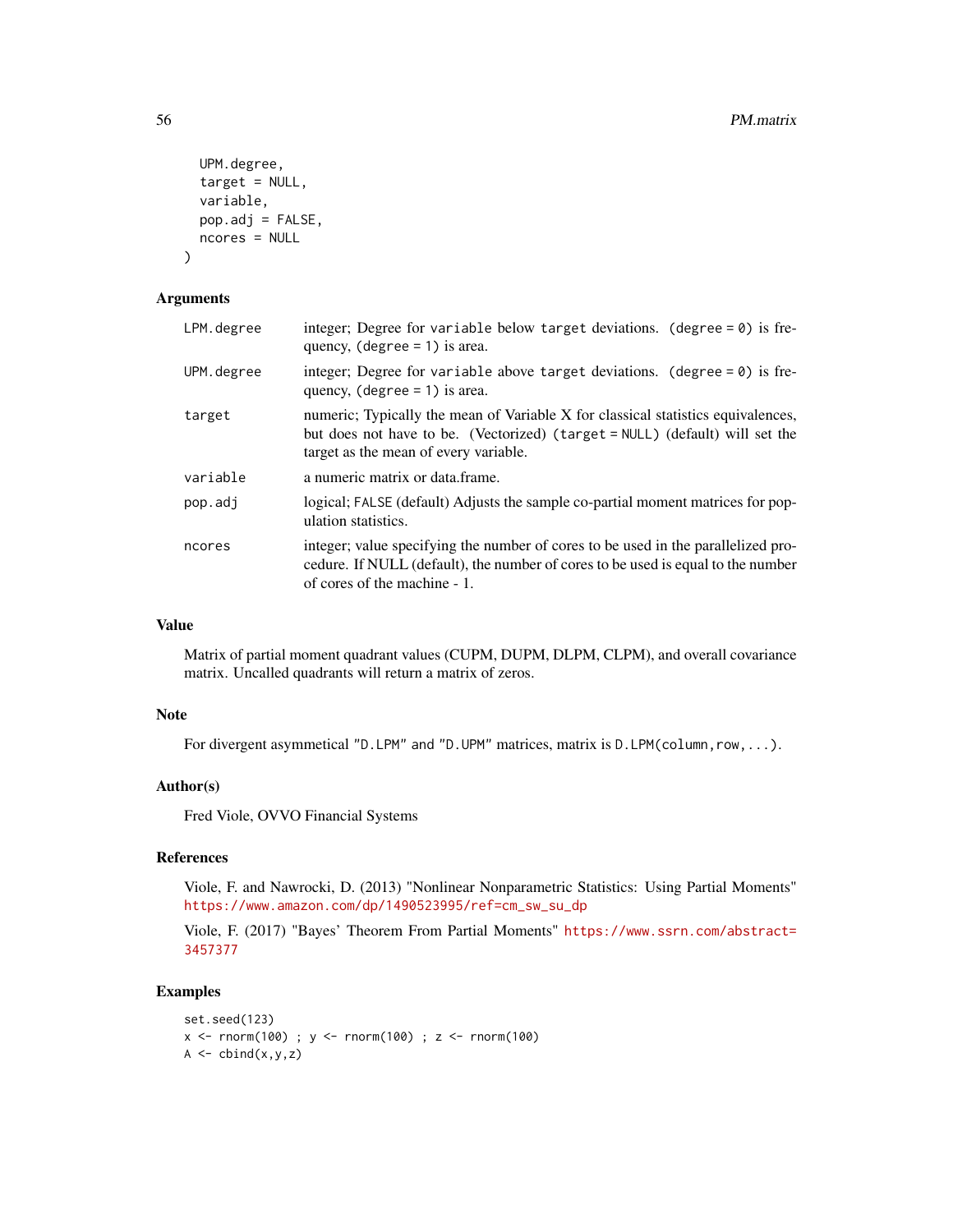#### <span id="page-56-0"></span> $UPM$  57

```
PM.matrix(LPM.degree = 1, UPM.degree = 1, variable = A, ncores = 1)
## Use of vectorized numeric targets (target_x, target_y, target_z)
PM.matrix(LPM.degree = 1, UPM.degree = 1, target = c(0, 0.15, .25), variable = A, ncores = 1)
## Calling Individual Partial Moment Quadrants
cov.mtx \le PM.matrix(LPM.degree = 1, UPM.degree = 1, variable = A, nores = 1)cov.mtx$cupm
## Full covariance matrix
cov.mtx$cov.matrix
```
UPM *Upper Partial Moment*

# Description

This function generates a univariate upper partial moment for any degree or target.

# Usage

UPM(degree, target, variable)

# Arguments

| degree   | integer; (degree = $\theta$ ) is frequency, (degree = 1) is area.     |
|----------|-----------------------------------------------------------------------|
| target   | numeric; Typically set to mean, but does not have to be. (Vectorized) |
| variable | a numeric vector.                                                     |

# Value

UPM of variable

# Author(s)

Fred Viole, OVVO Financial Systems

#### References

Viole, F. and Nawrocki, D. (2013) "Nonlinear Nonparametric Statistics: Using Partial Moments" [https://www.amazon.com/dp/1490523995/ref=cm\\_sw\\_su\\_dp](https://www.amazon.com/dp/1490523995/ref=cm_sw_su_dp)

```
set.seed(123)
x < - rnorm(100)
UPM(\emptyset, mean(x), x)
```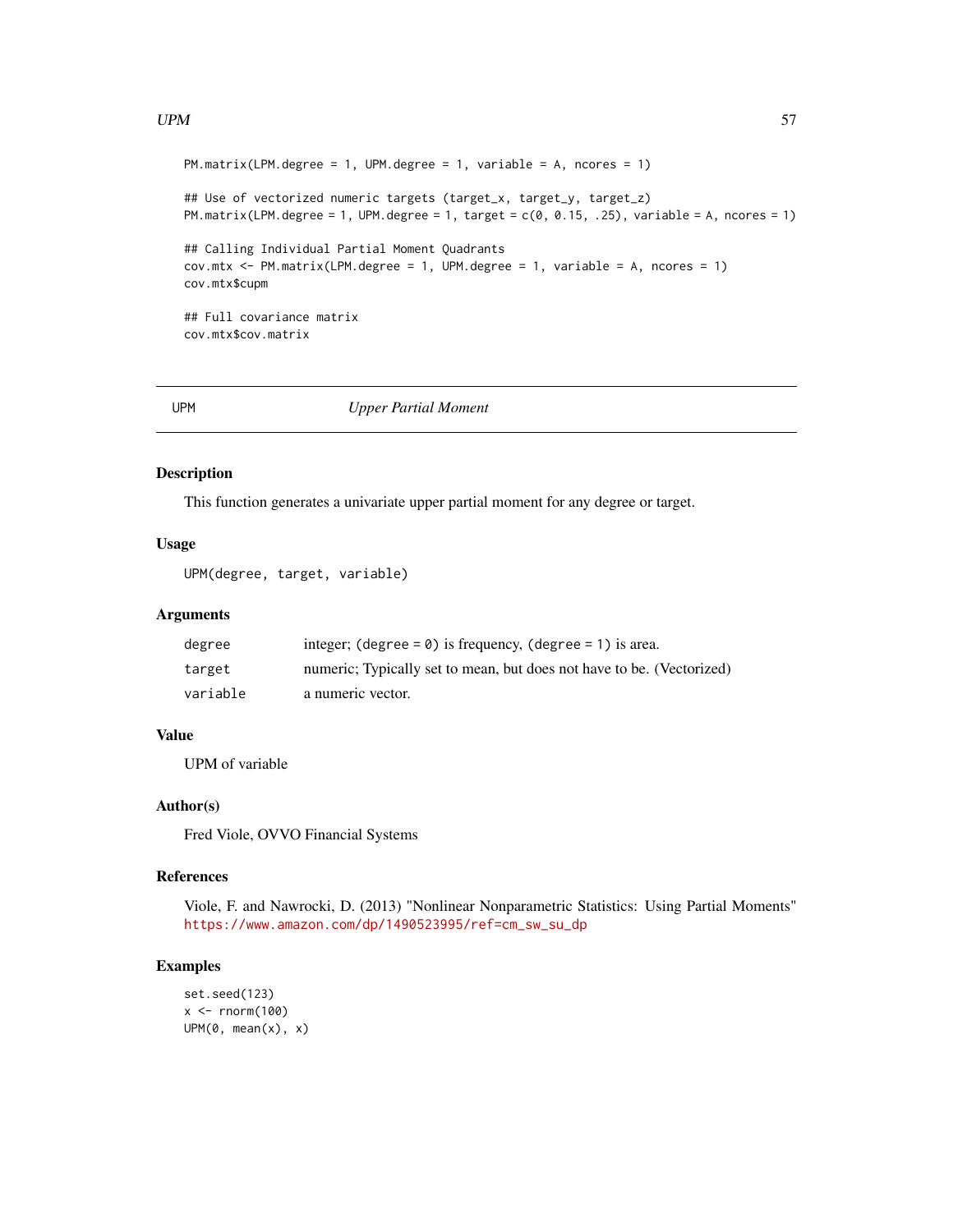<span id="page-57-0"></span>

This function generates a standardized univariate upper partial moment for any degree or target.

#### Usage

UPM.ratio(degree, target, variable)

#### Arguments

| degree   | integer; (degree = $\theta$ ) is frequency, (degree = 1) is area.     |
|----------|-----------------------------------------------------------------------|
| target   | numeric; Typically set to mean, but does not have to be. (Vectorized) |
| variable | a numeric vector.                                                     |

# Value

Standardized UPM of variable

# Author(s)

Fred Viole, OVVO Financial Systems

# References

Viole, F. and Nawrocki, D. (2013) "Nonlinear Nonparametric Statistics: Using Partial Moments" [https://www.amazon.com/dp/1490523995/ref=cm\\_sw\\_su\\_dp](https://www.amazon.com/dp/1490523995/ref=cm_sw_su_dp)

```
set.seed(123)
x \leq -rnorm(100)UPM.ratio(0, mean(x), x)
## Joint Upper CDF
## Not run:
x <- rnorm(5000) ; y <- rnorm(5000)
plot3d(x, y, Co.UPM(\emptyset, \emptyset, sort(x), sort(y), x, y), col = "blue", xlab = "X", ylab = "Y",zlab = "Probability", box = FALSE)
## End(Not run)
```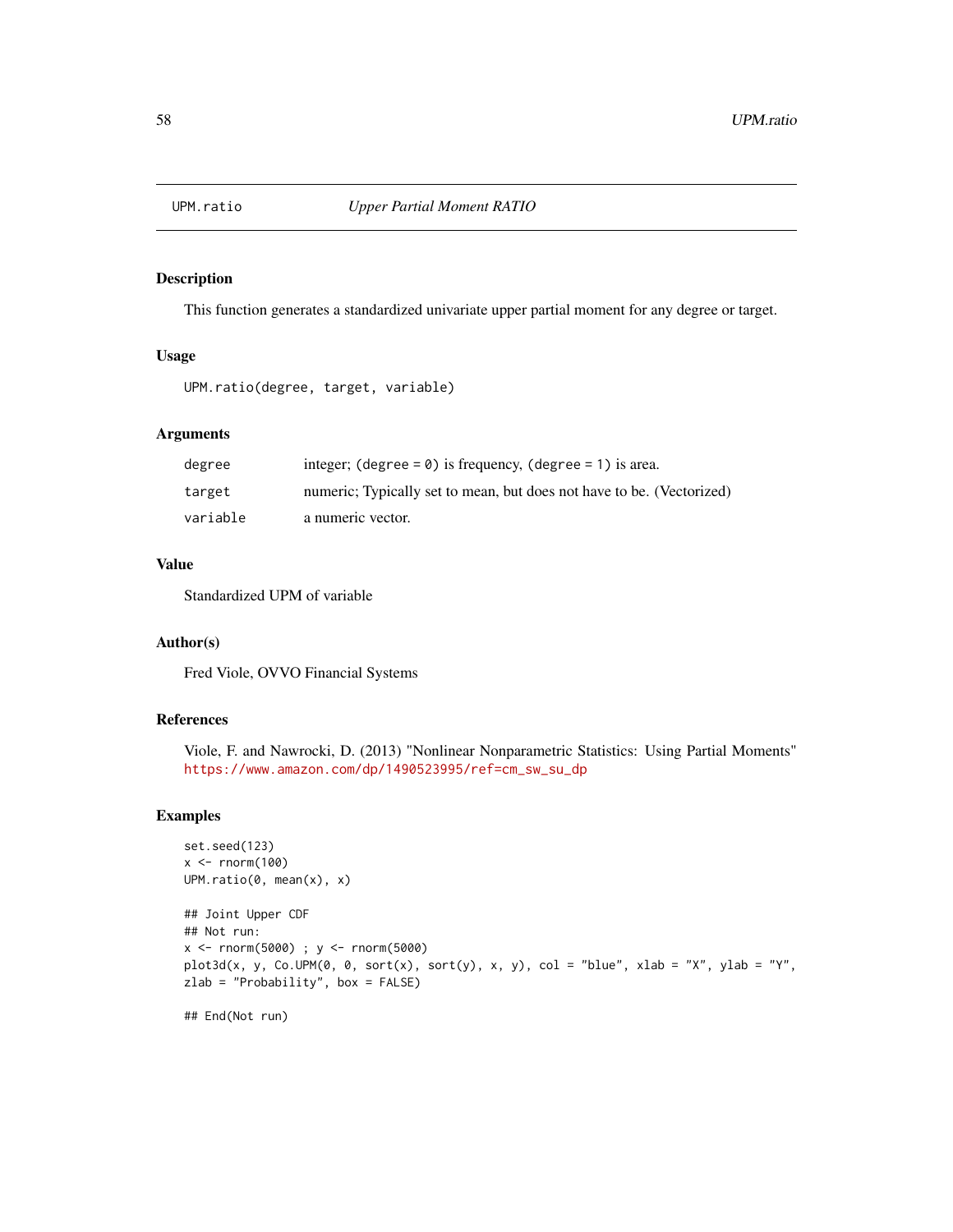<span id="page-58-0"></span>

Generates an upside value at risk (VaR) quantile based on the Upper Partial Moment ratio

# Usage

```
UPM.VaR(percentile, degree, x)
```
# Arguments

| percentile   | numeric [0, 1]; The percentile for right-tail VaR (vectorized).                                         |
|--------------|---------------------------------------------------------------------------------------------------------|
| degree       | integer; (degree = $\theta$ ) for discrete distributions, (degree = 1) for continuous<br>distributions. |
| $\mathsf{x}$ | a numeric vector.                                                                                       |

# Value

Returns a numeric value representing the point at which "percentile" of the area of x is above.

```
set.seed(123)
x \leftarrow \text{norm}(100)## For 5th percentile, right-tail
UPM.VaR(0.05, 0, x)
```